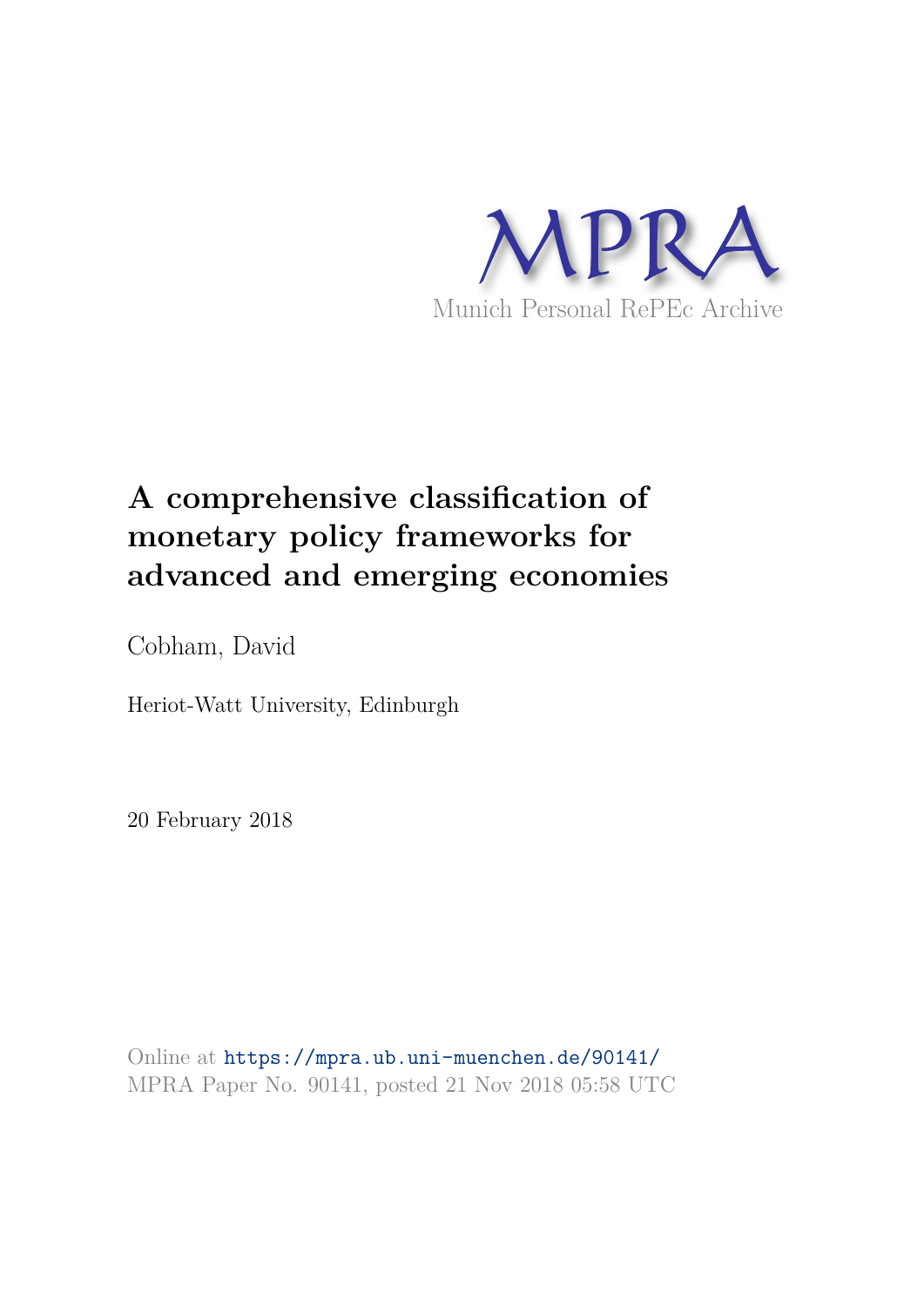# **A comprehensive classification of monetary policy frameworks for advanced and emerging economies**

**David Cobham** 

# **Heriot-Watt University, Edinburgh**

Revised November 2018

### *Abstract*

The paper presents a new classification of monetary policy frameworks which it applies to 'advanced' and 'emerging' economies for the period since the end of the Bretton Woods international monetary system. The classification is multi-dimensional, in particular while the main focus is on the monetary authorities' objectives and account is taken of both preannounced targets and actual performance, it also emphasises the development of the underlying monetary and financial infrastructure which conditions the instruments available to the monetary authorities and therefore the coherence of different policy frameworks. It is based in large part on information obtained from a close reading of the monetary policy elements of IMF Article IV consultations. The two major changes which can be seen in the data are the swing over time in these countries towards a heavier focus on inflation, and the trend towards more systematic and coherent monetary arrangements which are typically associated with lower inflation and better, or at least not lower, economic growth. The classification, which will eventually be extended to cover developing countries as well, should enable researchers in the future to address a number of questions about comparative economic performance in a more nuanced way than has so far been possible.

*Keywords*: monetary policy framework, monetary targeting, exchange rate targeting, inflation targeting

*JEL codes*: E42, E52, F33

*Acknowledgements*: the author is grateful to Christopher Adam, Charles Goodhart and Aerdt Houben for comments on an earlier version, but retains full responsibility for the paper.

*Contact*: email [d.cobham@hw.ac.uk.](mailto:d.cobham@hw.ac.uk)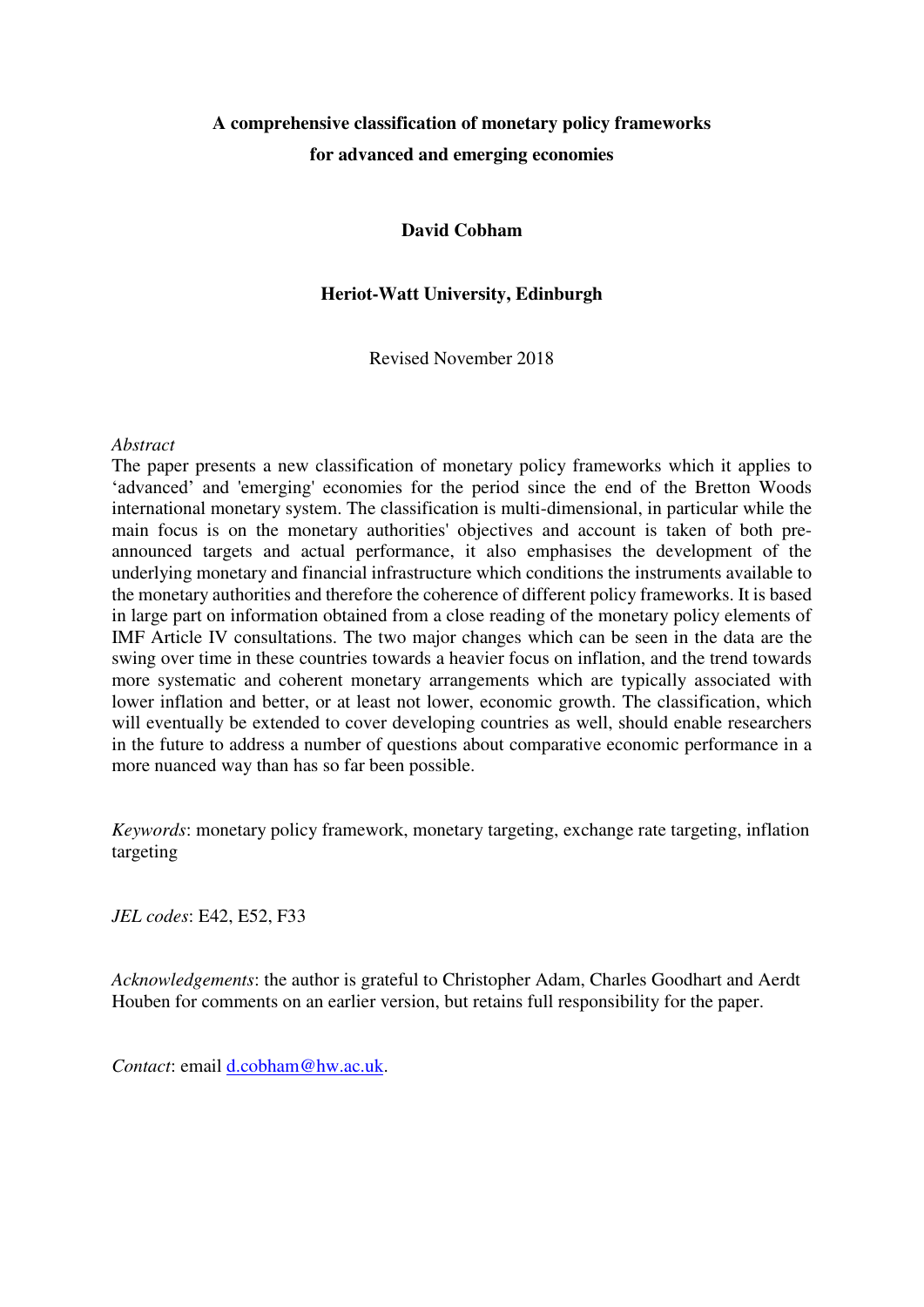This paper represents the first outcome of a wider research project on the evolution of countries' monetary policy frameworks since the demise of the Bretton Woods international monetary system. A monetary policy 'framework' is used here to refer to the objectives and the context that condition monetary policy decisions: primarily the objectives pursued by the monetary authorities,<sup>1</sup> but also the set of constraints and conventions within which their monetary policy decisions are taken. Section 1 explains why and how such a classification can make a useful and fruitful contribution to research. Section 2 discusses the key principles which should underlie a comprehensive classification, and then explains the precise criteria involved in distinguishing between the different frameworks identified. Section 3 discusses the implementation of these principles and criteria with illustrations of individual countries. Section 4 reports the results of the classification for 27 'advanced' countries/currency areas and 33 'emerging' economies, and provides the overall findings by subperiod on the basis of two different possible aggregations of the frameworks. Section 5 reports the results of a simple unconditional analysis of the inflation and growth performance associated with the different frameworks. Section 6 concludes. The basic classification data, together with the 'Individual country details' which explain the classification for each country in each period, are now available on the [www.monetaryframeworks.org](http://www.monetaryframeworks.org/) website.

# **1 Rationale**

<u>.</u>

There is a substantial existing literature (see Tavlas, Dellas and Stockman, 2008, for a survey) on the classification of exchange rate regimes, which was stimulated by (among other contributions) Calvo and Reinhart's (2002) finding that many countries which claimed to have floating exchange rates were in fact intervening directly in the forex market and/or

<sup>&</sup>lt;sup>1</sup> The term 'monetary authorities' refers to the combination of government plus central bank where the latter is not independent, and to the central bank where it is.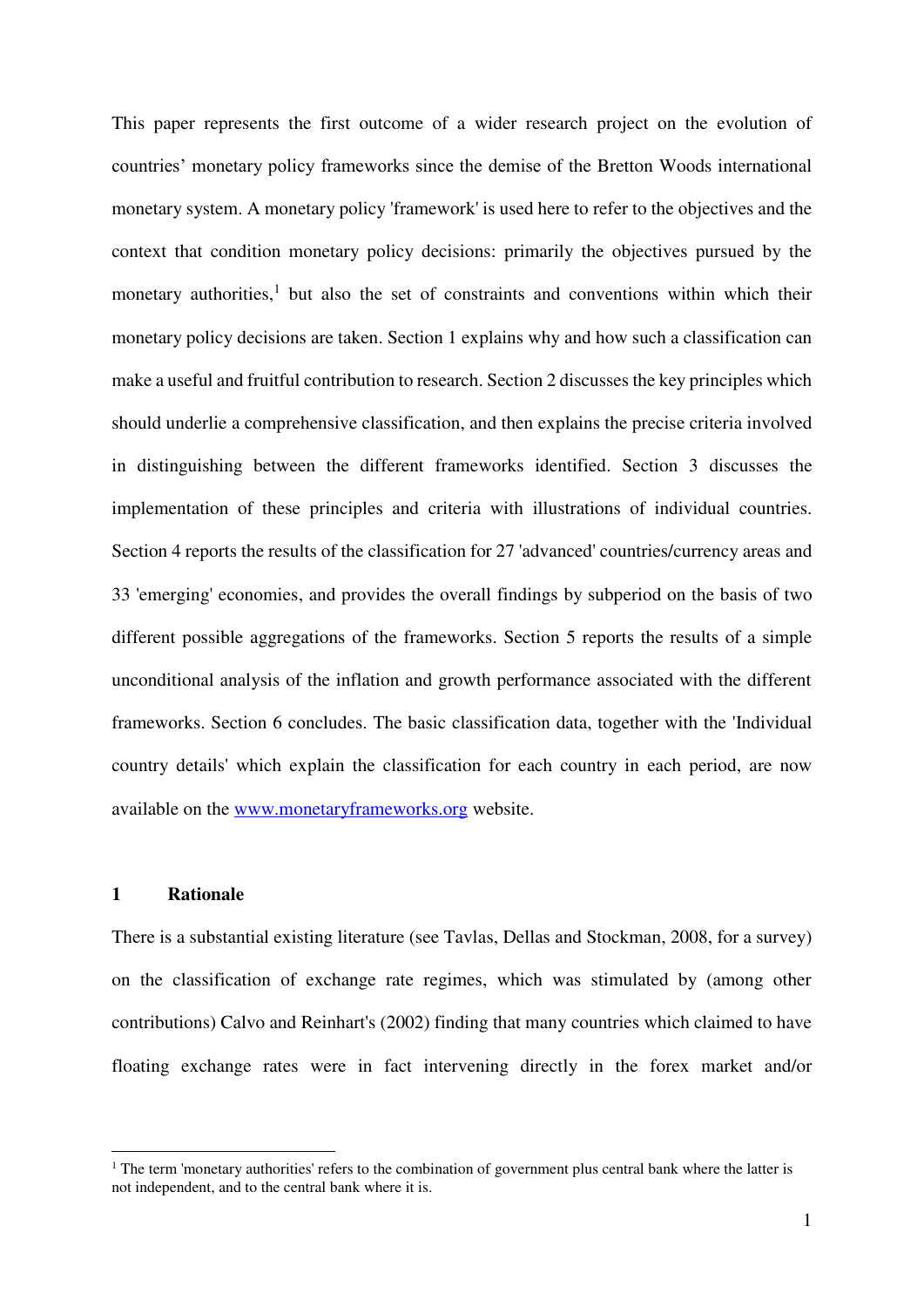manipulating their interest rates in order to stabilise their exchange rates. This implied that there could be substantial differences between de jure ('announced', that is, declared by member countries to the IMF) and de facto (actual, realised) exchange rate regimes, and led to the construction of new, de facto, classifications of these regimes. The two most substantial and well-known such classifications are those by Levy Yeyati and Sturzenegger (2005), who used statistical data to classify exchange rate regimes by individual years, and Reinhart and Rogoff (2004), who used both announcements and realised data, typically for longer periods than one year.<sup>2</sup> The IMF, which used to publish purely de jure classifications, began to publish an annual de facto classification in 1998, and this was made more consistent and comprehensive with the revisions introduced by Habermeier et al. (2009).

For monetary regimes, on the other hand, the classification and de jure/de facto issues have attracted little attention. There is a small literature on whether the Bundesbank in the mid-1970s to late 1990s was really targeting money as it claimed, or targeting inflation (Bernanke and Mihov, 1997). But researchers have mostly relied on monetary authorities' announcements, e.g. of monetary or inflation targets, $3$  and there are no comprehensive de facto classifications of monetary regimes.<sup>4</sup> Roger (2010), for example, presents graphs showing the evolution of monetary regimes between 1989 and 2006 (see also Schmidt-Hebbel, 2010). However, the Eurozone and the US (which do not or did not until recently have precise formal targets for inflation) are also sometimes referred to as 'informal inflation targeters', albeit not always on a clear basis, and some researchers have included the Eurozone countries in their category of inflation targeters (e.g. Cecchetti, King and Yetman, 2011).

1

<sup>&</sup>lt;sup>2</sup> Ghosh, Gulde and Wolf (2002) provide a judicious defence of the de jure classification, and also use a 'consensus' classification which omits cases where de facto and de jure classifications yield different results. <sup>3</sup> Under IMF rules countries have to declare their exchange rate regimes, and that is the source of the de jure classification, but there is no corresponding obligation to declare the monetary policy framework.

<sup>4</sup> Cobham (2015) provides a statistics-based analysis of the de facto objectives of monetary policy for advanced countries, but this is not the same as monetary policy regimes or frameworks.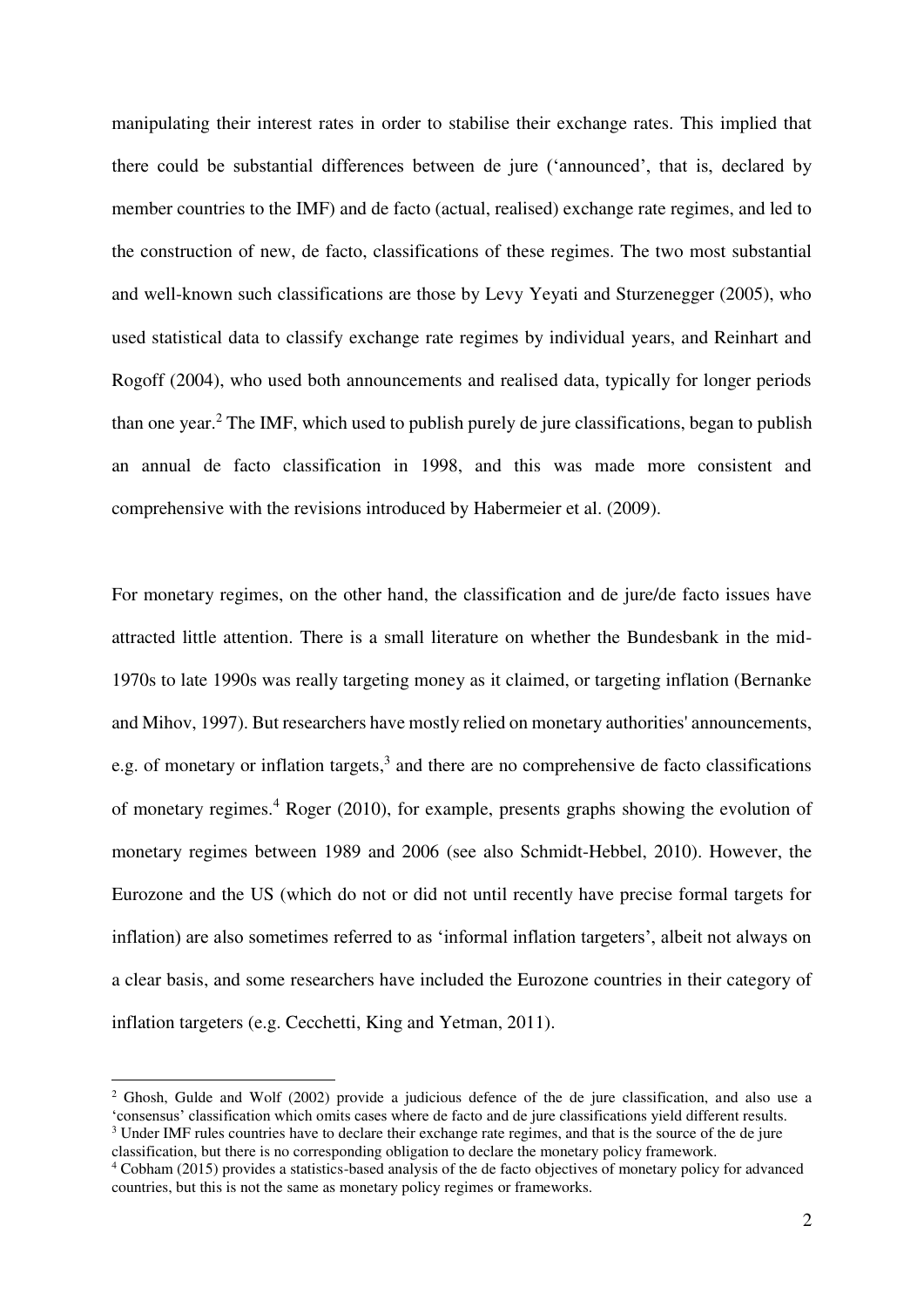Even in the absence of the de jure/de facto issue, however, there is a need to bring together the exchange rate and (other) monetary policy elements in a single comprehensive evaluation of monetary frameworks, because of the obvious relations between them. Inflation targeting typically (and, arguably, necessarily) involves floating exchange rates while hard exchange rate pegs largely preclude the active use of interest rate or money policies, though intermediate exchange rate flexibility can coexist with some monetary autonomy (however, see also Frankel, Schmukler and Serven, 2004, and Rey, 2015).

Reinhart and Rogoff (2004) implicitly acknowledge the importance of non-exchange rate monetary elements when they distinguish 'freely floating' exchange rate regimes with wellorganised monetary policies, such as those of the US, Australia and Japan, from 'freely falling' regimes with poorly disciplined monetary policies resulting in high inflation (40% or more is their criterion) and inevitable depreciation, such as Argentina in the 1980s. Bailliu, Lafrance and Perrault (2003) address the issue by supplementing their exchange rate classification, for countries with intermediate or floating regimes, by information on other nominal anchors for monetary policy. In recent years (for example, 2014) the IMF's *Annual Report on Exchange Arrangements and Exchange Restrictions* identifies whether countries have an exchange rate anchor, a monetary target, an inflation targeting framework or some other monetary policy framework, against their (de facto) exchange rate arrangement. The 'other' category here includes the US and the Eurozone countries, which suggests that this part of the classification is more de jure than de facto; it is also relatively 'coarse' in its (monetary policy) categories.

The aim of this research is to construct and apply a methodology to classify countries' monetary policy frameworks over the period since the end of the Bretton Woods international monetary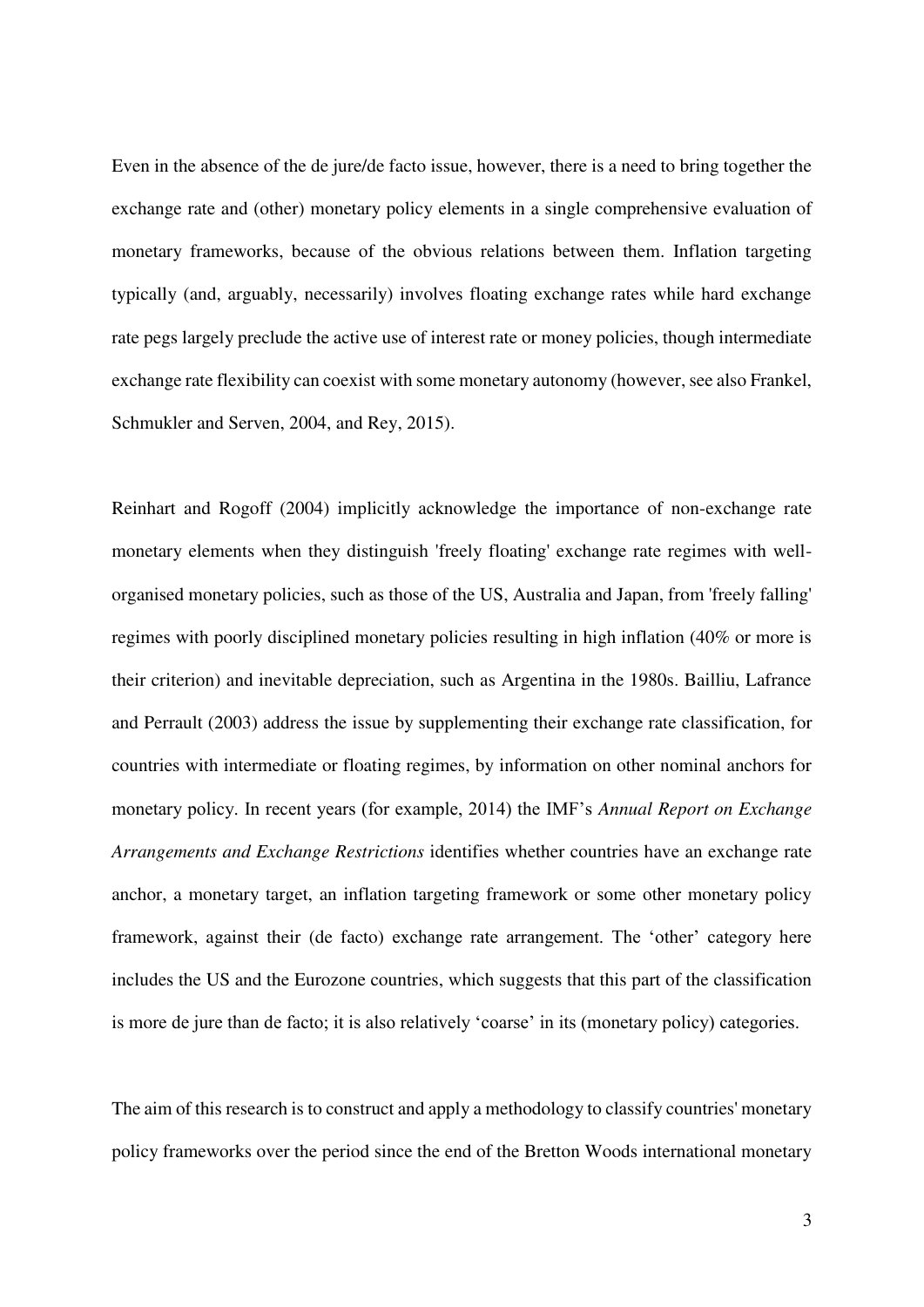arrangements in the early 1970s (the 1950s and 1960s are less interesting because in nearly all countries policy was dominated by fixed exchange rate parities, and there were few, if any, instances of anything that could be called monetary or inflation targets in the modern senses). The classification will take into account both pre-announced targets for exchange rates, monetary aggregates and inflation, and the realised values of these and other indicators. In other words, the project will bring together exchange rate and (other) monetary elements in a single comprehensive classification of monetary policy frameworks, which draws on de jure (pre-announced targets) as well as de facto (realised data) inputs.

The classification will facilitate a more precise account of the development of monetary policy strategies than is currently available. It should also be of significant value to researchers investigating the large number of questions where there is a need for a clear identification of the monetary frameworks used by different countries at different times. Several examples may be given. First, attempts to assess the reasons why some countries experienced deeper and/or longer recessions as a result of the 2007-8 financial crisis (e.g. Ólafsson and Pétursson, 2011; Cecchetti, King and Yetman, 2011) have included dummy variables for inflation targeting and for hard peg exchange rate regimes; such work would benefit from a more precise and nuanced classification of monetary frameworks. A second example is the research by Frappa and Mésonnier (2011) which investigated whether asset price volatility was higher under inflation targeting. A third example is work on the impact of exchange rate regimes on international trade in gravity models, where it would be useful to investigate the effects on trade of monetary policy frameworks overall rather than just currency unions (as in Rose, 2000) or even a wider menu of exchange rate regimes (as in Adam and Cobham, 2007); this might, for example, shed additional light on the Calvo and Mishkin (2003) argument for policymakers to focus on financial, fiscal and monetary institutions rather than just exchange rate regimes. A fourth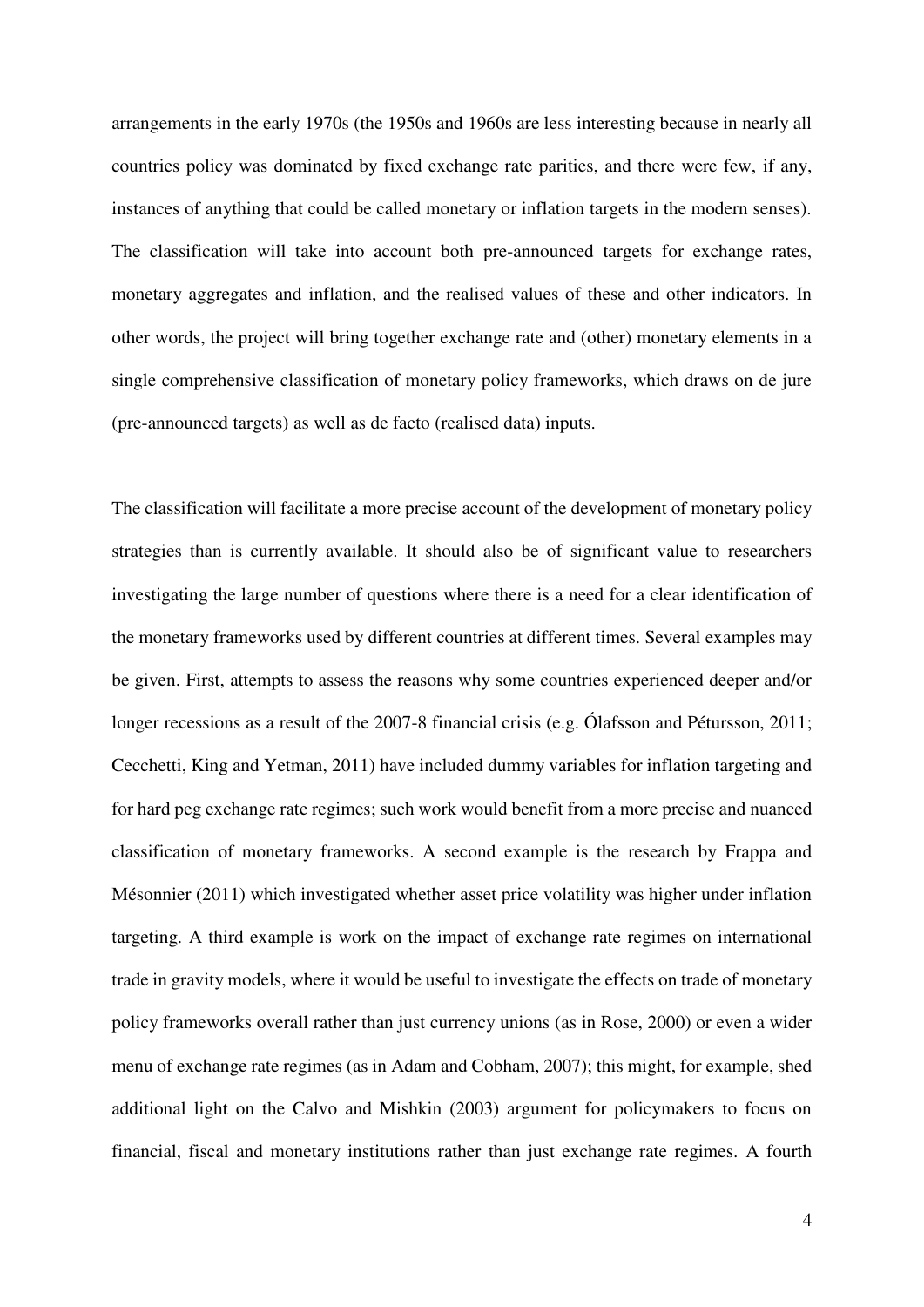example is work on the determinants of countries' choices of exchange rate regimes, e.g. Juhn and Mauro (2002), Levy Yeyati, Sturzenegger and Reggio (2010), where the research question can be opened out into the choice of monetary policy framework, rather than just exchange rate regime, and a precise classification of frameworks is essential.

There will also be scope for further work on economic performance under different monetary policy frameworks. A particular example here is the issue of the suitability of inflation targeting for emerging market economies. While in some academic policymaking circles there has developed a presumption that inflation targeting is the best possible arrangement and one to which all countries should aspire, some doubts have been cast on this presumption by authors including Ball (2010) who examines the econometric evidence on the effectiveness of inflation targeting, Cobham (2011) who discusses the costs of the financial institutions infrastructure required, and Boughzala and Cobham (2011) who emphasise exchange rate and other asset price issues; see also Frankel (2010). One explanation for Ball's finding that IT seems to have benefits for emerging economies (whereas its benefits for advanced economies are minimal) may be that comparisons between IT and non-IT advanced countries are comparing wellorganised and disciplined monetary policy frameworks on both sides, whereas comparisons between IT and non-IT emerging economies may be in effect comparing well-organised and disciplined monetary policy frameworks for IT countries with sometimes less well-organised and disciplined frameworks on the other side; this point may also have some relevance for advanced countries in the 1970s and 1980s. An improved classification of monetary frameworks would facilitate like for like comparisons and in general would help to distinguish more clearly the advantages (and disadvantages) of inflation targeting relative to other modern, well-organised, monetary frameworks.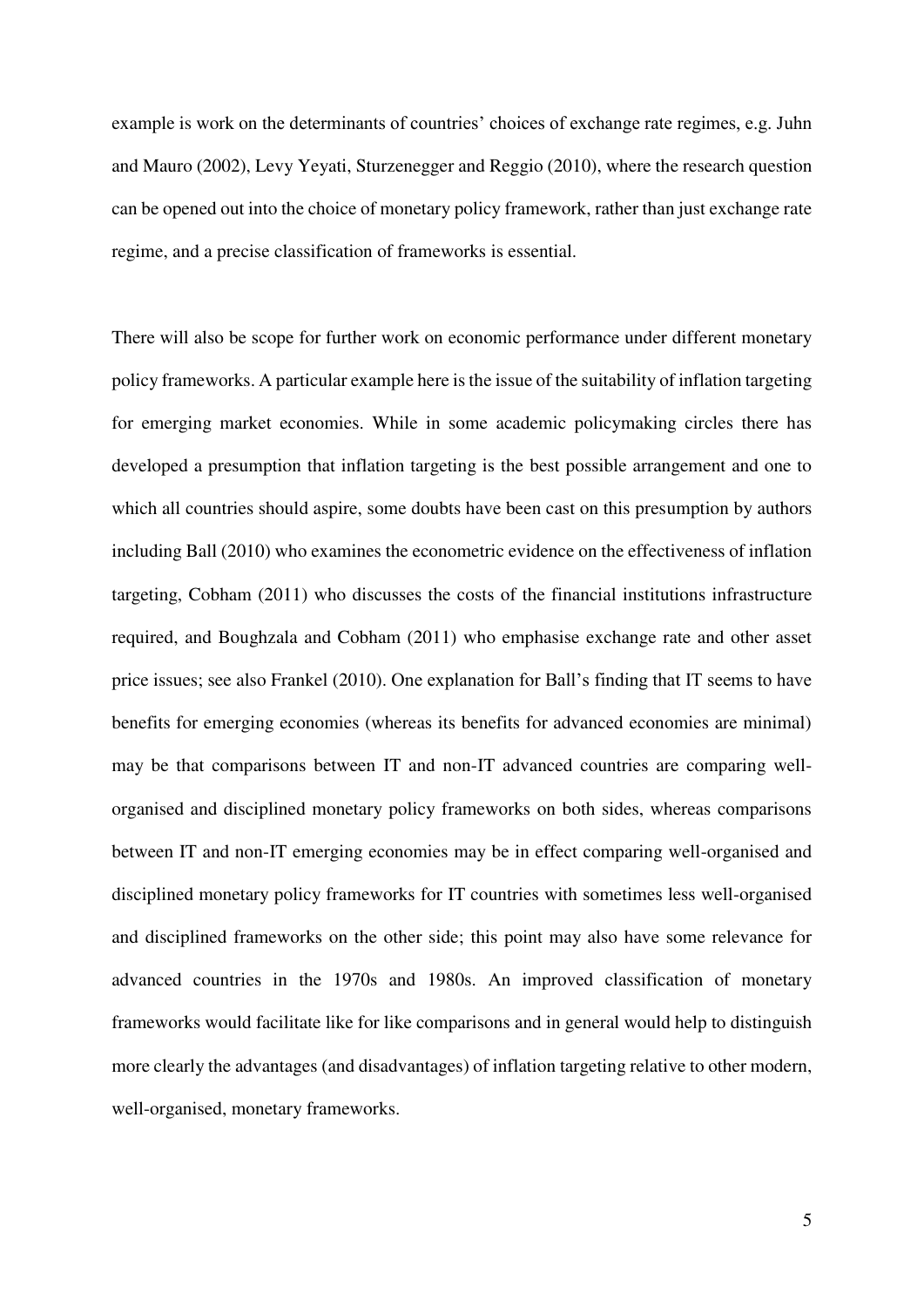#### **2 Key principles and their application**

Monetary policy frameworks can be thought of as combinations of the objectives of the monetary authorities (including their understanding of the trade-offs between those objectives) and the set of constraints and conventions – the former more binding, the latter more matters of established usage – within which specific (conjunctural) monetary policy decisions are made. The constraints and conventions which are relevant here include the rules or disciplines to which the authorities are subject (voluntarily or involuntarily), the nature of the financial and monetary markets and institutions in existence, the understandings (on the parts of the monetary authorities and of the society) of key macroeconomic relationships, and the political environment within which the monetary authorities operate. While some frameworks completely or almost completely dictate the actions of the monetary authorities, e.g. currency boards, others such as inflation targeting allow varying scope for (constrained) discretion, while others allow even wider discretion. In any case, any given framework can be operated more or less well or badly, that is, with more or less competence and commitment on the part of the monetary authorities. Here the aim is to define a set of monetary policy frameworks which recognises the crucial differences – in frameworks, not in specific decisions – across countries and time periods but still allows comparisons to be made between broadly similar cases. Factors such as the degree of capital account openness, the degree of central bank independence, the use by the monetary authorities of credit targets within a 'reserve money programme' or a country's participation in an IMF-monitored stabilisation package are treated as important elements of the context, but the focus for the classification is the objectives of the monetary authorities and the extent to which they are attained.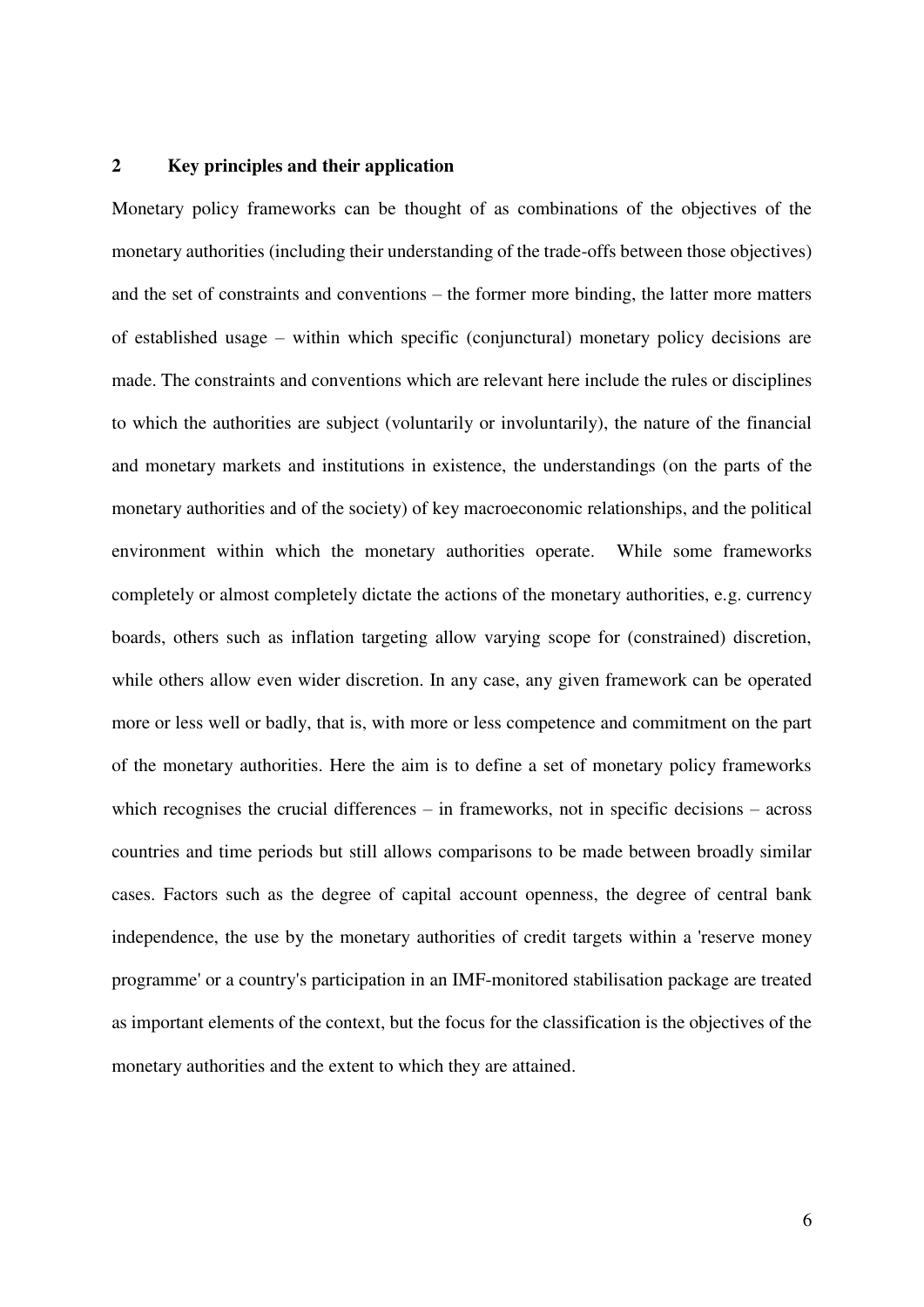Classification is about collecting some cases in one category and other cases in other categories, so what is important is the distinctions between the various categories. In this connection there are six major distinctions which are appropriate for countries with relatively modern, or developed, financial and monetary systems:

- do the monetary authorities (central bank and/or ministry of finance) publish targets for some (intermediate or final) objective, or do they exercise short-term discretion over what objectives they pursue and how?
- where such targets exist, are they for monetary aggregates, exchange rates, inflation or, indeed, some other variable?
- where such targets exist, are they precise and narrow or wide and broad-brush?
- are such targets static or stationary (the same each year) or are they 'converging', e.g. involving an exchange rate crawl or a declining trend from high to low monetary growth or inflation?
- are these targets fulfilled, or not?

<u>.</u>

• if policy is not focused on one (or more) specified and quantified objectives, is the policy framework well defined and clearly structured, that is, do the authorities have both a clear view of what they want and the means to achieve their various objectives?

In addition, for countries with less developed financial and monetary systems, particularly in earlier periods, two additional distinctions are required. First, it is useful to identify an exchange rate *fix*, where the exchange rate is fixed entirely by central bank action in interactions which the central bank dominates,<sup>5</sup> as opposed to an exchange rate *target*, where there is an autonomous foreign exchange market not dominated by the central bank, where intervention

<sup>&</sup>lt;sup>5</sup> For example, the central bank acts as one side of every transaction, using rates which it sets itself, typically with very narrow spreads; or the central bank allows banks to undertake transactions but only at narrow spreads which it sets itself..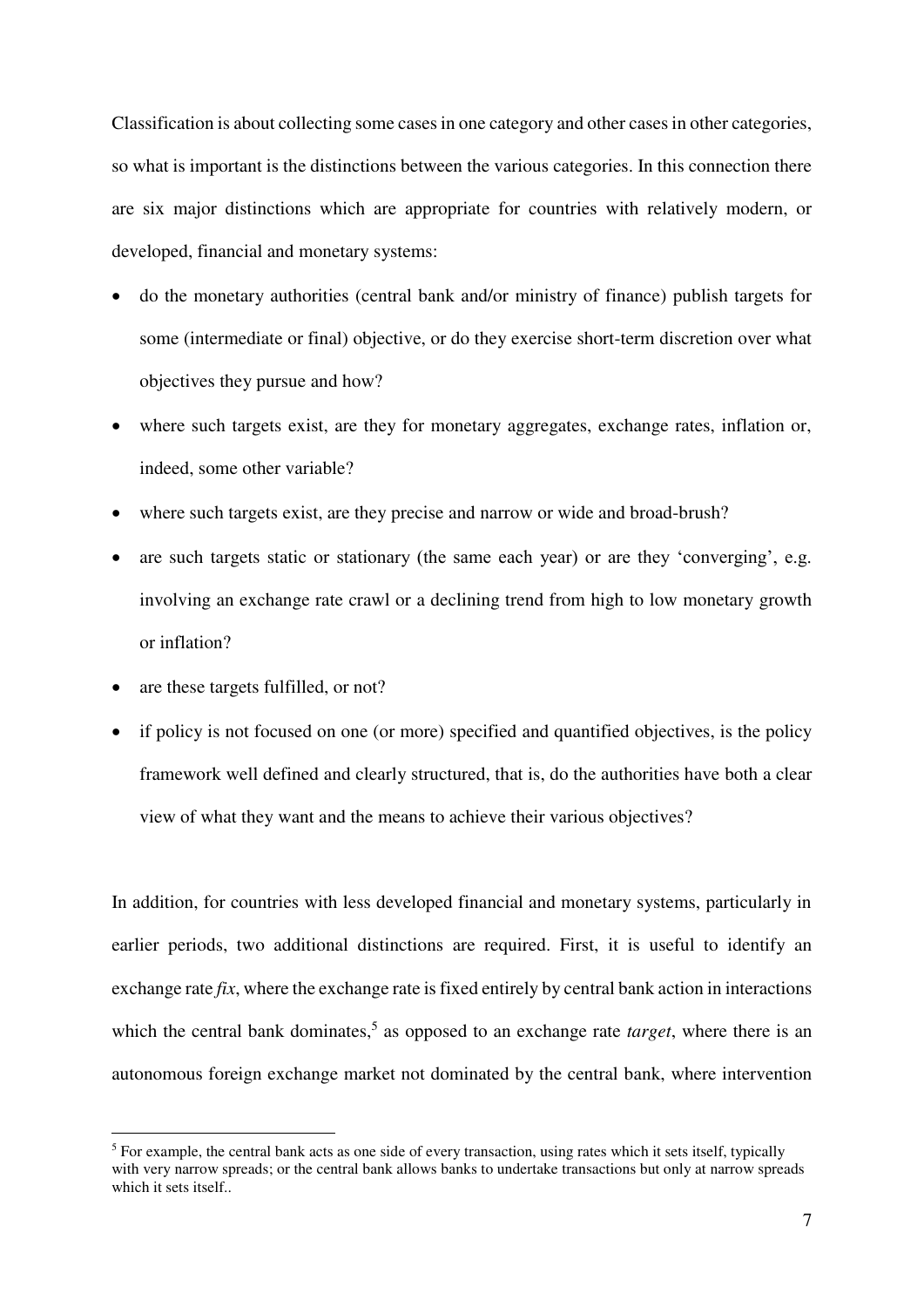in that market is only one of the tools used, and where a more or less active monetary policy is focused on controlling the exchange rate. Within the fix category a 'pure' exchange rate fix, where no monetary policy instruments are deployed, can be distinguished from an 'augmented' exchange rate fix where some basic instruments are used (but typically directed towards objectives other than exchange rate stabilisation, in a context of limited capital mobility).

It is necessary to identify separately the case where multiple direct controls are employed, including multiple exchange rates, direct controls on bank lending and/or administered interest rates, with no sense of monetary policy objectives and with the financial system essentially geared to the provision of finance for investments determined in a state plan. This is the monetary policy framework associated with command economies.

The approach developed here therefore starts (like the exchange rate regime classification of Reinhart and Rogoff, 2004) by asking if there is a pre-announced target for monetary policy. Here targets which do not drive monetary policy, either because they represent government aspirations which are not internalised by the monetary authorities, or because they are merely internal projections on the part of the authorities with no element of pre-commitment or preannouncement, are excluded.<sup>6</sup> Next, the approach asks what variable is being targeted: exchange rate (where it differentiates as above between fixes and targets) or monetary aggregate or inflation;<sup>7</sup> how precise that target is; and whether it is stationary or converging. The next stage is to examine whether the target is fulfilled, or not: a framework which includes an identified target must be observed in practice as well as announced. In addition, the approach

<u>.</u>

<sup>&</sup>lt;sup>6</sup> Moreover, the focus is on targets that drive monetary policy as a whole rather than, for example, exchange rate arrangements which are disconnected from overall monetary policy and sustained, typically, by exchange controls (rather than monetary instruments).

<sup>&</sup>lt;sup>7</sup> There is no evidence so far of systematic preannounced targeting of any other variable such as nominal income.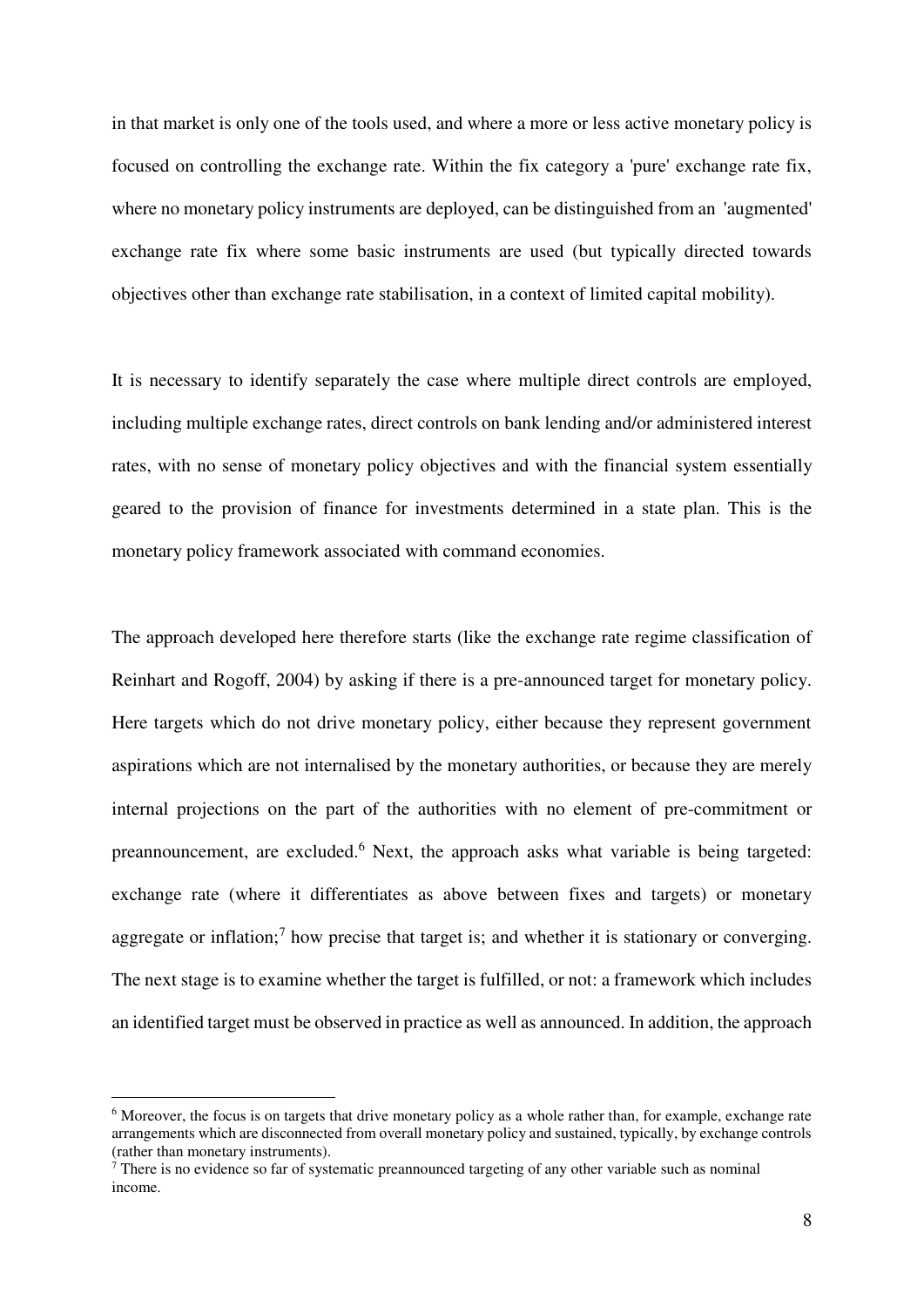allows for combinations of (specific) objectives, distinguishing between situations where one or the other of two objectives is dominant and where they are equally weighted.

Where no target is announced so that the extent to which the (presumably multiple but unquantified) objectives are met cannot be assessed, or where the announced target is clearly not attained, the analysis considers (as far as it can) the clarity of the objectives of the monetary authorities, including their perceptions of the trade-offs between them, and then turns to the effectiveness of the instruments available: do the monetary authorities in some particular case have the ability to pursue serious targets? The classification therefore identifies cases of multiple direct controls as above and then distinguishes between three types of discretion: 'unstructured', 'loosely structured' and 'well structured', where the triage between these three focuses on both the monetary policy objectives of the monetary authorities and their instruments. 'Well structured' indicates that the monetary authorities have both a coherent set of objectives, in the sense that they have a clear view of their preferences, on the one hand, and of the trade-offs between them, on the other, and a precise and effective set of instruments. 'Unstructured' discretion indicates both that the priorities of the monetary authorities and the trade-offs between objectives as perceived by them are not clear and that the instruments available to them are largely ineffective (that is, not capable of delivering the desired outcome). Between these two categories there is what can be called 'loosely structured' discretion, covering cases where the instruments are effective but the objectives and trade-offs are unclear; or where the objectives and trade-offs are clear but the instruments are ineffective; or (more often) where both criteria are partly but only partly fulfilled. This last category covers a range of different monetary arrangements, and partly for this reason is very common; but there seems to be no clear principle that would make it possible to disaggregate it further.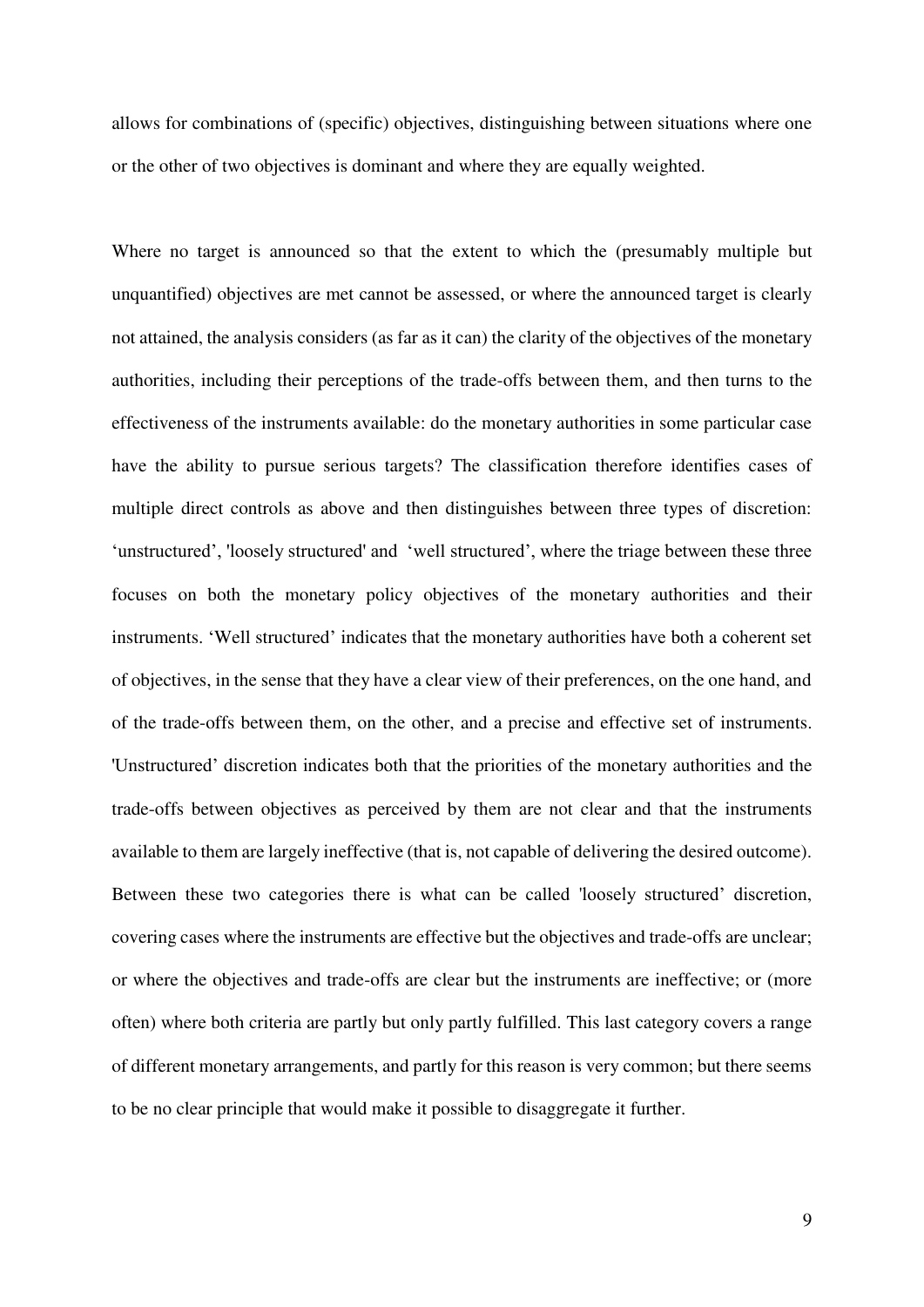Finally the exercise identifies the case where a country uses another sovereign's currency (dollarisation or euroization); the case where a country has chosen to join a currency union and therefore has no national monetary policy framework of its own (so the empirical classification focuses instead on the framework of the union-level central bank); and two separate categories for currency boards. In both of the latter the domestic currency must typically be backed 100% by foreign exchange held by the domestic currency issuer,<sup>8</sup> but it is useful to differentiate between the 'pure' case where a currency board operates within a very limited financial system and the 'augmented' case where there is a more developed financial and monetary system and some monetary instruments can be deployed.<sup>9</sup>

# [Table 1 near here]

Table 1 sets out the complete list of categories identified. In implementing the classification, however, some further criteria and/or definitions are needed, and those that will be used here are as follows. First, 'full' targeting requires that 'narrow' stationary announced targets are 'typically attained'. To be 'narrow', targets need to be point targets or, for exchange rates, parities with margins of no more than 2.25% on either side (those are the margins set at the Smithsonian agreement at the end of the Bretton Woods period, or the narrow margins originally used within the European Monetary System); for monetary aggregates, ranges of no more than 3% (which includes, for example, most German and French monetary targets but not all UK or US ones); and for inflation, ranges of no more than 2% (the most common range for inflation targeters, see Hammond, 2012). To be 'typically attained', the outcome for a monetary aggregate or inflation should be within the target range over the period specified or

<u>.</u>

<sup>8</sup> See Wolf et al (2008) p49, including note 7.

<sup>&</sup>lt;sup>9</sup> This distinction corresponds broadly to that made by Wolf et al (2008, chapter 2) between early and modern currency boards, where the former were essentially aimed at facilitating trade for existing underdeveloped monetary systems, typically in a colonial context, while the latter were more concerned with establishing monetary policy credibility in more complex monetary and financial environments under political independence.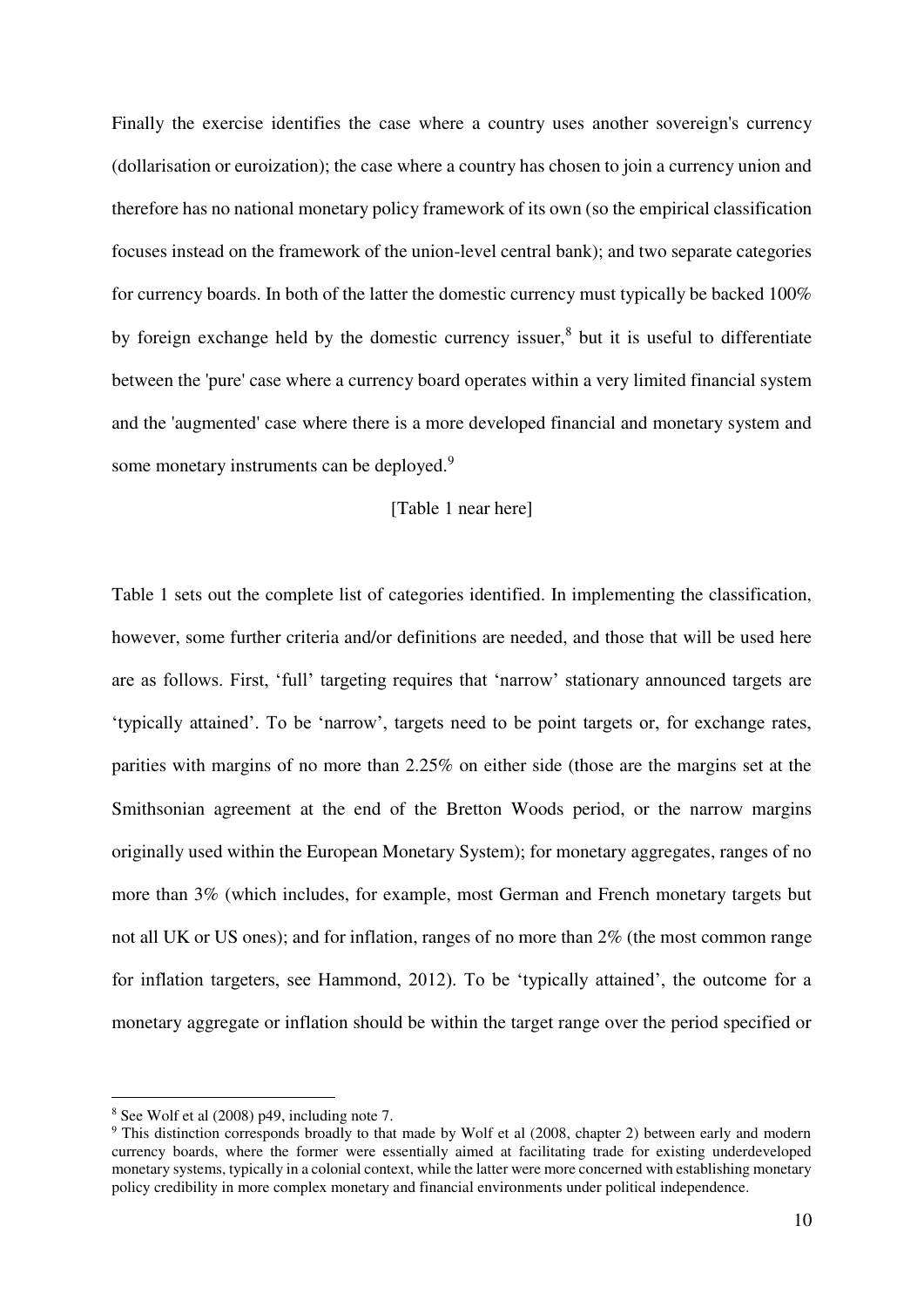no more than 1% below or above the range or, where there is a point target only, within 2% on either side of that target; slightly wider outcomes could be accepted for much higher targets (e.g. monetary targets above 10%); for exchange rate targets, the actual rate should remain within the margins specified. In addition, within a run of years in which targets are mostly attained, a single year deviation is ignored or a longer deviation is ignored where it is clear that expectations remain anchored.<sup>10</sup> The point of these relatively generous criteria is to identify the monetary policy frameworks as they are understood and as they influence both policy decisions and expectations: small occasional deviations do not compromise the perceived existence of frameworks, while large and repeated deviations do.

'Loose' targeting, on the other hand, requires either that narrow targets are missed by no more than  $1\%$  beyond the limits defined above, or that wider targets – e.g. target ranges for monetary aggregates of 4% – are hit according to those criteria. 'Wider' targets have wider ranges than narrow targets or are less clearly specified, where less clearly specified targets include, for example, definitions of price stability goals rather than inflation targets, or even cases where no precise targets are specified. In the latter case, where the monetary authorities are consistently pursuing some unannounced and unquantified target, that pursuit is likely to be identified in the sources used (see below) and its attainment can be checked, but the lack of announcement rules out 'full' targeting.

Converging targets are ones which change (in most cases, decline) regularly over time, as opposed to, for example, stationary inflation targets which are constant over time. Finally, in the mixed target categories 'dominant' is decided on the basis of which of two targets of

<u>.</u>

<sup>&</sup>lt;sup>10</sup> In practice this refers only to inflation targeting in the later part of the period, where for some countries and years at least it is possible to get consistent evidence on expectations.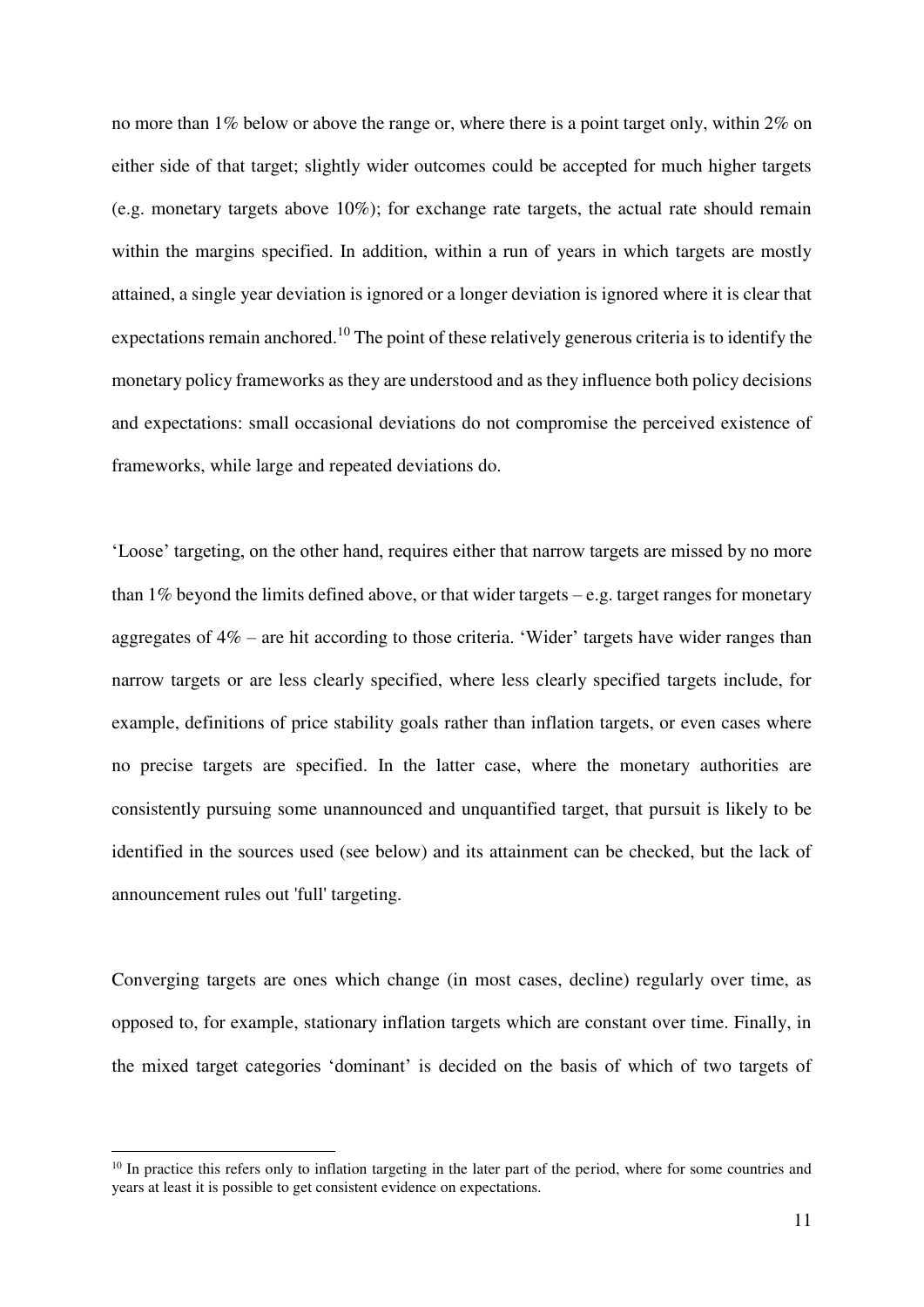different kinds are more fully met, and 'primacy unclear' refers to cases where both are attained to an equal extent. The (rare) combinations of three objectives – exchange rate, monetary aggregate and inflation – are also considered together in a single category, whichever is dominant.

#### [Table 2 near here]

Table 2 collects these criteria and definitions together for convenience, and they should be sufficient to distinguish between all the various cases of exchange rate, monetary and inflation targeting (categories 7-22 and 26-31 in Table 1). However, there are a number of pairs of categories for which it is useful to indicate more clearly the basis on which they will be distinguished from each other in the implementation of the classification:

- pure or augmented exchange rate fix versus (any form of) exchange rate targeting: the key difference is that in the fixes more or less all transactions involve the central bank as one of the counterparties or are transacted at rates which the central bank sets, and there is no separate or autonomous foreign exchange market where banks or other agents freely transact with each other; whereas in exchange rate targeting there is an autonomous foreign exchange market in which other agents operate and the central bank intervenes more or less frequently; the margins in fix cases are typically much narrower (e.g. 0.5% or less) than those in targeted markets
- pure versus augmented exchange rate fix: in both cases the central bank fixes the exchange rate via its actions within a market which it dominates, but in PERF it deploys no other monetary policy instruments whereas in AERF it uses from time to time some basic instruments such as reserve requirements, typically aimed at other objectives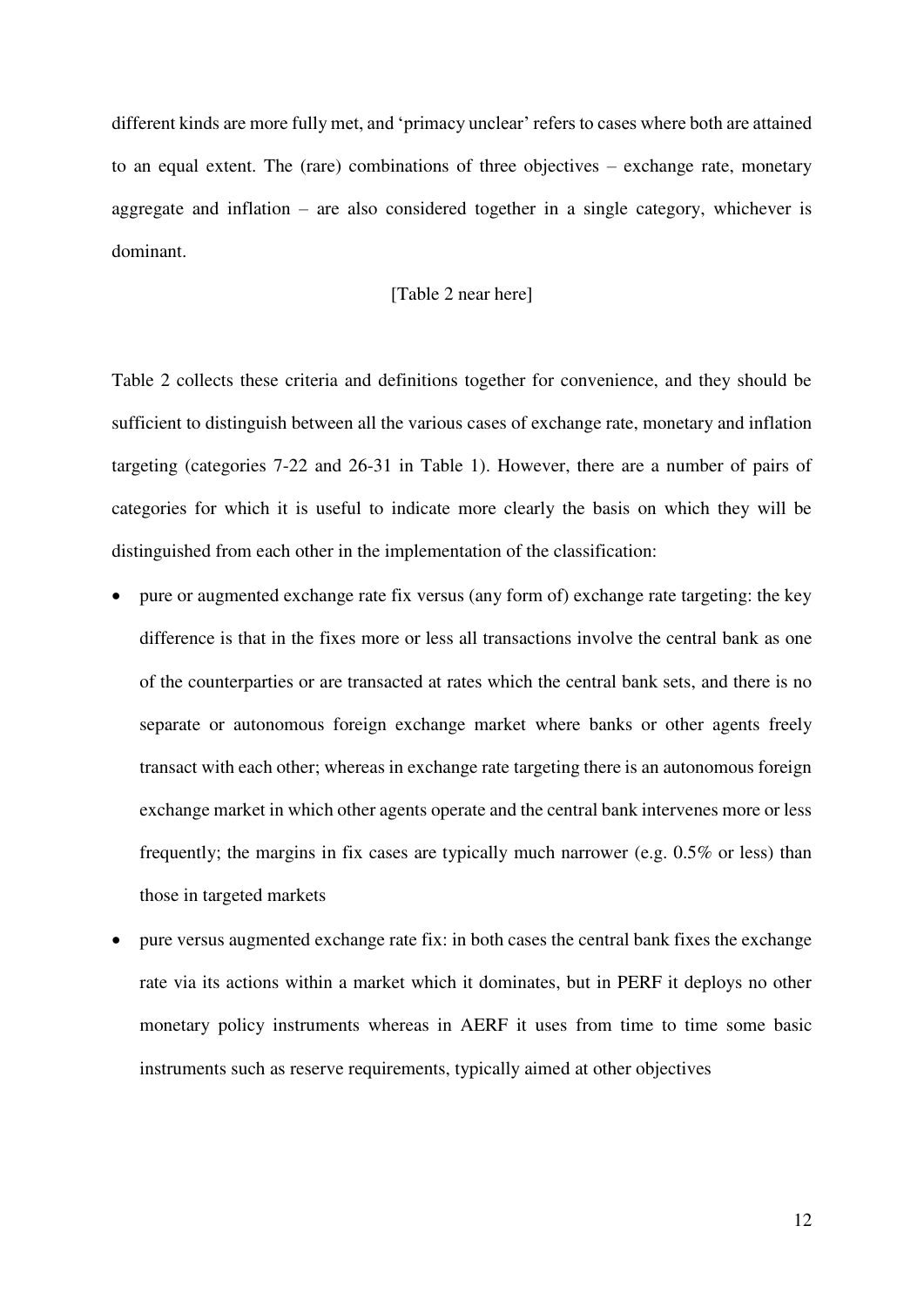- pure or augmented exchange rate fix versus pure or augmented currency board: the key difference is that in the currency board all domestic currency is backed by the central bank's holdings of foreign currency; this is therefore a more tightly regulated arrangement
- augmented exchange rate fix versus unstructured discretion: under the former some basic monetary instruments are deployed, typically aimed at objectives other than the exchange rate itself, but nevertheless the exchange rate is the central concern of policy; under the latter the exchange rate may still be subject to a (probably varying) fix but the authorities have more concern with other objectives as well (typically economic activity or growth and inflation) and use a wider range of instruments
- pure versus augmented currency board: the difference lies in the extent to which other monetary policy instruments are deployed: none in the first case but a few – typically including reserve requirements but also standing facilities and some limited possibility of lender of last resort operations – in the second<sup>11</sup>
- multiple direct controls versus unstructured discretion: the former corresponds to a command economy, where the financial system is merely the counterpart of the planning process, whereas in unstructured discretion there is some kind of an autonomous banking system which is at least partly independent of any state planning mechanism
- unstructured discretion versus loosely structured discretion: in the former the monetary policy instruments are weak, and actual as well as potential fiscal dominance is common, while the monetary authorities do not have a clear idea of the priorities they should be following or of the trade-offs between their various objectives; in the latter case the instruments are weak but the objectives are clear and coherent, or the instruments are effective but the objectives are unclear and incoherent, or the instruments are partly effective and the objectives partly clear and coherent; in loosely structured but not in

1

<sup>&</sup>lt;sup>11</sup> See, for example, the differences highlighted in Wolf et al  $(2008, \text{Tables A1.5-6}).$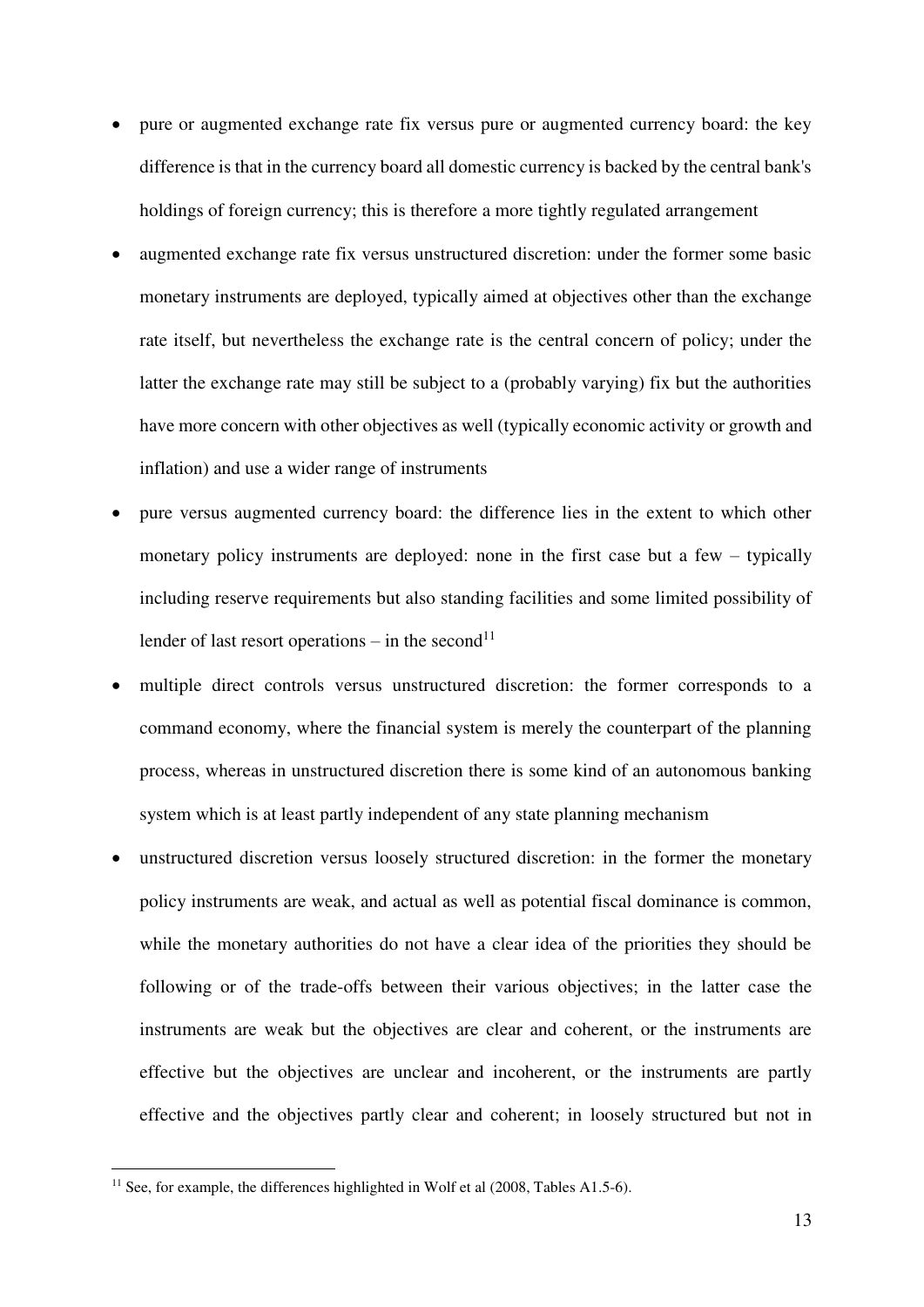unstructured discretion there would typically be a money market and some sort of government securities market so that monetary policy is operated at least in part through indirect instruments; in the unstructured case fiscal dominance is the norm, whereas in the loosely structured case it is typically possible but not always realised

- loosely structured discretion versus mixed targets (monetary, exchange rate and/or inflation): in the former case the objectives are unclear or at least unquantified, but in the latter they are quantified (and met)
- loosely structured discretion versus well structured discretion: under well structured discretion the authorities have a complete set of effective indirect policy instruments (which requires a full set of money and securities markets and the absence of fiscal dominance), a clear ranking of their own objectives and a full understanding of the trade-offs between those objectives

# [Table 3 near here]

These distinctions are summarised in Table 3. In total there are 32 different categories in this classification. It would, of course, be possible to construct an even finer grid of frameworks, but the danger is that the classification ends up identifying every country episode separately, and no useful comparisons can be made. On the other hand, 32 categories is obviously too large for many purposes, notably for econometric work. However, the classification has been constructed in part with an eye to aggregation, and there are at least two useful aggregations which can be made. First, the categories can be aggregated by target variable – exchange rate (but keeping the distinction between fix and target), money, inflation, mixed targets and different types of discretion.<sup>12</sup> Second, they can be aggregated by the degree of control of

<u>.</u>

 $12$  The three types of discretion typically involve such different specifications of objectives – undefined and incoherent for UD, clearer but often unstable (switching over time) for LSD, and clear, coherent and stable for WSD – that it is not useful to aggregate them together.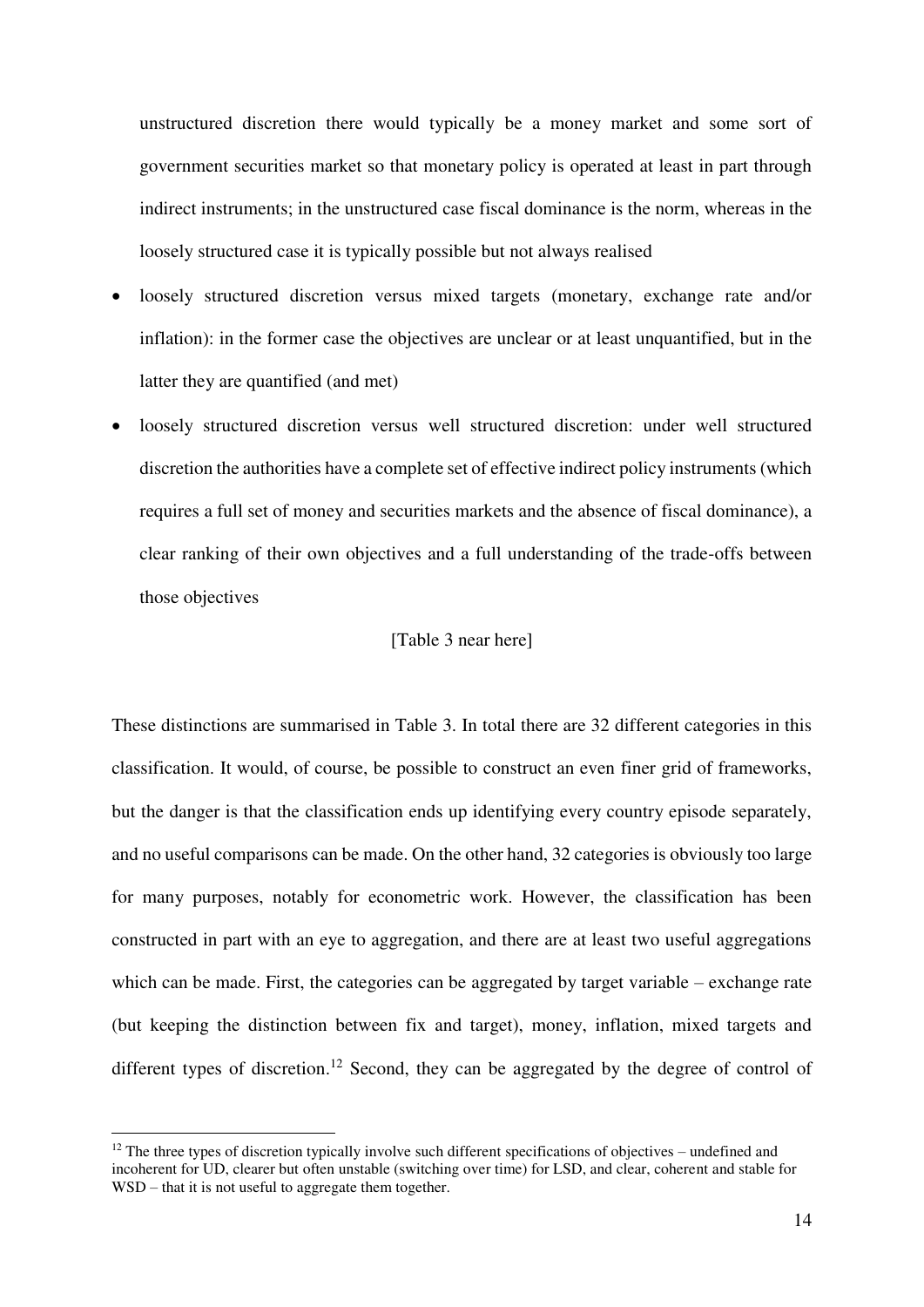overall monetary conditions provided by the monetary policy framework. In this case the aggregation consists of 'rudimentary', i.e. multiple direct controls or pure exchange rate fix; 'intermediate', e.g. augmented exchange rate fix or unstructured discretion; 'substantial', where there is significant but not comprehensive monetary control, e.g. loose targeting and loosely structured discretion; and 'intensive', which includes full targeting of different kinds and well structured discretion. These aggregations are set out in detail in Table 4.

[Table 4 near here]

# **3 Implementation and examples**

While recent inflation targets are easily located from central banks' websites, it is often more difficult to find the details of monetary and even exchange rate targets for earlier decades. However, there is a source which can be tapped for this: the IMF Article IV consultation reports, including both Staff Reports (SR) and Recent Economic Developments (RED) papers (and their successors in later years<sup>13</sup>), which are now available in the IMF's electronic archives. This material is essentially real time (such consultations are held every one or two years) so that the evolution of policy frameworks can be traced as it happened and as it was seen at the time. The reports typically provide information on the aims and objectives of the monetary authorities, so that any serious and consistent pursuit of an informal (unannounced) target can be identified.<sup>14</sup> They also provide information on the outcome for target variables, which is particularly important for monetary aggregates and some inflation targets where the targets are set for national definitions not covered in standard statistical sources such as the IMF's

<u>.</u>

<sup>&</sup>lt;sup>13</sup> In the 1990s and onwards the RED papers are replaced by a variety of Selected Issues or Background Papers, while the SRs tend to include more purely descriptive material.

 $14$  That is, targets which are de facto but not de jure can be identified.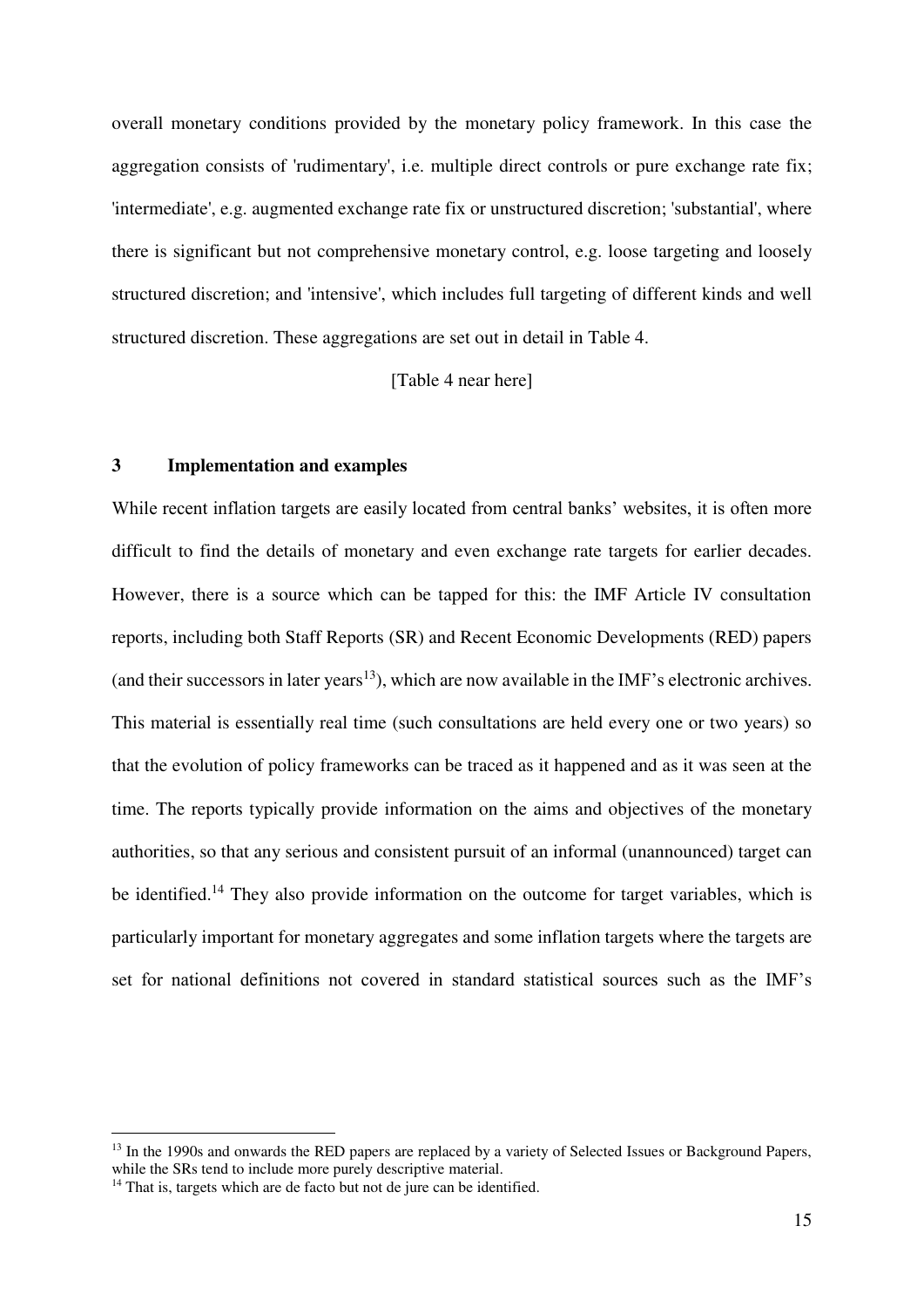*International Financial Statistics* (IFS).<sup>15</sup> The classification process involves the examination of (parts of) 50 or so documents per country for the 41 years covered.

In principle there is a question about the independence and objectivity of these IMF reports: it could be, for example, that the IMF staff typically push the same standard policies from the same standard perspective on all countries so that the reports provide a distorted view of the issues and developments concerned.<sup>16</sup> However, the internal evidence is that the IMF has supported different monetary policies in different countries at different times, and the reports – which are negotiated and agreed with the authorities in the relevant countries – often set out the points on which IMF staff and national authorities agree and disagree.<sup>17</sup> There is also a contrast between the monetary policy and the fiscal policy content of these reports: on the latter the IMF staff do indeed seem to recommend on nearly every occasion the same medicine – cuts in public spending and in the budget deficit – in a way that validates the old joke (that IMF stands for It's Mainly Fiscal). The explanation for this difference may be that on monetary questions the IMF staff are discussing largely technical issues with central bankers who have at least some technical expertise, whereas on fiscal matters they are discussing unavoidably politicised budgetary issues with politicians who (IMF staff believe) have political axes to grind, and the IMF has a legitimate concern about fiscal dominance and the effect of deficits on monetary growth.

1

<sup>&</sup>lt;sup>15</sup> In the 1970s, in particular, a number of countries pegged their currencies to particular baskets, the weights for which (if and when they are disclosed) are also not easily available elsewhere.

<sup>&</sup>lt;sup>16</sup> This is likely to be more of a problem for emerging and developing countries than for advanced.

<sup>&</sup>lt;sup>17</sup> For example, the IMF staff showed no inhibitions in the 2000s about urging the Federal Reserve to introduce a formal inflation target, or about pressing the European Central Bank to clarify its monetary pillar, and those authorities showed no inhibitions in defending their chosen policies. Many emerging countries have also sometimes resisted IMF pressure for more interest rate or exchange rate flexibility.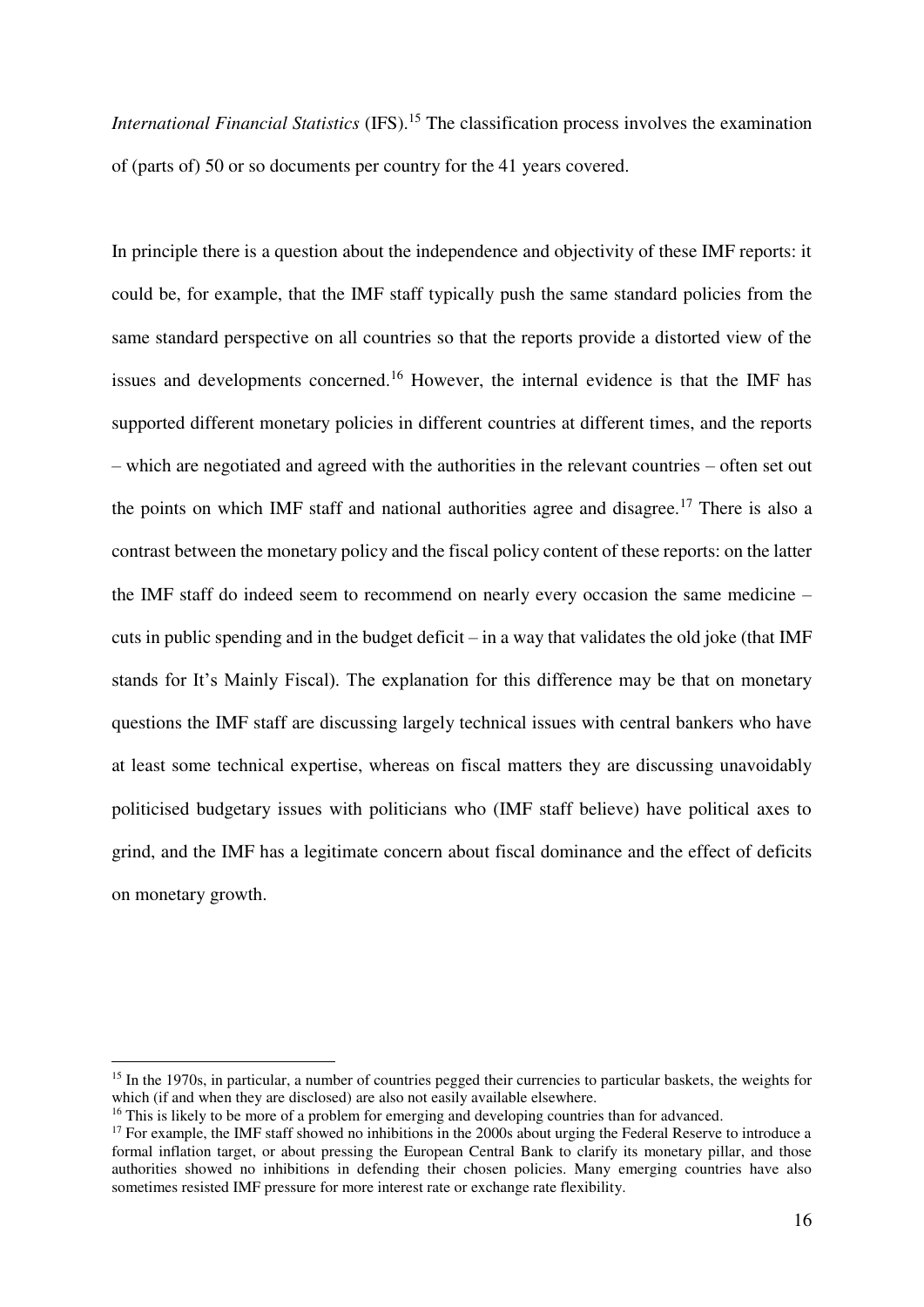This material can also be supplemented with, and checked against, overviews of the development of monetary frameworks from central bank and other sources. Later perspectives sometimes provide clearer views about long run developments, as well as revised data on targeting outcomes.<sup>18</sup>

 The definition of 'advanced' and, even more, of 'emerging' economies is not clear-cut, with the latter often depending on the investment opportunities identified by investment banks. Here, for want of a better principle, the groupings of advanced and emerging countries used in Laurens et al. (2009) are used throughout; these are different, for example, from the classification in the IMF's *International Financial Statistics*, which appears to treat all members of the Euro area as advanced economies (but not, for example, Poland). On this basis the paper covers 26 advanced countries plus the Euro currency area, and 33 emerging economies.<sup>19</sup>

Before reporting the overall results some individual country illustrations will be useful. The following tables and others corresponding to each of the 60 countries/currency areas are now available on the [www.monetaryframeworks.org](http://www.monetaryframeworks.org/) website. Each table has at the bottom a selection of the most relevant IMF references and, in some cases, additional sources used, so that in principle the reader can find the rationale for the classifications.

<u>.</u>

<sup>&</sup>lt;sup>18</sup> Houben (2000) is particularly useful as a source on European countries pre-1999; it includes revised data on target outcomes which were checked with the relevant central banks.

<sup>&</sup>lt;sup>19</sup> Laurens et al. (2009) identify 24 advanced economies; included here are also Hong Kong and Luxembourg, which do not appear anywhere in their list. They also identify 31 emerging economies; included here are also Cyprus and Malta, which also do not appear in their list.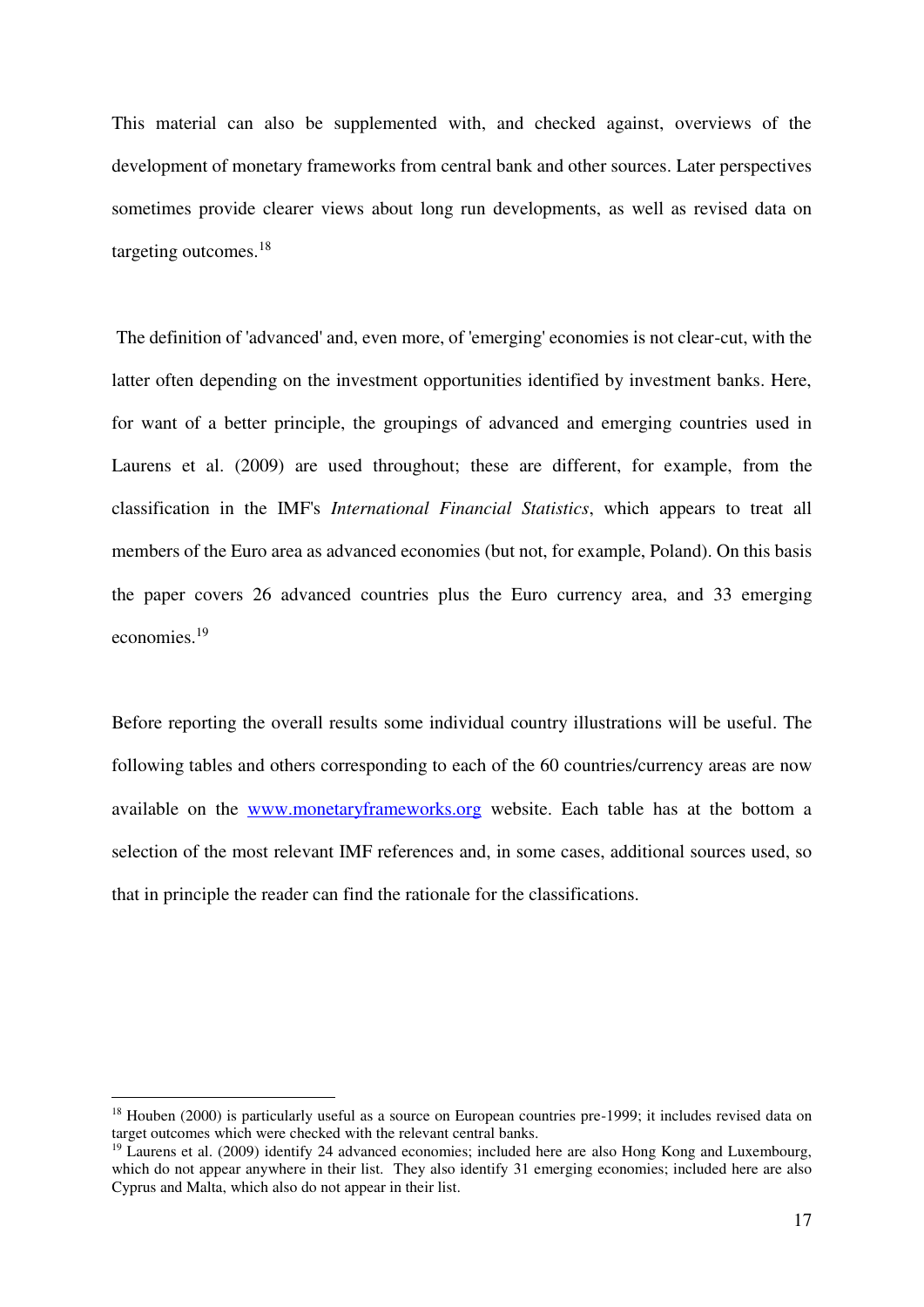First, Australia provides an example of a country which tries a variety of frameworks exchange rate fix, monetary targets and ad hoc discretion – before eventually homing in on inflation targeting, initially informal and then formal:

**Australia** 

| <b>Years</b> | <b>Targets and attainment</b>                             | <b>Classification</b> |
|--------------|-----------------------------------------------------------|-----------------------|
| 1974-76      | currency fixed to USD then to basket, central bank sets   | augmented exchange    |
|              | middle rate with very narrow margins permitted;           | rate fix AERF         |
|              | monetary policy instruments include interest rates,       |                       |
|              | direct and indirect controls on bank lending and special  |                       |
|              | reserve deposit ratio; efforts to increase non-monetary   |                       |
|              | financing of budget deficits                              |                       |
| 1977-83      | exchange rate devalued November 1976, then exchange       | loose monetary        |
|              | rate adjusted little and often, until large devaluation   | targeting LMT         |
|              | March 1983; monetary 'projections' or 'expected           |                       |
|              | growth', first given in March 1976, not regarded as       |                       |
|              | targets, but met or nearly met 5 years out of 7; main     |                       |
|              | monetary policy instrument now is OMOs                    |                       |
| 1984-92      | exchange rate floated and most exchange controls          | loosely structured    |
|              | abolished late 1983; wider financial reform helps move    | discretion LSD        |
|              | towards indirect monetary instruments; monetary target    |                       |
|              | well overshot 1984 and not renewed; ad hoc policy and     |                       |
|              | 'checklist' approach, with gradual shift towards more     |                       |
|              | emphasis on inflation                                     |                       |
| 1993-96      | informal inflation targets for underlying inflation over  | loose inflation       |
|              | unclear period, targets met                               | targeting LIT         |
| 1997-        | formal inflation targets (now endorsed by government,     | full inflation        |
| 2014         | with central bank independent), initially for underlying  | targeting FIT         |
|              | inflation but from 1998 for headline CPI, on average,     |                       |
|              | over the cycle; inflation target numbers exceeded         |                       |
|              | between mid-2000 and mid-2001 and inflation               |                       |
|              | expectations rise, but actual and expected inflation      |                       |
|              | rapidly revert and formal target refers to cycle; smaller |                       |
|              | and shorter-lived rise in actual and expected inflation   |                       |
|              | mid-2008; inflation target numbers met in other years     |                       |

Selected IMF references: RED 1978 pp48-9, 64; SR 1978 pp8, 9; RED 1979 pp24, 30; RED 1981 pp35-7; RED 1983 pp52-6, 69-70; RED 1986 pp51-5, 57-8, 68; RED 1991 pp36-7, 38; SR 1995 p16; RED 1996 pp22-3; RED 1997 pp22-3; SR 2000 pp8-9; SR 2001 pp14-16, 28- 8; SR 2002 pp6-7; SR 2003 pp5, 8, 27; SR 2008, pp5, 13. Additional sources: Grenville (1997); MacFarlane (1997).

Second, Germany pursued monetary targets for most of the pre-EMU period (as an intermediate means to controlling inflation), but it also intervened in the foreign exchange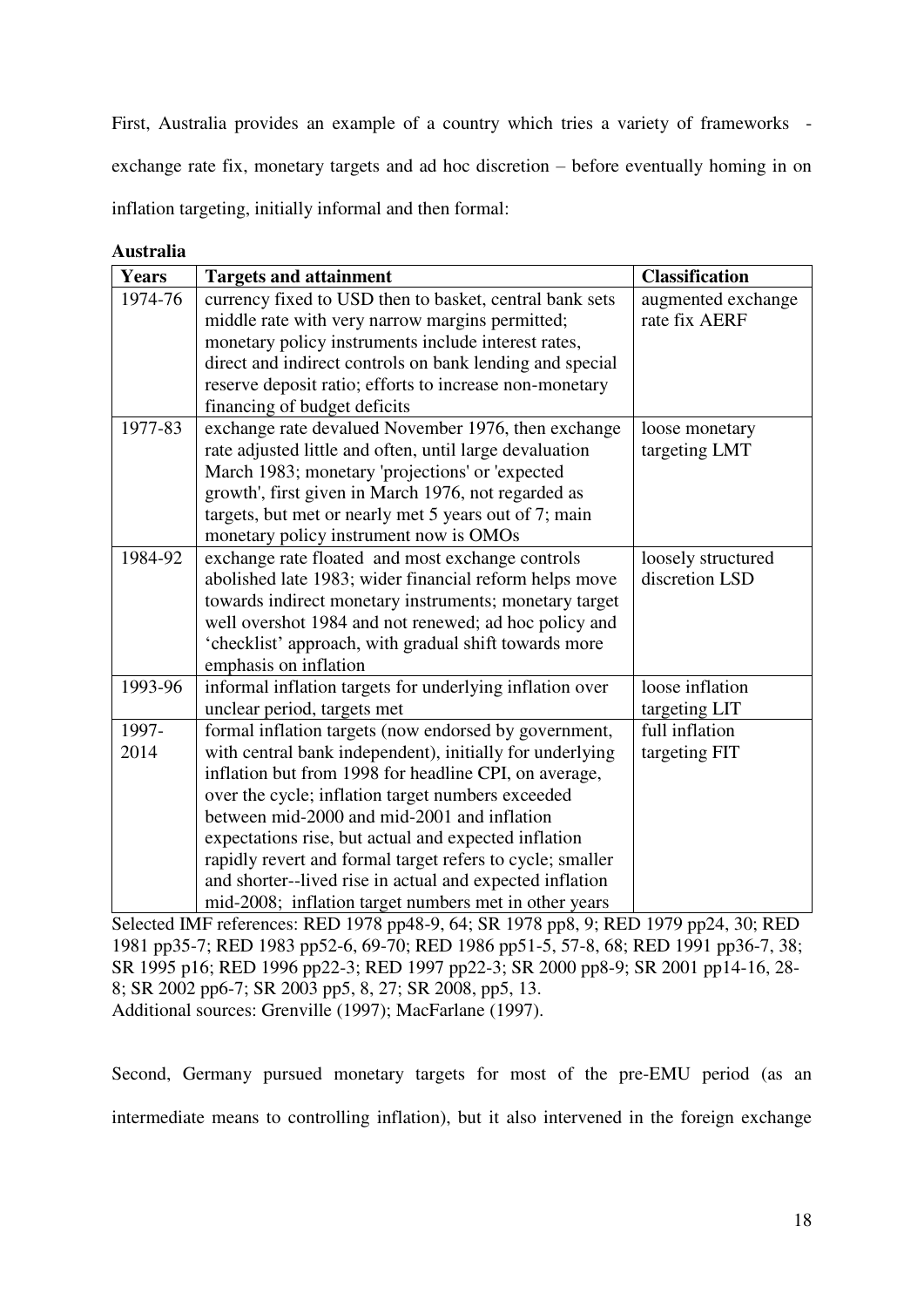market from time to time, to an extent that varied with both EMS and wider international developments:

# **Germany**

| <b>Years</b> | <b>Targets and attainment</b>                            | <b>Classification</b> |  |
|--------------|----------------------------------------------------------|-----------------------|--|
| 1974         | aim of restricting growth of central bank money but no   | loosely structured    |  |
|              | announced target; forex interventions within Snake       | discretion LSD        |  |
| 1975-85      | monetary targets mostly met, forex intervention mainly   | monetary with         |  |
|              | vs USD but sometimes vs European currencies within       | exchange rate         |  |
|              | Snake, then from 1979 within EMS; monetary control       | targeting MwERT       |  |
|              | mainly via OMOs and rediscount facilities                |                       |  |
| 1986-87      | monetary targets overshot, interest rates and heavy      | exchange rate with    |  |
|              | forex intervention used to limit appreciation            | monetary targeting    |  |
|              |                                                          | <b>ERwMT</b>          |  |
| 1988-91      | monetary targets attained; German Economic, Monetary     | <b>MwERT</b>          |  |
|              | and Social Union May 1990                                |                       |  |
| 1992-93      | monetary target overshot 1992, barely attained 1993;     | <b>ERwMT</b>          |  |
|              | heavy intervention in ERM upheavals                      |                       |  |
| 1994-8       | monetary targets attained 4 years out of 5, in hardening | <b>MwERT</b>          |  |
|              | <b>EMS</b>                                               |                       |  |
| 1999-        | membership of European Monetary Union                    | currency union CU     |  |
| 2014         |                                                          |                       |  |

Selected IMF references: RED 1975 pp31 -3, 43; RED 1982 pp31-2, 42-4, 56; RED 1985 pp31-4, 55-8; RED 1988 pp13-16, 35-6; EDSBI 1994 pp16-18.

Additional sources: Houben (2000, especially pp 196-7, 308-9); Beyer et al (2009); Gros and Thygesen (1998, especially pp169-70).

Third, Israel provides an example of a country which progressed from a very poorly functioning

framework (and hyperinflation) in the 1980s by way of a crawling exchange rate to inflation

targeting (with formal central bank independence coming particularly late in the process):

| ٧<br>×<br>۰.<br>۰, |
|--------------------|
|--------------------|

| <b>Years</b> | <b>Targets and attainment</b>                             | <b>Classification</b> |  |  |  |
|--------------|-----------------------------------------------------------|-----------------------|--|--|--|
| 1974-85      | unsuccessful attempts to stabilise currency (versus USD)  | unstructured          |  |  |  |
|              | then basket then USD), then from 1977 float with          | discretion UD         |  |  |  |
|              | recurring depreciations; high monetary growth and no      |                       |  |  |  |
|              | formal targets, widespread indexation, recurring fiscal   |                       |  |  |  |
|              | dominance, ending in hyperinflation in 1984-5             |                       |  |  |  |
| 1986-91      | serious stabilisation efforts from July 1985 (including   | loosely structured    |  |  |  |
|              | currency reform and 'no printing' law) but continuing     | discretion LSD        |  |  |  |
|              | devaluations versus basket of major currencies            |                       |  |  |  |
| 1992-94      | preannounced exchange rate crawl intended to be           | exchange rate with    |  |  |  |
|              | consistent with informal inflation target; monetary       | inflation targeting   |  |  |  |
|              | operations increasingly focused on discount rate<br>ERwIT |                       |  |  |  |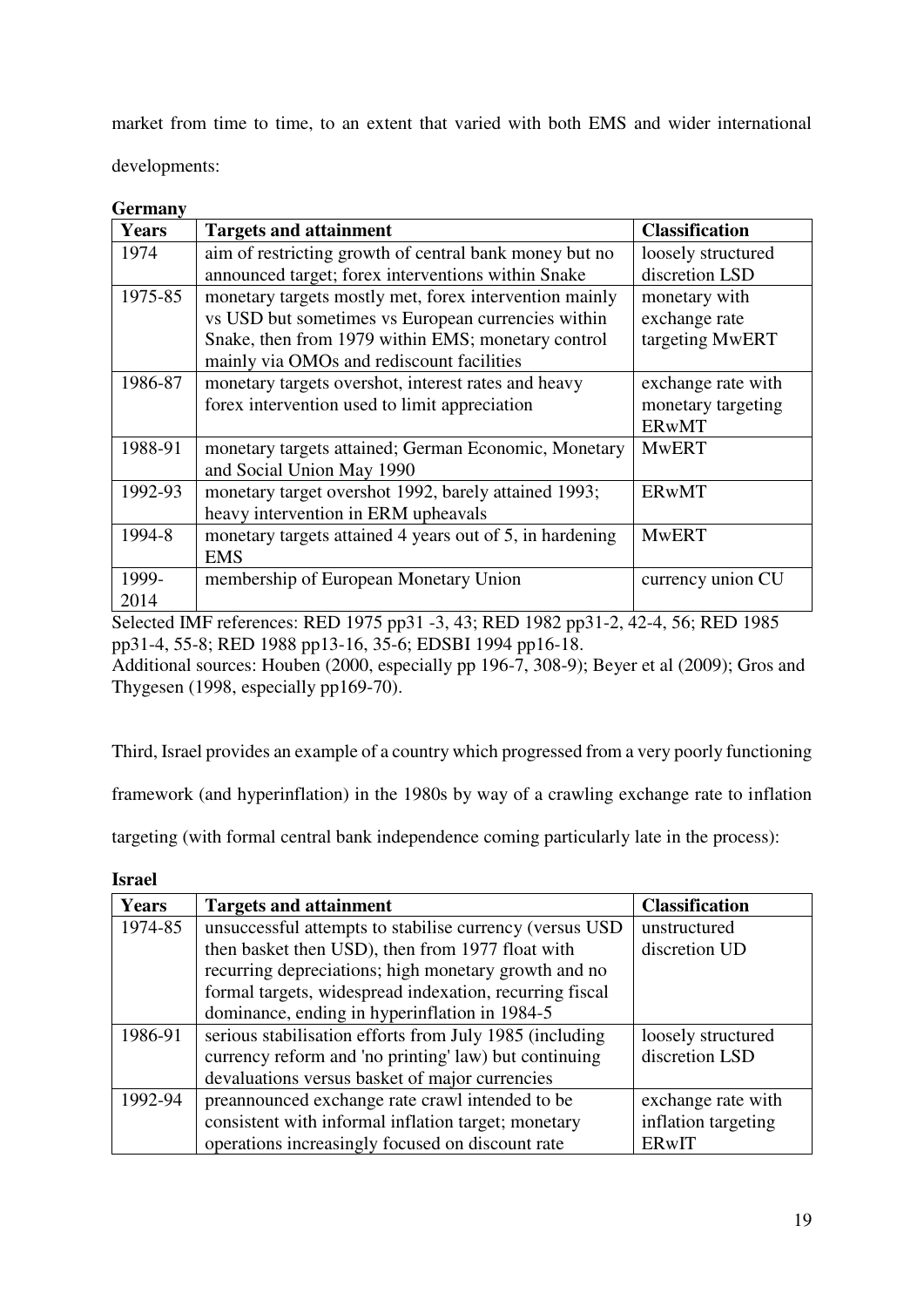| 1995-96 | exchange rate bands widened, informal inflation targets | inflation with      |
|---------|---------------------------------------------------------|---------------------|
|         | met                                                     | exchange rate       |
|         |                                                         | targeting IwERT     |
| 1997-   | exchange rate bands widening continuously, declining    | loose converging    |
| 2003    | narrow formal inflation targets undershot 3 years and   | inflation targeting |
|         | overshot 1 year out of 7                                | <b>LCIT</b>         |
| 2004-14 | static inflation targets met 9 years and nearly met 2   | full inflation      |
|         | years out of 11; exchange rate bands, already so wide   | targeting FIT       |
|         | they were not relevant, scrapped 2005; some changes to  |                     |
|         | inflation targeting procedures; significant forex       |                     |
|         | purchases to limit appreciation 2008-11; central bank   |                     |
|         | finally made independent from 2010 after long delays    |                     |

Selected IMF references: SR 1977 p10; RED 1984 p44; RED 1985 p56; RED 1987 pp58-60, 81, 105; SR 1987 pp9-10; RED 1989 p49; SR 1991 pp11-12; RED 1993 pp16-18, 39; SR 1996 pp10-12; SR 1998 pp21-4; SISA 1999 pp20-22; SISA 2000 pp57-8; SR 2000 pp22-5; SR 2001 pp16-17; SI 2005 chI; SR 2008 p8; SR 2010 pp18, 23, 27; SIP 2012 chIII; SR 2014 p9.

Additional source: Barkai and Liviatan (2007); Bank of Israel (2007).

Fourth, Argentina developed from multiple direct controls in the mid-1970s through unstructured discretion (and recurring hyperinflation) in the 1980s to the use of an augmented currency board in the 1990s; the collapse of the currency board in 2001 was followed by a short period of policy incoherence, succeeded by a period in which instruments were at least partly effective and objectives at least partly coherent:

**Argentina** 

| <b>Years</b> | <b>Targets and attainment</b>                                 | <b>Classification</b> |  |
|--------------|---------------------------------------------------------------|-----------------------|--|
| 1974-6       | multiple exchange rates, direct controls on bank lending,     | multiple direct       |  |
|              | bank deposits nationalised (from 1973)                        | controls MDC          |  |
| 1977-90      | bank deposits denationalised, central bank gets more          | unstructured          |  |
|              | autonomy, interest rates still controlled, some               | discretion UD         |  |
|              | liberalisation of forex market; repeated unsuccessful         |                       |  |
|              | attempts at exchange rate-based stabilisation, each ending    |                       |  |
|              | with overvaluation; alternation of multiple and unified       |                       |  |
|              | exchange rates; recurring fiscal dominance; monetary          |                       |  |
|              | control weak with poor instruments poorly wielded, real       |                       |  |
|              | interest rates repeatedly negative; central bank remains      |                       |  |
|              | important source of credit to private as well as public       |                       |  |
|              | sector; some parallel financial markets                       |                       |  |
| 1991-        | currency board with some monetary policy ('convertibility     | augmented             |  |
| 2001         | plan'): central bank can vary reserve requirements and has    | currency board        |  |
|              | some small scope to buy government securities and to lend     | <b>ACB</b>            |  |
|              | to private sector, also limited role as lender of last resort |                       |  |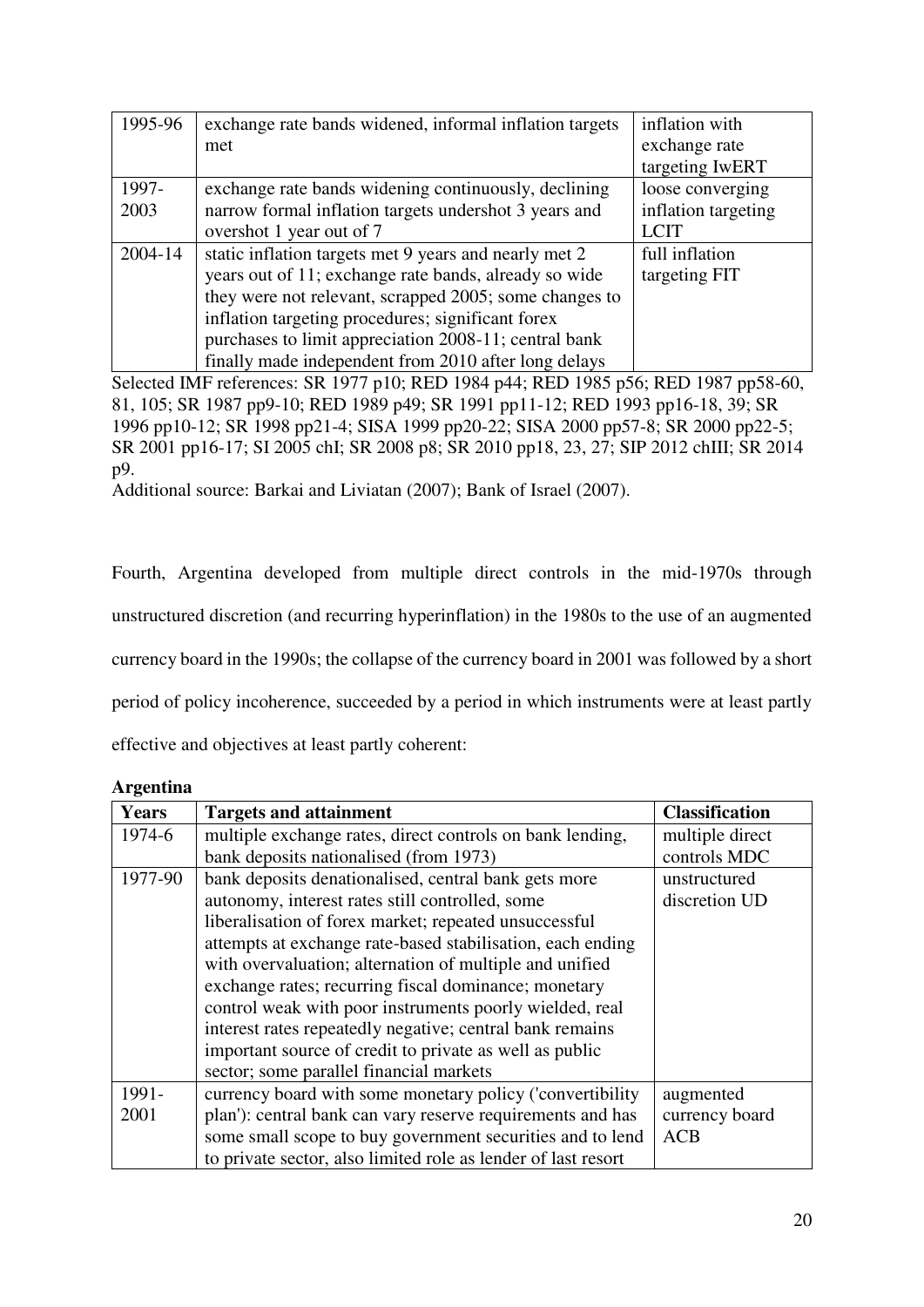| 2002        | exit from currency board late 2001 in conditions of forex                                                         | unstructured       |  |  |  |  |
|-------------|-------------------------------------------------------------------------------------------------------------------|--------------------|--|--|--|--|
|             | and banking crisis and government debt default, followed                                                          | discretion UD      |  |  |  |  |
|             | by period of political and economic policy incoherence, in                                                        |                    |  |  |  |  |
|             | terms of both instruments and objectives; emergency                                                               |                    |  |  |  |  |
|             | measures of various kinds                                                                                         |                    |  |  |  |  |
| $2003 - 14$ | some initial economic and financial stabilisation with bank                                                       | loosely structured |  |  |  |  |
|             | and debt restructuring, economic recovery from late 2002;                                                         | discretion LSD     |  |  |  |  |
|             | but from about mid-2000s gradual but accelerating                                                                 |                    |  |  |  |  |
|             | recourse to direct controls of various kinds (including from                                                      |                    |  |  |  |  |
|             | 2012 import controls), and fiscal dominance (central bank                                                         |                    |  |  |  |  |
|             | independence weakened 2012); very wide but ineffective                                                            |                    |  |  |  |  |
|             | monetary targets; exchange rate heavily managed                                                                   |                    |  |  |  |  |
|             | $0.1$ $\pm$ 1 D IF $\pm$ 0.07 $\pm$ 0.07 $\pm$ 0.07 $\pm$ 0.07 $\pm$ 0.07 $\pm$ 0.000 $\pm$ 0.07 $\pm$ 0.07 $\pm$ |                    |  |  |  |  |

Selected IMF references: RED 1974 p31; RED 1977 p25, 40-1, 50-2; RED 1984 p34-5; RED 1990 Appendix IV; BP 1992, pp1-11; RED 1993 pp17-19; SI 2002 chII; SR 2005 pp20-1; SI 2006 pp4-9; SR 2006 pp16-18; *Argentina Economic Developments* 2013/2014/2015 (all published February 2016; no regular consultations between 2006 and 2016). Additional reference: Wolf et al. (2008, esp. ch8).

Finally, Turkey had a long period of incoherent policy, with some improvements mainly in instruments in the 1990s, then moved to inflation targets from 2002 but struggled to meet those targets on a consistent basis and in some periods its framework has to be reclassified as loosely structured discretion:

| ۱<br>ш |
|--------|
|--------|

| <b>Years</b> | <b>Targets and attainment</b>                                | <b>Classification</b> |
|--------------|--------------------------------------------------------------|-----------------------|
| 1974-88      | exchange rate adjusted frequently (more fixed than           | unstructured          |
|              | targeted); monetary policy operated mainly through           | discretion UD         |
|              | direct instruments; strong element of fiscal dominance;      |                       |
|              | 1986-88 monetary targets repeatedly missed; lack of          |                       |
|              | clarity over objectives, with repeated returns to            |                       |
|              | expansion before inflation fully controlled                  |                       |
| 1989-        | exchange rate more market-determined; central bank           | loosely structured    |
| 2002         | now operating more through indirect instruments; but         | discretion LSD        |
|              | objectives less than coherent, recurring fiscal              |                       |
|              | dominance; first inflation target 2002 well undershot        |                       |
| $2003 - 5$   | wide informal/implicit inflation targets $(+/-2\%$ band) hit | loose inflation       |
|              |                                                              | targeting LIT         |
| 2006-8       | wide formal inflation targets overshot, no evidence of       | loosely structured    |
|              | expectations remaining anchored                              | discretion LSD        |
| 2009-13      | wide inflation targets met except for 2011, when             | loose inflation       |
|              | expectations remain partly within band                       | targeting LIT         |
| 2014         | wide inflation target well overshot, and expectations        | loosely structured    |
|              | well above band                                              | discretion LSD        |

Selected IMF references: RED 1985 section III.1; RED 1990 pp1-2, 22-23, 31; SR 2004 pp4, 26, 40; SR 2013 pp11-12; SI 2014 pp11-18; SR 2014 pp16-19.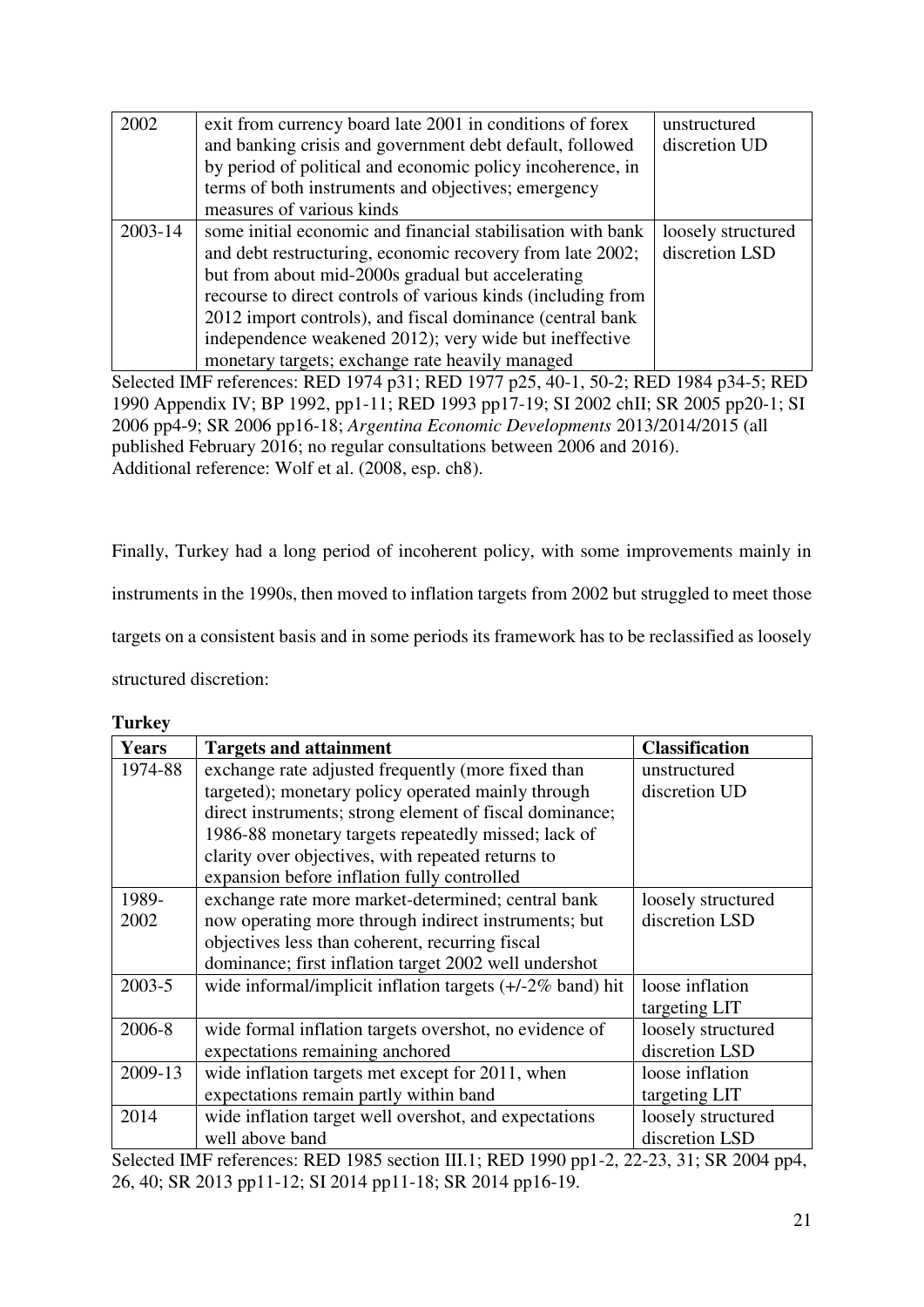#### **4 Findings**

We can now consider the overall results of the classification. Figure 1 shows the percentage of countries using each of the 32 frameworks by year, from 1974 to 2014. The most obvious trends are that full exchange rate targeting became more important over time but then declined, and loose exchange rate targeting was initially important but declined, while full inflation targeting grew strongly from the early 1990s and loose inflation targeting was also significant in the last decade or so. Table 5.1 shows the number and percentage of countries using each framework by subperiods, where 1974-84 can be thought of as the pre-Great Moderation subperiod, the Great Moderation itself is divided into pre-EMU (1985-98) and EMU (1999- 2007) subperiods, and the final subperiod is the Global Financial Crisis (GFC) and its aftermath (2008-14). The rise over time of full and also loose inflation targeting is clear, as is the varying importance of full and loose exchange rate targeting, and the relatively low frequency of (any type of) monetary targeting (which reflects in large part the frequent failure to attain targets). In the discretion category, unstructured declines rapidly in the 1980s and 1990s, loosely structured rises and falls but remains important, and well structured is always infrequent. The sharp rise in membership of currency unions in 1999 and the frequency before 1999 of combinations of exchange rate with monetary or inflation targeting (mostly in countries which were moving towards EMU), can also be seen.

[Figures 1-3 and Tables 5.1-3 near here]

Tables 5.2 and 5.3, and Figures 2 and 3, separate out the advanced from the emerging economies. While the general trends are broadly comparable, in the former group the prevalence and the rise of inflation targeting are stronger, with a shift from LIT to FIT in the final subperiod, and there is a large move towards participation in the EMU currency union (in which case there is no separately identifiable monetary policy framework for the individual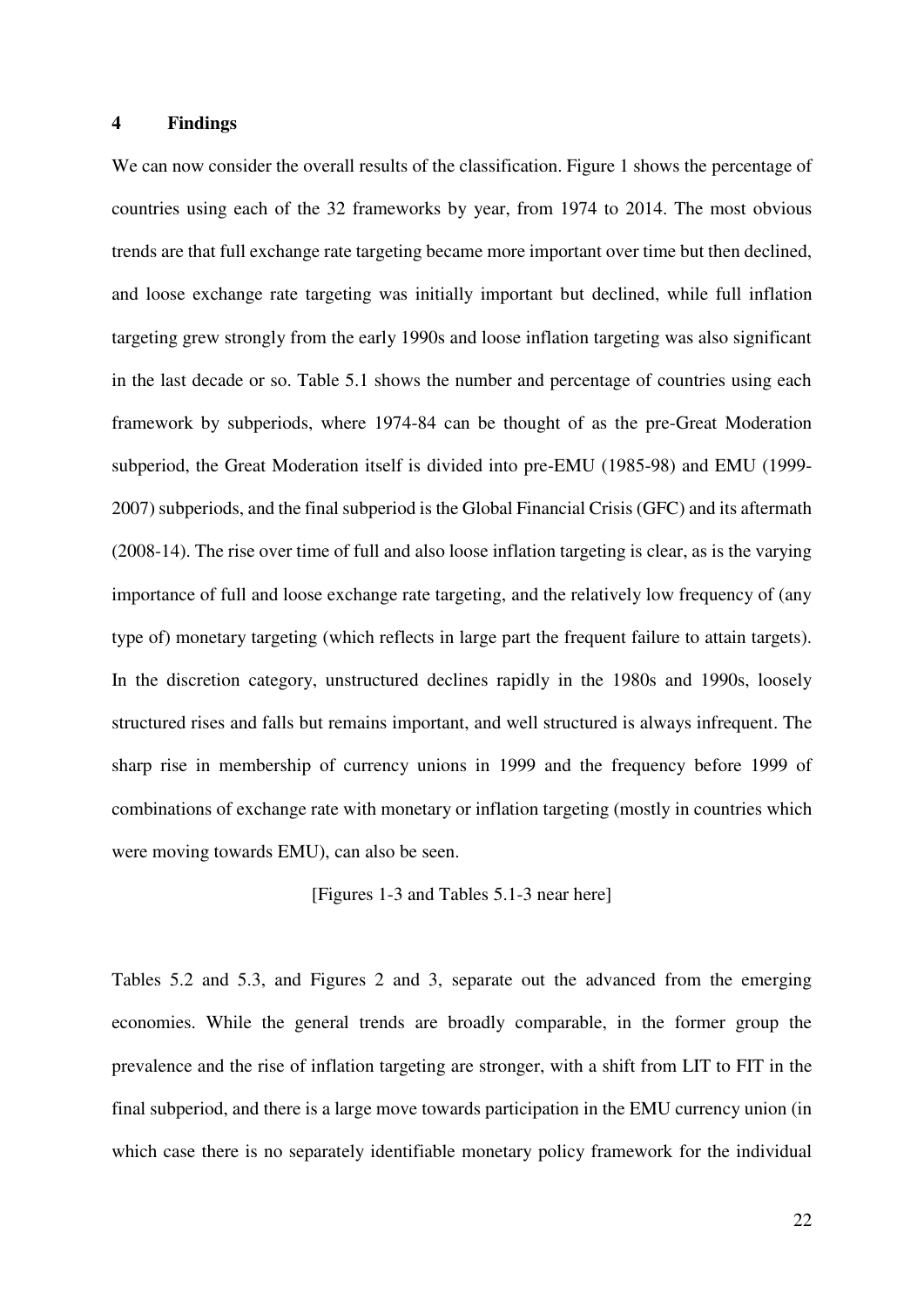members); those three frameworks, LIT, FIT and CU, constitute almost 90% of the frameworks in the final subperiod. In the emerging group, on the other hand, inflation targeting is consistently less, and exchange rate targeting more, frequent than for the advanced economies, but the same shift from the latter to the former is evident (though later); UD almost disappears but LSD declines but remains important in the final subperiod.

Figures 4-6 and Tables 6.1-3 provide alternative perspectives based on the aggregation of frameworks by target variable (as set out in Table 4). They again make clear the very high degree to which (the broad category of) inflation targeting comes to dominate the frameworks of the advanced economies by the end of the period, to the detriment of both discretion and exchange rate targeting. This is particularly clear from Figure 4 if account is taken of the fact that the framework for EMU is one of loose inflation targeting (given the European Central Bank's definition of price stability rather than inflation target), but still obvious in Figure 5 where participation in currency unions is excluded (it is also excluded from Tables  $6.1\n-3$ ).<sup>20</sup> For the emerging economies, there is a later and less strong rise in inflation targeting at the expense of loosely structured discretion and exchange rate targeting, while direct controls and exchange rate fixes disappear in the second half of the period. In addition, for both country groups there is a decline over time in the frequency of the discretion frameworks and a clear switch in the type of discretion from UD to LSD, with this switch taking place earlier and more strongly among the advanced economies.

[Figures 4-6 and Tables 6.1-3 near here]

<u>.</u>

 $^{20}$  Exercises of this sort in effect weight individual countries or currency areas equally, so that the 11 EMU members in Figure 5 before EMU are replaced by the one currency area from 1999.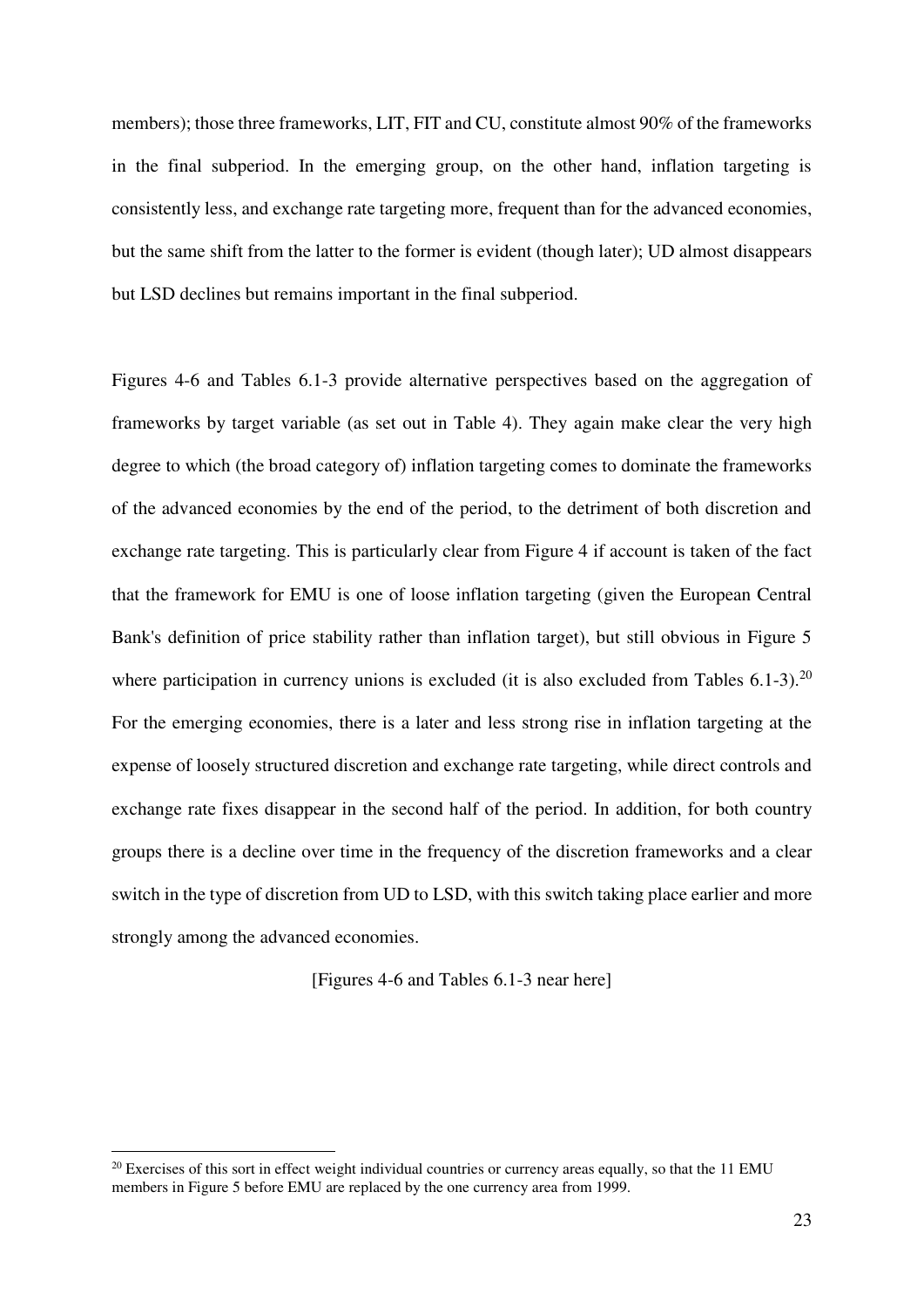Figures 7 and 8 and Tables 7.1-3 provide comparable results (excluding CUs) for the aggregation by degree of monetary control. For the advanced economies they show the disappearance of 'intermediate' and the shrinking of the 'substantial'' categories, in favour of 'intensive' frameworks (full targeting and well structured discretion). For the emerging economies, which have a small but significant amount of 'rudimentary' frameworks (mostly multiple direct controls) to start with, 'intermediate' frameworks more or less disappear sometime after the middle of the period but 'substantial' remain at about 60% of the sample, whereas for the advanced economies they are down to about 40%; on the other hand, in the final subperiod 'intensive' frameworks are found in about 60% of the advanced and about 40% of the emerging economies.

Table 8 offers a different perspective on the evolution of the frameworks. It identifies the number of episodes (defined as one country having a given framework for one or more years) and the average duration of those episodes for each framework. The final three columns show the incidence of the frameworks in the start- and end-years and in 1998, just before the major change to EMU. It is clear that the frameworks which have the most episodes and relatively long durations are ACB and CU, followed by FERT and FIT, then LSD, then various loose targeting frameworks. Many of the mixed target cases have few episodes and low durations, but this is less true for monetary-exchange rate mixes. On the other hand, full and loose monetary targeting have relatively few episodes and less than average durations (the average duration for all (non-zero) frameworks is 7.8 years).

The main trends highlighted by this classification are the evolution of monetary policy frameworks over time first towards inflation targeting of one sort or another, and secondly towards better structured and disciplined frameworks using more precise indirect rather than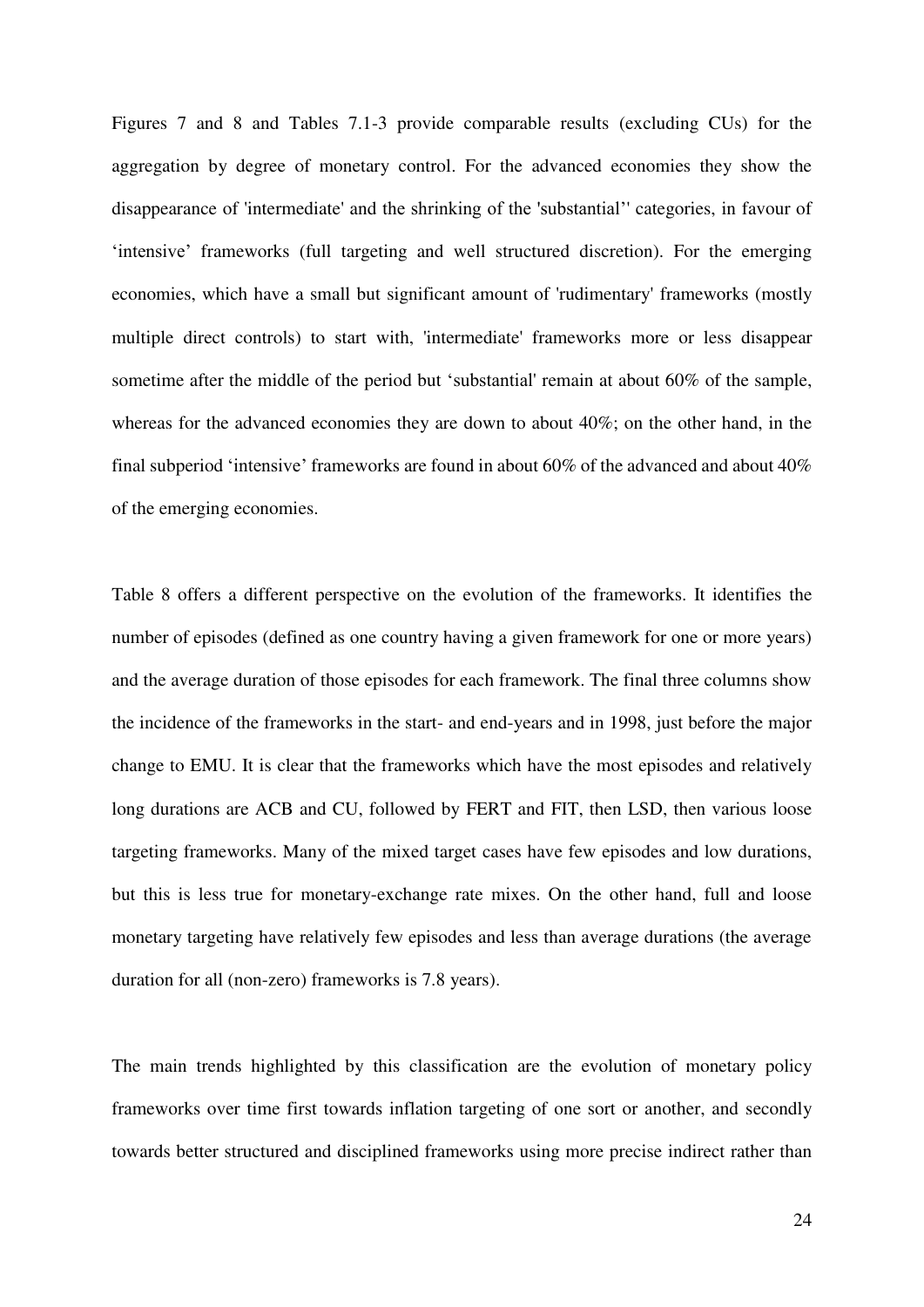less precise direct instruments. While more work needs to be done on the determinants of countries' choices, in broad terms these trends should probably be seen as the result of (i) increasing clarity on the part of monetary authorities (and also governments and societies) with respect to the feasible objectives of monetary policy, reflecting both experience and the changes in understanding of basic macroeconomic relationships; and (ii) the development of financial infrastructure (especially government securities and interbank money markets), itself sometimes the result of deliberate government policy designed to enable better monetary control but sometimes more incidental. In addition the movement towards monetary union in Europe has had a major impact on monetary policy frameworks, both in the efforts made by countries to qualify for EMU (in particular, the pursuit of hard exchange rate targets by smaller countries or mixed targets by larger ones for that purpose) and in the resulting replacement of individual national frameworks by the (loose inflation targeting) framework of the Euro area. Of the other frameworks discussed, successful monetary targeting of different kinds has been much less frequent in advanced economies and absent in emerging, while exchange rate targeting of different kinds remains important for emerging economies (and probably even more so for the developing economies not classified here). Loosely structured discretion has been common, and continues to be so for emerging economies: this should be understood as involving different mixes of objective clarity and instrument effectiveness, with these elements varying considerably over time in individual countries. Well structured discretion, on the other hand, is rare: it seems that when countries' monetary authorities are really clear about their objectives and in possession of fully effective instruments they tend to opt for specified inflation targets.

#### **5 Economic performance**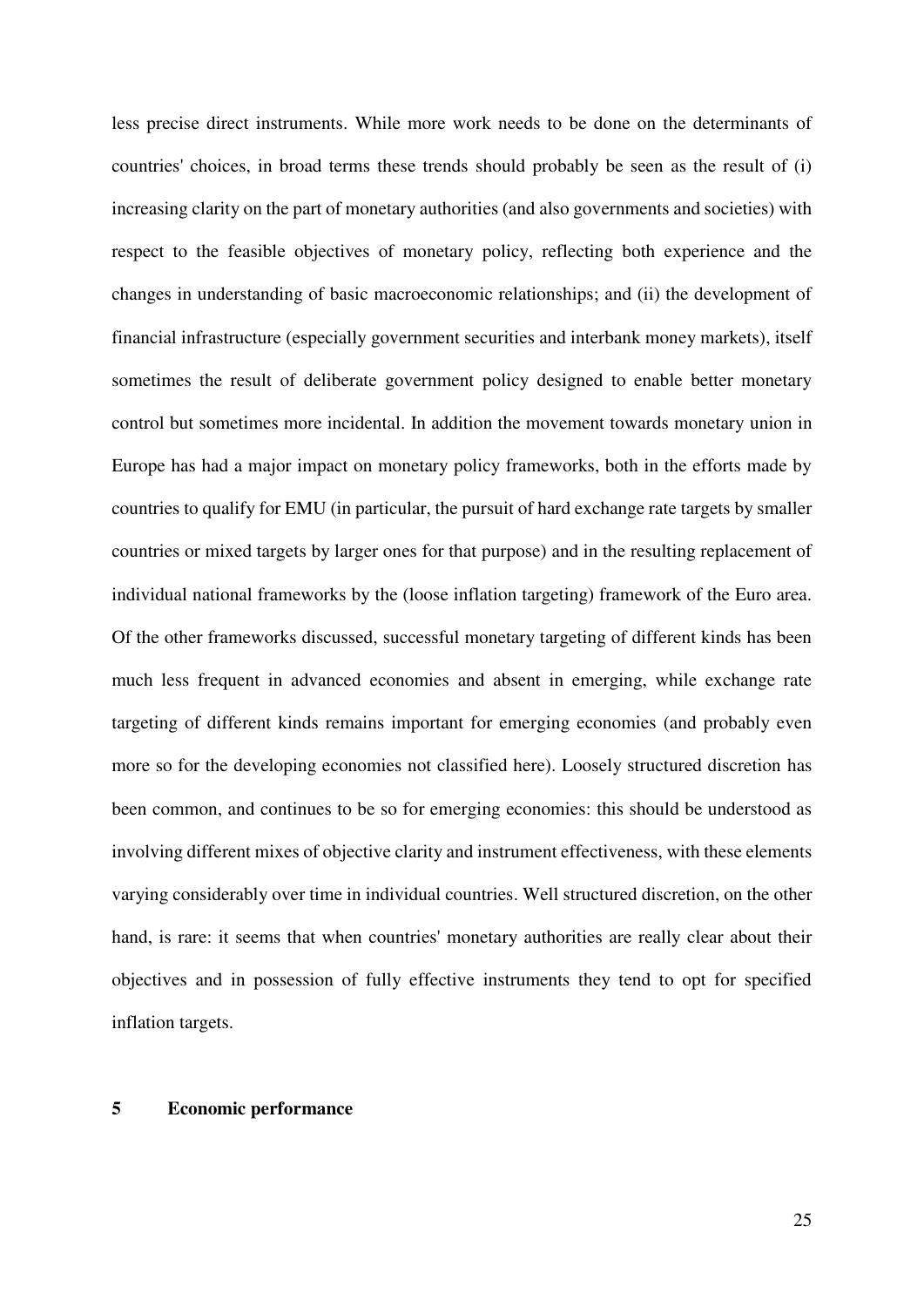Tables 9.1-2 report the results of a simple unconditional analysis of the inflation and growth performance associated (contemporaneously) with each of the different aggregations of frameworks. The total row at the bottom makes clear how inflation has been brought, and maintained, under control in the advanced economies since the 1970s, and in the emerging economies from a higher starting point in the second subperiod, and that economic growth has been much lower since the GFC in 2008.

For the advanced economies, in terms of the target variable aggregation the lowest inflation rates are for exchange rate targets and LSD in the third subperiod and mixed targets in the fourth, but these involve only two or three countries each and are dominated by the disinflationary experiences of Hong Kong and Japan in the third and Switzerland in the fourth subperiod. Apart from these, the striking result here is that inflation is lowest under inflation targeting in every subperiod, while economic growth under inflation targeting is average or above average in all cases. The table also shows that performance under the 'intensive' control frameworks is mostly superior to that under 'substantial' control frameworks, particularly in the earlier periods. For the emerging economies the most striking result is that inflation and growth performance under LSD is much superior to that under UD, while performance under inflation targeting is sometimes but not always better than that under exchange rate targeting, and performance under intensive control frameworks is better than under substantial control frameworks for all except the first subperiod (when the incidence of intensive cases is very low).

#### [Tables 9.1-2 near here]

This unconditional analysis does not take account of other factors affecting inflation and growth: for example, some of the frameworks with higher growth in Tables 9.1-2 are ones that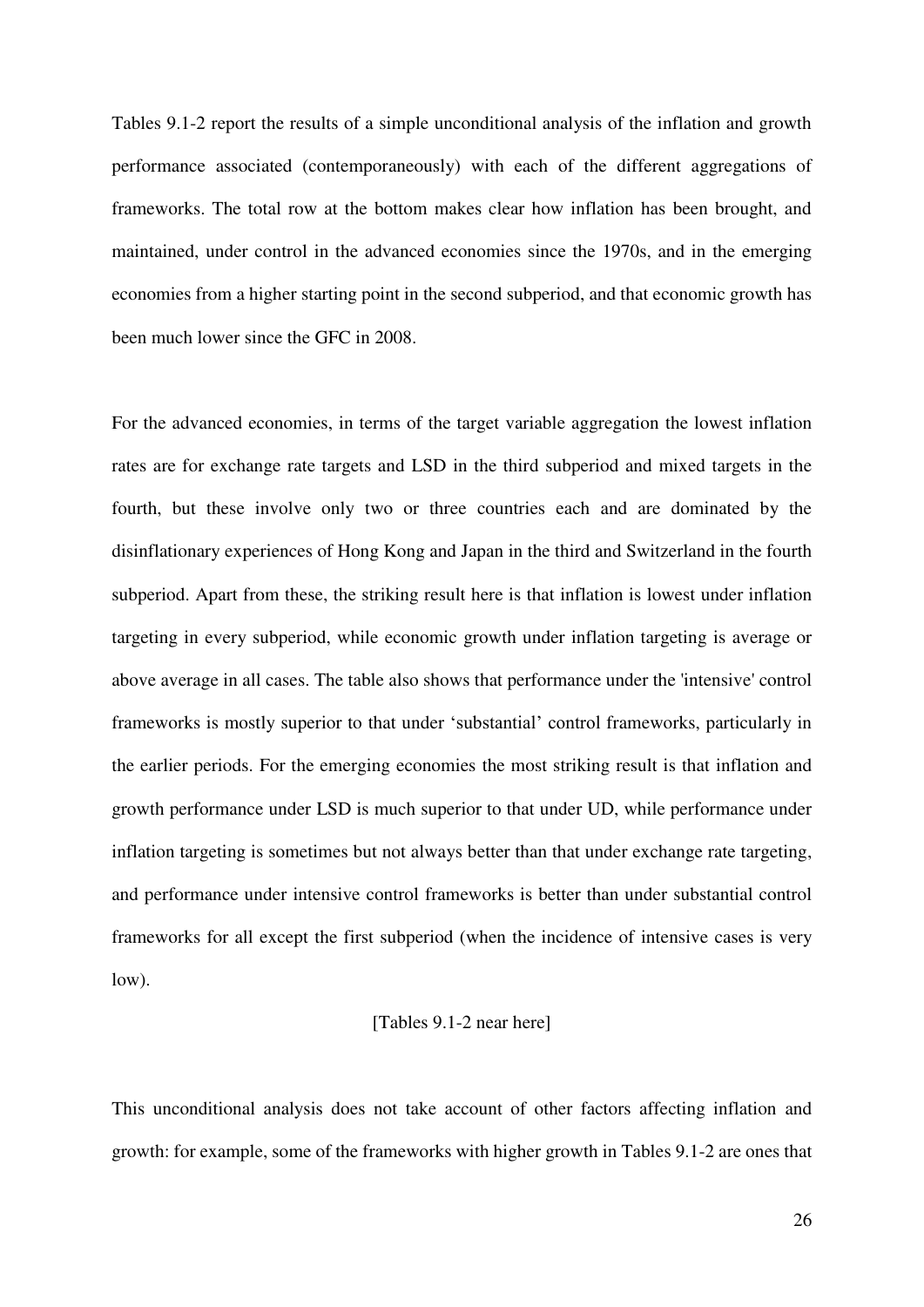occur mainly in emerging countries which perhaps naturally have higher (catch-up) growth rates. Clearly what is needed is a more detailed (conditional) analysis which takes account of other factors that influence countries' economic performance.

#### **6 Conclusions**

This paper represents the first part of a wider research project on monetary policy frameworks which will eventually encompass developing economies as well. It is innovative in its sources and in its categories, which permit not just a finer but a multi-dimensional perspective on the range of frameworks which countries have used in different periods. It will therefore allow researchers to address more carefully a number of questions about the comparative performance of different frameworks, and about the choice of frameworks made by different countries in different periods.

The following work is already planned or under way: conditional analysis of the association between different monetary policy frameworks and inflation, on the one hand, and growth on the other; investigating the effect of weighting the analysis by GDP or population (which provides, among other things, the obvious solution to the awkwardness of dealing with the creation of EMU); revisiting Ball's (2010) analysis of the effects of the transition to IT on inflation and other variables, for a wider range of transitions; and using the classification in attempting to identify the determinants of countries' choices of framework.

In the meantime the paper has shown how monetary policy frameworks in both advanced and emerging economies have shifted over time towards heavier emphasis on inflation targeting (with less focus on exchange rates and much less on monetary aggregates) and more precise and systematic ('full' rather than 'loose') monetary strategies. Both these trends, but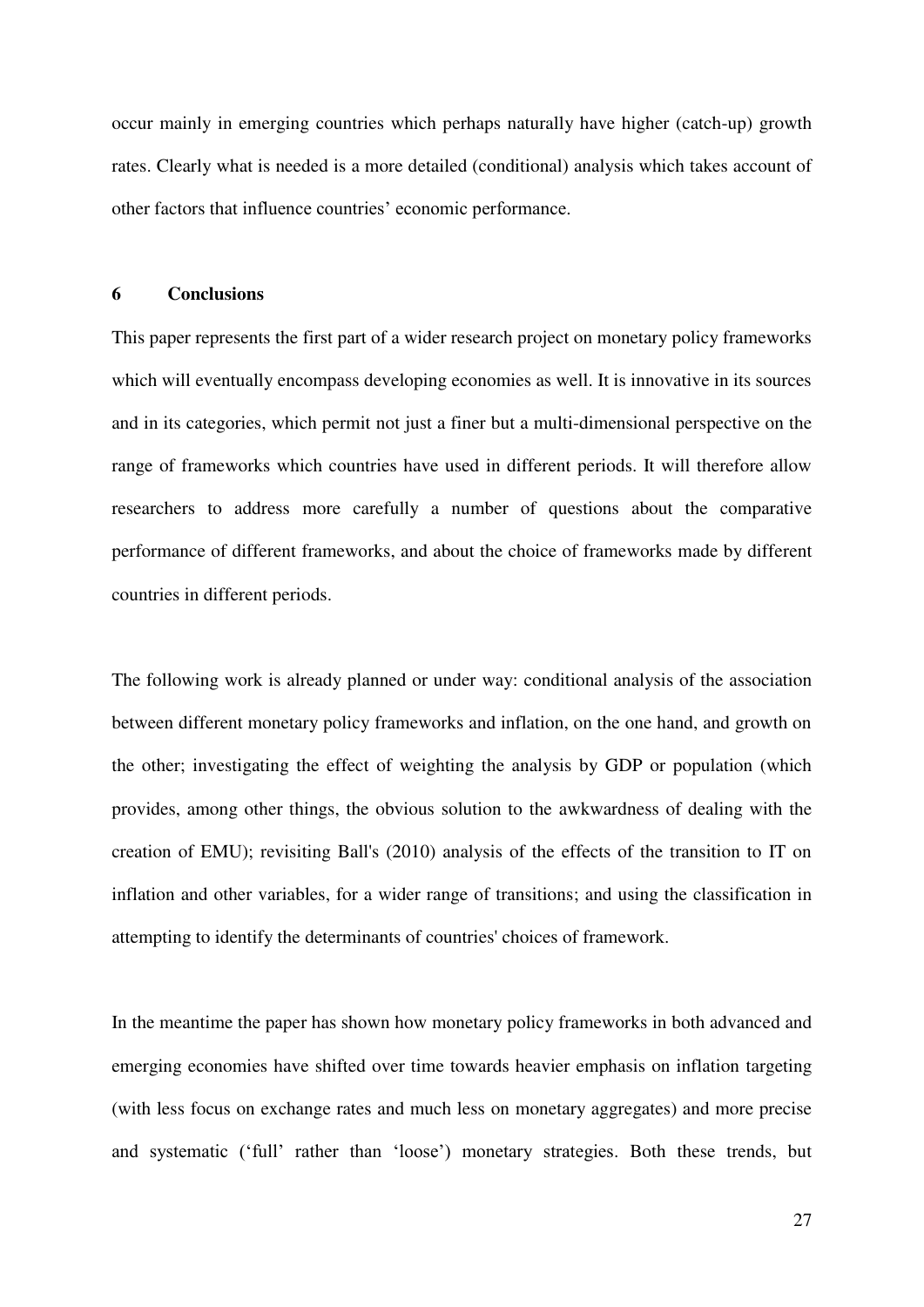particularly the latter, appear to be associated with improvements in economic performance, and future work can hope to tease out their relative importance.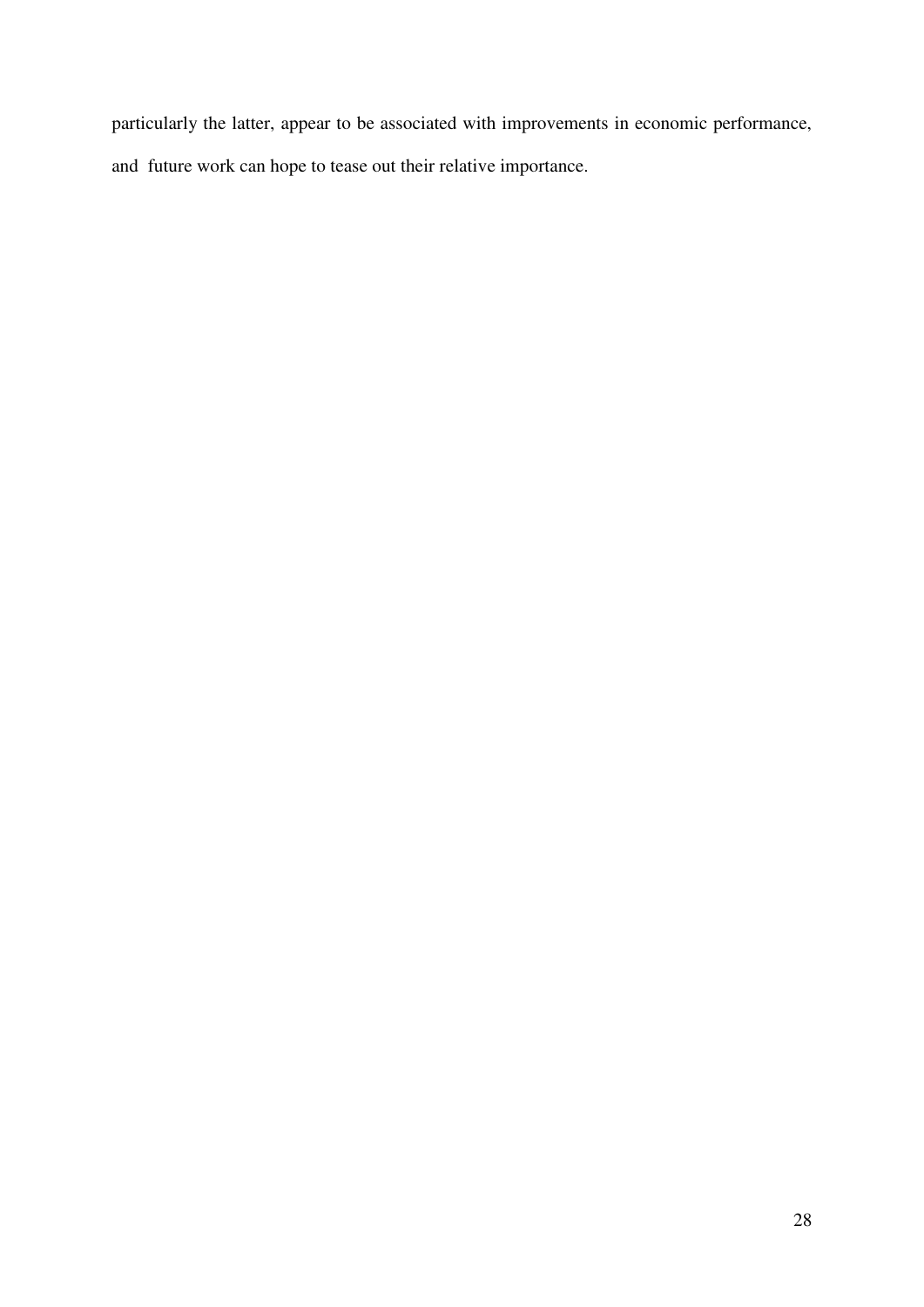#### **References**

- Adam, C., and Cobham, D. (2007), 'Exchange rate regimes and trade', *Manchester School*, 75(s1): 44-63
- Bailliu, J., Lafrance, R., and Perrault, J-F. (2003), 'Does exchange rate policy matter for growth?', *International Finance*, 6(3): 381-414
- Ball, L. (2010), 'The performance of alternative monetary regimes', in B. Friedman and M. Woodford (eds), *Handbook of Monetary* Economics, North Holland, volume 3; also NBER working paper no 16124
- Bank of Israel (2007), *Inflation Targeting Revisited*, available at [http://www.boi.org.il/en/Research/Pages/papers\\_paper13e.aspx.](http://www.boi.org.il/en/Research/Pages/papers_paper13e.aspx)
- Barkai, H., and Liviatan, N. (2007), *The Bank of Israel, volume 1, A Monetary History*, New York: Oxford University Press
- Bernanke, B., and Mihov, I. (1997), 'What does the Bundesbank target?' *European Economic Review*, 41(6), 1025-1053
- Beyer, A., Gaspar, V., Gerberding, C., and Issing, O. (2009), 'Opting out of the Great Inflation: German monetary policy after the breakdown of Bretton Woods', ECB working paper no. 1020
- Boughzala, M., and Cobham, D. (2011), 'Introduction', in M. Boughzala and D. Cobham (eds), *Inflation Targeting in MENA Countries: An Unfinished Journey*, Palgrave Macmillan
- Calvo, G., and Mishkin, F. (2003), '[The Mirage of Exchange Rate Regimes for Emerging](http://ideas.repec.org/a/aea/jecper/v17y2003i4p99-118.html)  [Market Countries](http://ideas.repec.org/a/aea/jecper/v17y2003i4p99-118.html)', *Journal of Economic Perspectives*, 17(4): 99-118
- Calvo, G., and Reinhart, C. (2002), 'Fear of floating', *Quarterly Journal of Economics*, 107, 379-408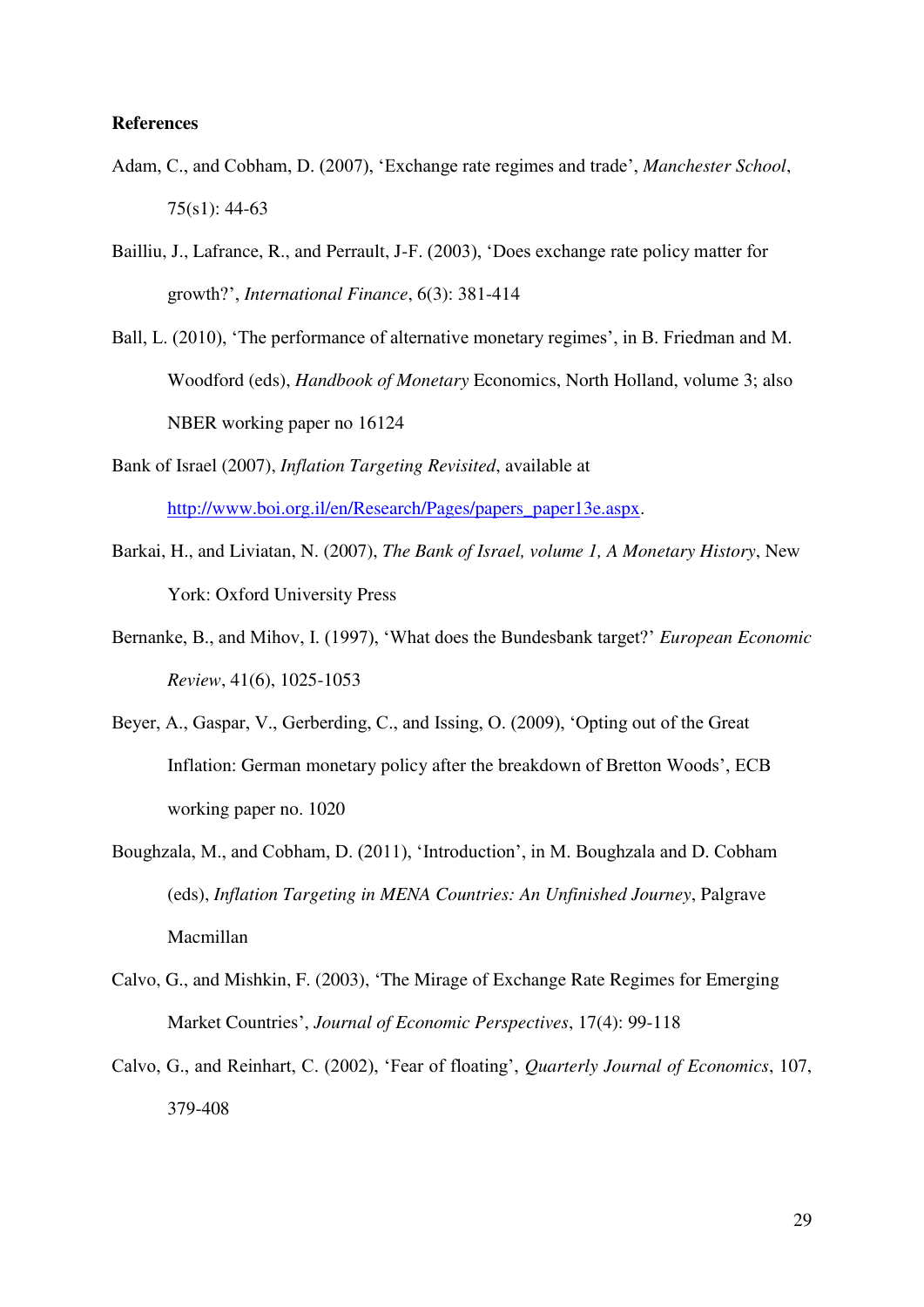- Cecchetti, S., King, M., and Yetman, J. (2011), 'Weathering the financial crisis: good policy or good luck?', BIS working paper no. 351
- Cobham, D. (2011), 'Monetary policy architecture, financial institutions and financial markets in the Middle East and North Africa: an overview', in D. Cobham and G. Dibeh (eds), *Money in the Middle East and North Africa*, Routledge
- Cobham, D. (2015), 'Multiple objectives in monetary policy: a de facto analysis for 'advanced' economies', *Manchester School*, 83(s1): 83-106
- Frankel, J. (2010), 'Monetary policy in emerging markets: a survey', in B. Friedman and M. Woodford (eds), *Handbook of Monetary* Economics, North Holland, volume 3; also NBER working paper no 16125
- Frankel, J., Schmukler, S., and Serven, L. (2004), 'Global transmission of interest rates: monetary independence and currency regime', *Journal of International Money and Finance*, 23(5): 701-733
- Frappa, S., and Mésonnier, J-S. (2011), 'The housing boom of the late 1990s: did inflation targeting matter?', *Journal of Financial Stability*, 6(4): 243-254
- Ghosh, A., Gulde, A-M., and Wolf, H. (2002), *Exchange Rate Regimes: Choices and Consequences*, Cambridge, Mass.: MIT Press
- Gros, D., and Thygesen, N. (1998), *European Monetary Integration*, 2nd edition, Harlow: Addison Wesley Longman
- Grenville, S. (1997) 'The evolution of monetary policy: from money targets to inflation targets', in P. Lowe (ed.), *Monetary Policy and Inflation Targeting*, Reserve Bank of Australia
- Habermeier, K., Kokenyne, A., Veryune, R., and Anderson, H. (2009), 'Revised system for the classification of exchange rate arrangements', IMF working paper 09/211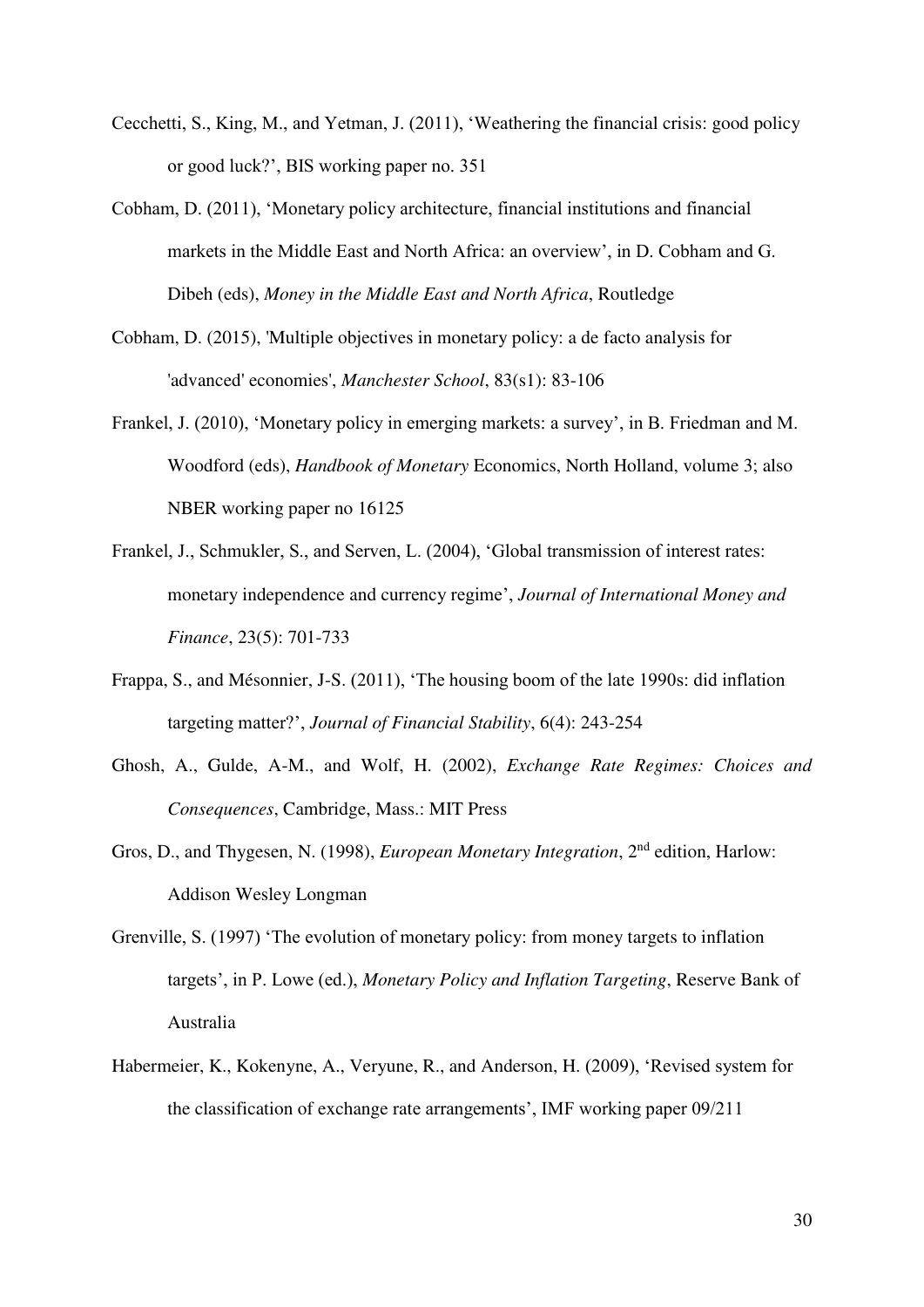- Hammond, G. (2012), 'State of the art of inflation targeting', Handbook no. 29, Centre for Central Banking Studies, Bank of England
- Houben, A. (2000), *The Evolution of Monetary Policy Strategies in Europe*, Dordrecht: Kluwer
- Juhn, G., and Mauro, P. (2002), 'Long-Run Determinants of Exchange Rate Regimes: A Simple Sensitivity Analysis. IMF Working Paper No. 02/104
- Laurens, B., Arnone, M., and Segalotto, J. (2009), *Central Bank Independence, Accountability, and Transparency: A Global Perspective*, Basingstoke: Palgrave Macmillan
- Levy-Yeyati E. and Sturzenegger, F. (2005), 'Classifying Exchange rate Regimes: Deeds vs. Words', *European Economic Review*, 49(6): 1603-35
- Levy-Yeyati, E., Sturzenegger, F., and Reggio, I. (2010), 'On the endogeneity of exchange rate regimes', *European Economic Review*, 54(5): 659-77
- MacFarlane, I. (1997), 'Monetary policy regimes: past and future', *Reserve Bank of Australia Bulletin*, October, 20-31.
- Ólafsson, T., and Pétursson, T. (2011), 'Weathering the financial storm: the importance of fundamentals and flexibility', in M. Beblavy, D. Cobham and L, Odor (eds), *The Euro Area and the Financial Crisis*, Cambridge University Press
- Reinhart, C., and Rogoff, K. (2004) 'The modern history of exchange rate arrangements: a reinterpretation', *Quarterly Journal of Economics*, 119(1): 1-48
- Rey, H. (2015), 'Dilemma not trilemma: the global cycle and monetary policy independence', NBER working paper 21162
- Roger, S. (2010), 'Inflation Targeting at 20: Achievements and Challenges', in D. Cobham, O. Eitrheim, S. Gerlach and J. Qvigstad (eds), *Twenty Years of Inflation Targeting: Lessons Learned and Future Prospects*, Cambridge, Cambridge University Press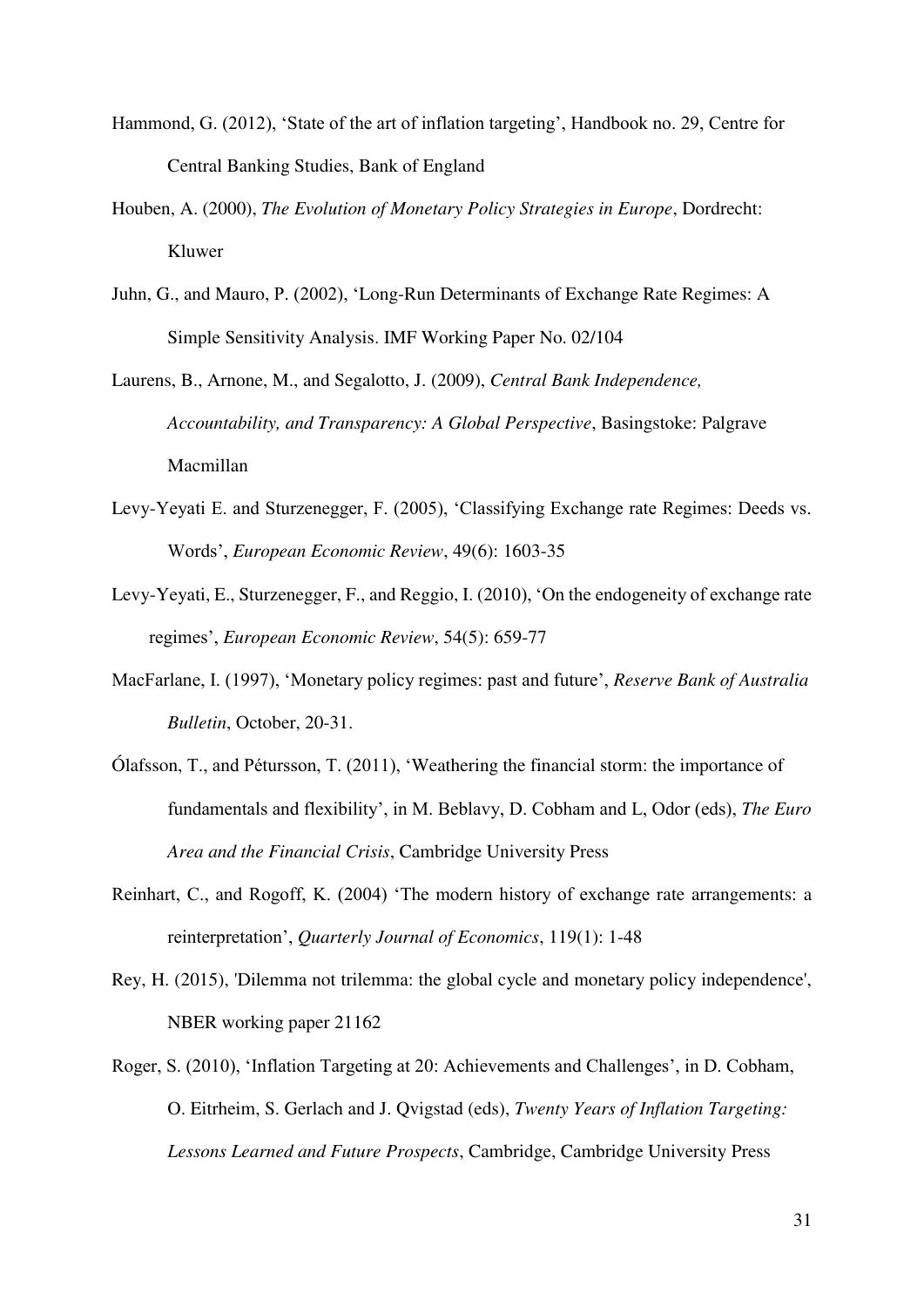Rose, A. (2000), 'One market, one money: the effect of common currencies on trade', *Economic Policy*, 15(30): 7-46

- Schmidt-Hebbel, K. (2010), 'Inflation targeting and emerging market economies', in D. Cobham, O. Eitrheim, S. Gerlach and J. Qvigstad (eds), *Twenty Years of Inflation Targeting: Lessons Learned and Future Prospects*, Cambridge, Cambridge
- Tavlas, G., Dellas, H., and Stockman, A. (2008), 'The classification and performance of alternative exchange-rate systems', *European Economic Review*, 52(6): 941-63
- Wolf, H., Ghosh, A., Berger, H., and Gulde A-M. (2008), *Currency Boards in Retrospect and Prospect*, Cambridge, Mass.: MIT Press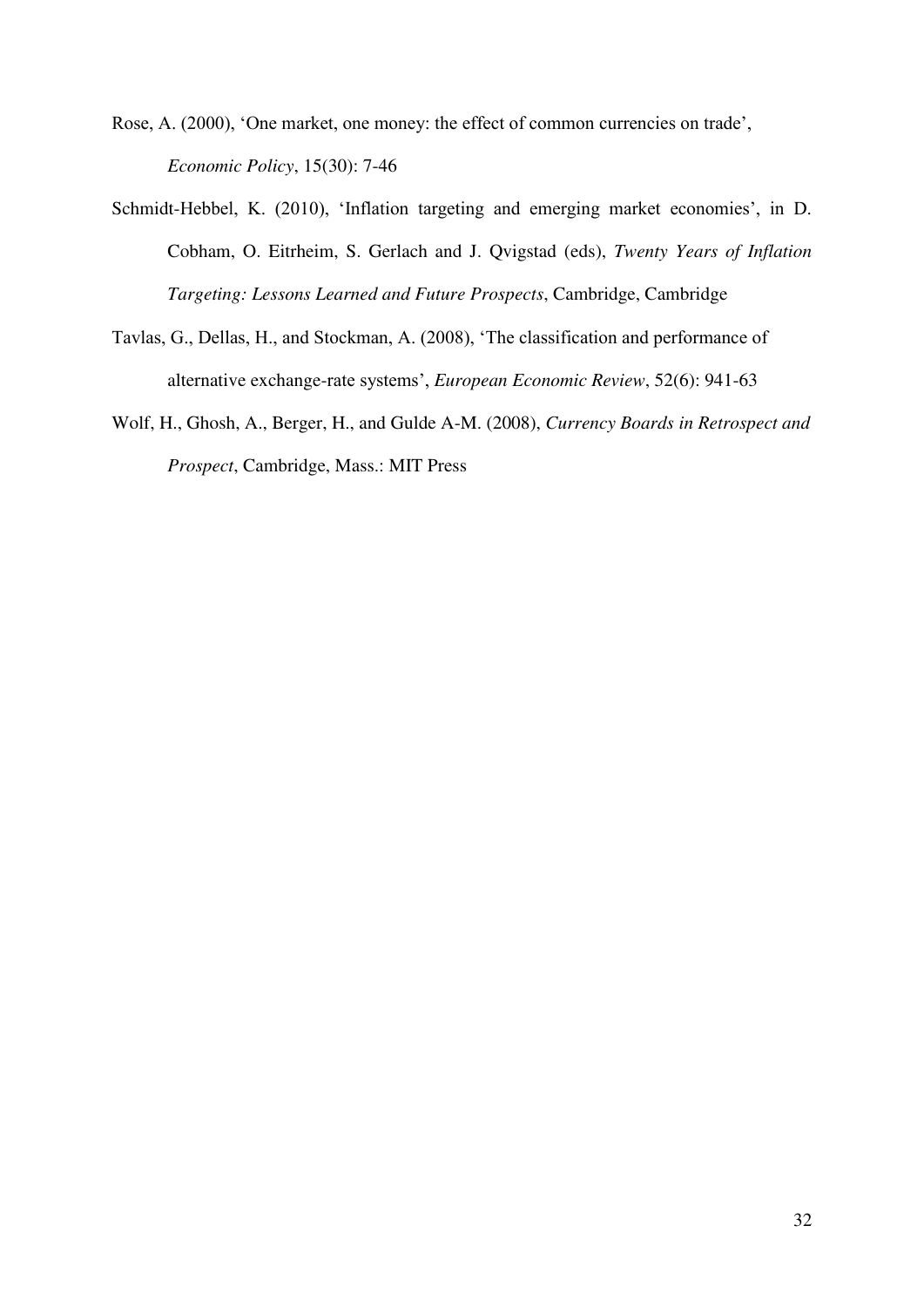|                 | full name                                    | acronym          | definition                                                                                |
|-----------------|----------------------------------------------|------------------|-------------------------------------------------------------------------------------------|
|                 | Multiple direct controls                     | <b>MDC</b>       | multiple exchange rates and/or controls on direct lending, interest rates, etc            |
| $\sqrt{2}$      | Pure exchange rate fix                       | <b>PERF</b>      | exchange rate fixed purely by intervention, no monetary instruments in use                |
| $\mathfrak{Z}$  | Augmented exchange rate fix                  | <b>AERF</b>      | exchange rate fixed by intervention, some basic monetary instruments in use               |
| $\overline{4}$  | Pure currency board                          | <b>PCB</b>       | domestic currency 100% backed by foreign currency, no monetary instruments in use         |
| $\sqrt{5}$      | Augmented currency board                     | ACB              | domestic currency 100% backed by foreign currency, basic monetary instruments in use      |
| 6               | Unstructured discretion                      | <b>UD</b>        | ineffective set of instruments <i>and</i> incoherent mix of objectives                    |
| $\overline{7}$  | Loose exchange rate targeting                | <b>LERT</b>      | narrow stationary targets not well hit or wider targets attained                          |
| $\, 8$          | Loose converging exchange rate targeting     | <b>LCERT</b>     | converging narrow targets not well hit or wider targets attained                          |
| 9               | Loose monetary targeting                     | <b>LMT</b>       | narrow stationary targets not well hit or wider targets attained                          |
| 10              | Loose converging monetary targeting          | <b>LCMT</b>      | converging narrow targets not well hit or wider targets attained                          |
| 11              | Loose inflation targeting                    | <b>LIT</b>       | narrow stationary targets not well hit or wider targets attained                          |
| $\overline{12}$ | Loose converging inflation targeting         | <b>LCIT</b>      | converging narrow targets not well hit or wider targets attained                          |
| 13              | Monetary with exchange rate targeting        | <b>MwERT</b>     | monetary targets and exchange rate fixes or targets, monetary dominant                    |
| 14              | Exchange rate with monetary targeting        | <b>ERwMT</b>     | monetary targets and exchange rate fixes or targets, exchange rate dominant               |
| 15              | Monetary plus exchange rate targeting        | M&ERT            | monetary targets and exchange rate fixes or targets, primacy unclear                      |
| 16              | Monetary with inflation targeting            | <b>MwIT</b>      | monetary and inflation targets, monetary dominant                                         |
| 17              | Inflation with monetary targeting            | <b>IwMT</b>      | monetary and inflation targets, inflation dominant                                        |
| 18              | Monetary plus inflation targeting            | M&IT             | monetary and inflation targets, primacy unclear                                           |
| 19              | Inflation with exchange rate targeting       | <b>IWERT</b>     | inflation targets and exchange rate (fixes or) targets, inflation dominant                |
| 20              | Exchange rate with inflation targeting       | <b>ERwIT</b>     | inflation targets and exchange rate (fixes or) targets, exchange rate dominant            |
| 21              | Inflation plus exchange rate targeting       | <b>I&amp;ERT</b> | inflation targets and exchange rate (fixes or) targets, primacy unclear                   |
| 22              | Exchange rate, monetary, inflation targeting | ER&M&IT          | three full targets (or fixes), whichever dominant                                         |
| 23              | Loosely structured discretion                | <b>LSD</b>       | instruments not effective <i>or</i> objectives not coherent <i>or</i> both only partly so |
| 24              | Use of another sovereign's currency          | <b>UASC</b>      | dollarisation or euroization                                                              |
| 25              | Currency union membership                    | CU               | currency union                                                                            |
| 26              | Full exchange rate targeting                 | <b>FERT</b>      | narrow announced stationary targets typically attained                                    |
| 27              | Full converging exchange rate targeting      | <b>FCERT</b>     | narrow announced converging targets typically attained                                    |
| 28              | Full monetary targeting                      | <b>FMT</b>       | narrow announced stationary targets typically attained                                    |
| 29              | Full converging monetary targeting           | <b>FCMT</b>      | narrow announced converging targets typically attained                                    |
| 30              | Full inflation targeting                     | <b>FIT</b>       | narrow announced stationary targets typically attained                                    |
| 31              | Full converging inflation targeting          | <b>FCIT</b>      | narrow announced converging targets typically attained                                    |
| 32              | Well structured discretion                   | <b>WSD</b>       | full and effective set of monetary instruments and coherent set of objectives             |

**Table 1: The categories of the classification**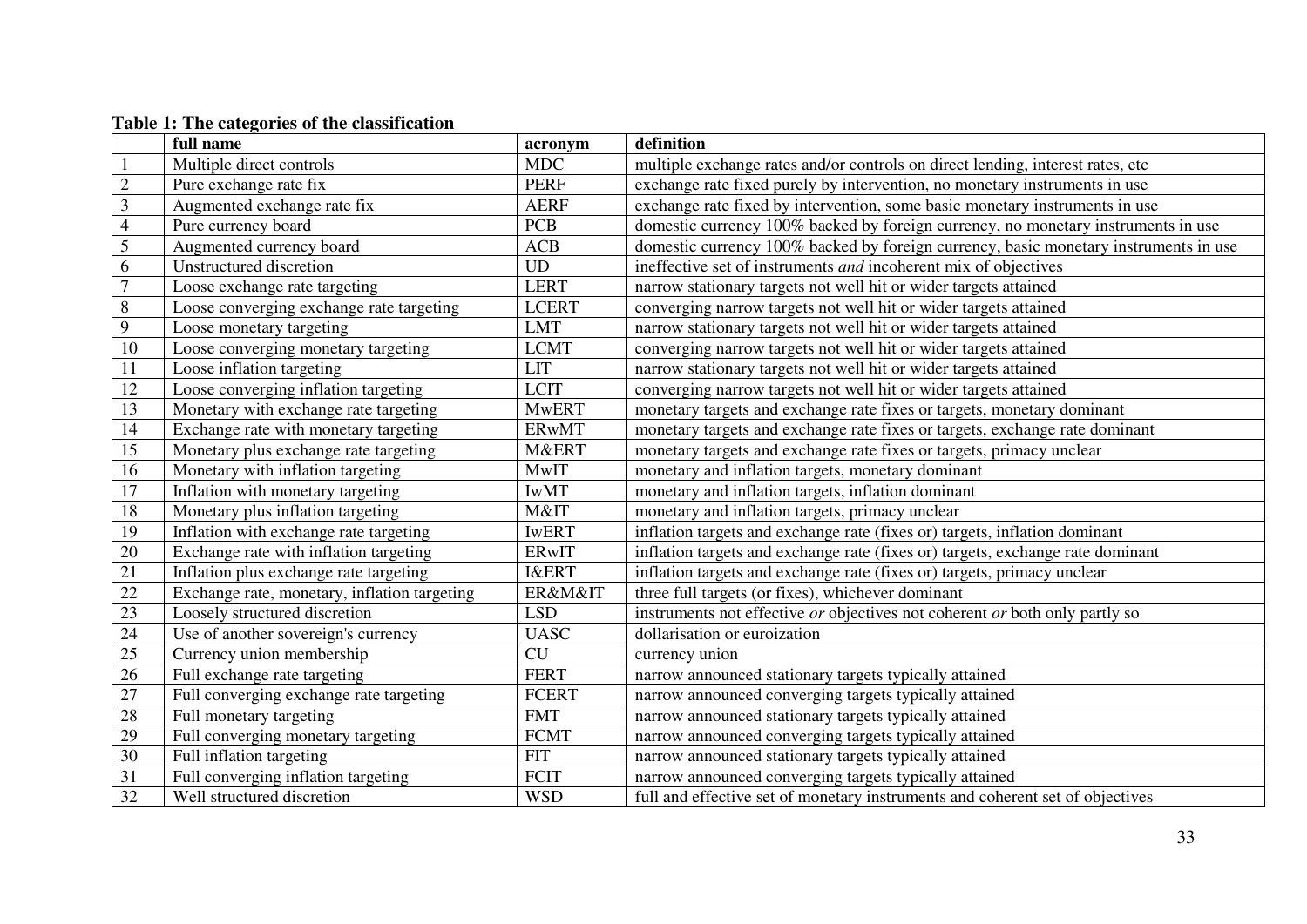# **Table 2: Criteria and definitions**

| criteria           | definition                                                                                                       |  |  |
|--------------------|------------------------------------------------------------------------------------------------------------------|--|--|
| full targeting     | narrow stationary targets typically attained                                                                     |  |  |
| narrow target      | for exchange rates, margins of $+/- 2.25\%$ or less;                                                             |  |  |
|                    | for monetary aggregates, point targets or target ranges of $3\%$ or less;                                        |  |  |
|                    | for inflation, point targets or target ranges of $2\%$ or less                                                   |  |  |
| stationary         | targets which do not change from year to year                                                                    |  |  |
| typically attained | outcomes within 1% of target range or within 2% of point target; one larger divergence from target per 3 years   |  |  |
|                    | overlooked (or more if expectations remain anchored)                                                             |  |  |
| loose              | narrow targets missed but by no more than 1% more than criteria for full targeting; or wider targets attained on |  |  |
|                    | those criteria                                                                                                   |  |  |
| wider              | for exchange rates, margins wider than 2.25% but less than $10\%$ ;                                              |  |  |
|                    | for monetary aggregates, target ranges $> 3\%$ but less than 6%;                                                 |  |  |
|                    | for inflation, target ranges $> 2\%$ but less than 5%;                                                           |  |  |
|                    | also targets which are less clearly specified, or even unannounced                                               |  |  |
| converging         | targets which decline over time                                                                                  |  |  |
| dominant           | where there are two types of targets and one is attained but the other is not                                    |  |  |
| primacy unclear    | where it is not possible to identify which type of targets is dominant                                           |  |  |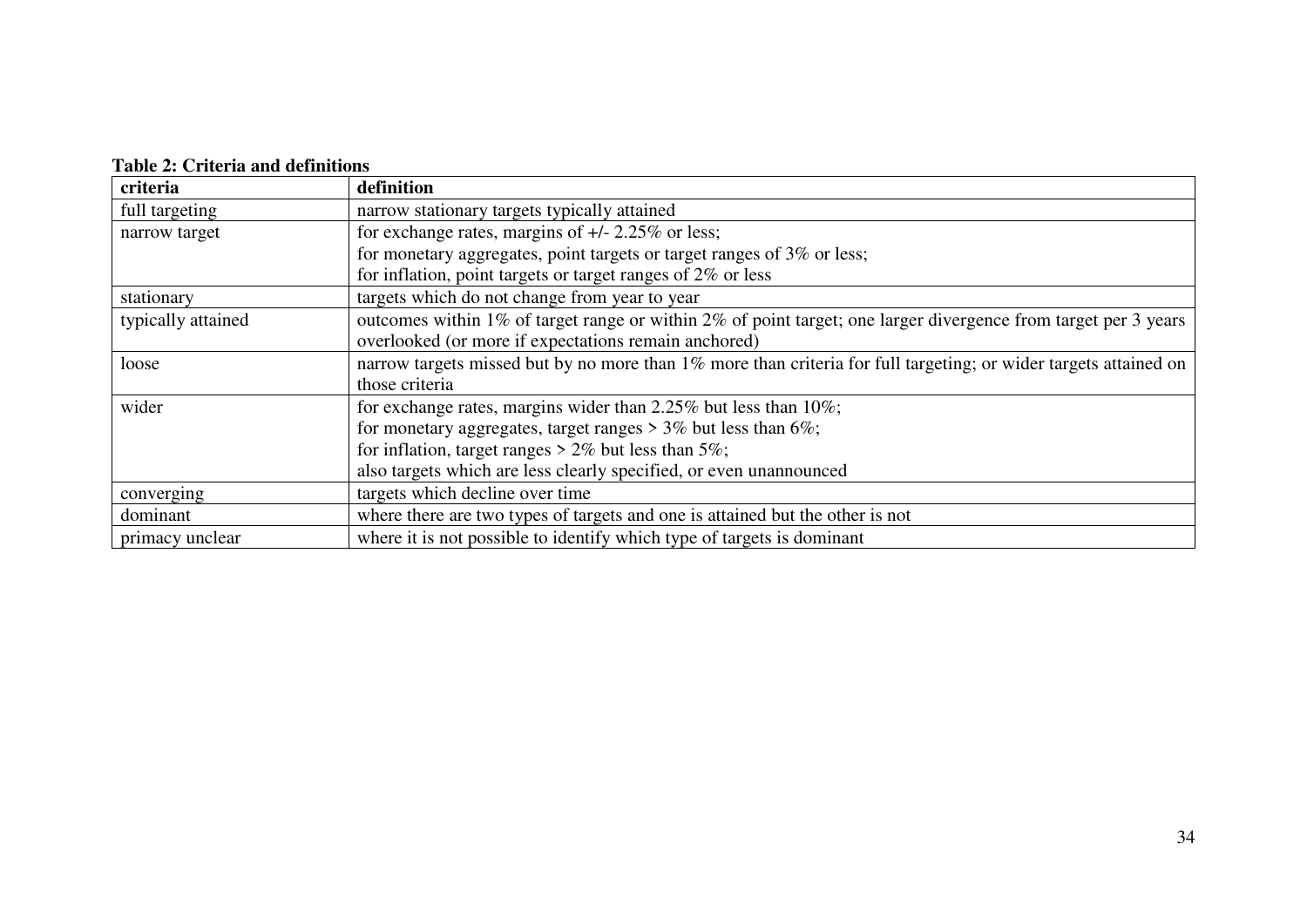| Table 3: Key distinctions between related categories |  |  |
|------------------------------------------------------|--|--|
|------------------------------------------------------|--|--|

| related pairs                | key distinctions                                                                                                                |
|------------------------------|---------------------------------------------------------------------------------------------------------------------------------|
| <b>ERF</b> versus <b>ERT</b> | in exchange rate fixes there is no separate autonomous foreign exchange market and the central bank is either a party to or     |
|                              | sets the terms of every transaction; in exchange rate targeting there is an autonomous FX market in which agents are free to    |
|                              | operate and the central bank intervenes from time to time                                                                       |
| PERF vs AERF                 | in both the central bank 'fixes' the exchange rate; in AERF but not in PERF there are some other basic monetary policy          |
|                              | instruments in use, typically aimed at other objectives                                                                         |
| PERF or AERF                 | in PCB or ACB (but not in PERF or AERF) all domestic currency is backed by foreign exchange reserves, which makes               |
| vs PCB or ACB                | them more tightly regulated arrangements                                                                                        |
| <b>AERF vs UD</b>            | in AERF the central bank deploys some basic monetary instruments but the 'fixing' of the exchange rate is the centrepiece       |
|                              | of policy; in USD there may be some (temporary, varying) fixing or targeting of the exchange rate but the authorities are       |
|                              | concerned with other objectives and are deploying a (limited) range of monetary instruments for those purposes                  |
| PCB vs ACB                   | in PCB there are no monetary policy instruments in use, in ACB there are some basic instruments available and used              |
| MDC vs UD                    | MDC represents a command economy, where the financial system is merely the counterpart of the planning process, whereas         |
|                              | in UD there is some kind of autonomous banking system which is at least partly independent of any state planning                |
|                              | mechanism, within a wider context of markets which may be severely distorted but still function as markets                      |
| <b>UD</b> vs LSD             | in UD the monetary policy instruments available are not effective (capable of producing the desired result) and the monetary    |
|                              | policy objectives (with the trade-offs between them) are not clear; in LSD either the instruments are not effective but the     |
|                              | objectives are clear, or the instruments are effective but the objectives are not clear, or both of these are satisfied only in |
|                              | part                                                                                                                            |
| LSD vs WSD                   | in WSD the instruments are effective (which implies the existence of an interbank money market and a government securities      |
|                              |                                                                                                                                 |
|                              | market) and the objectives (with the trade-offs between them) are clear; in LSD financial markets are less complete while       |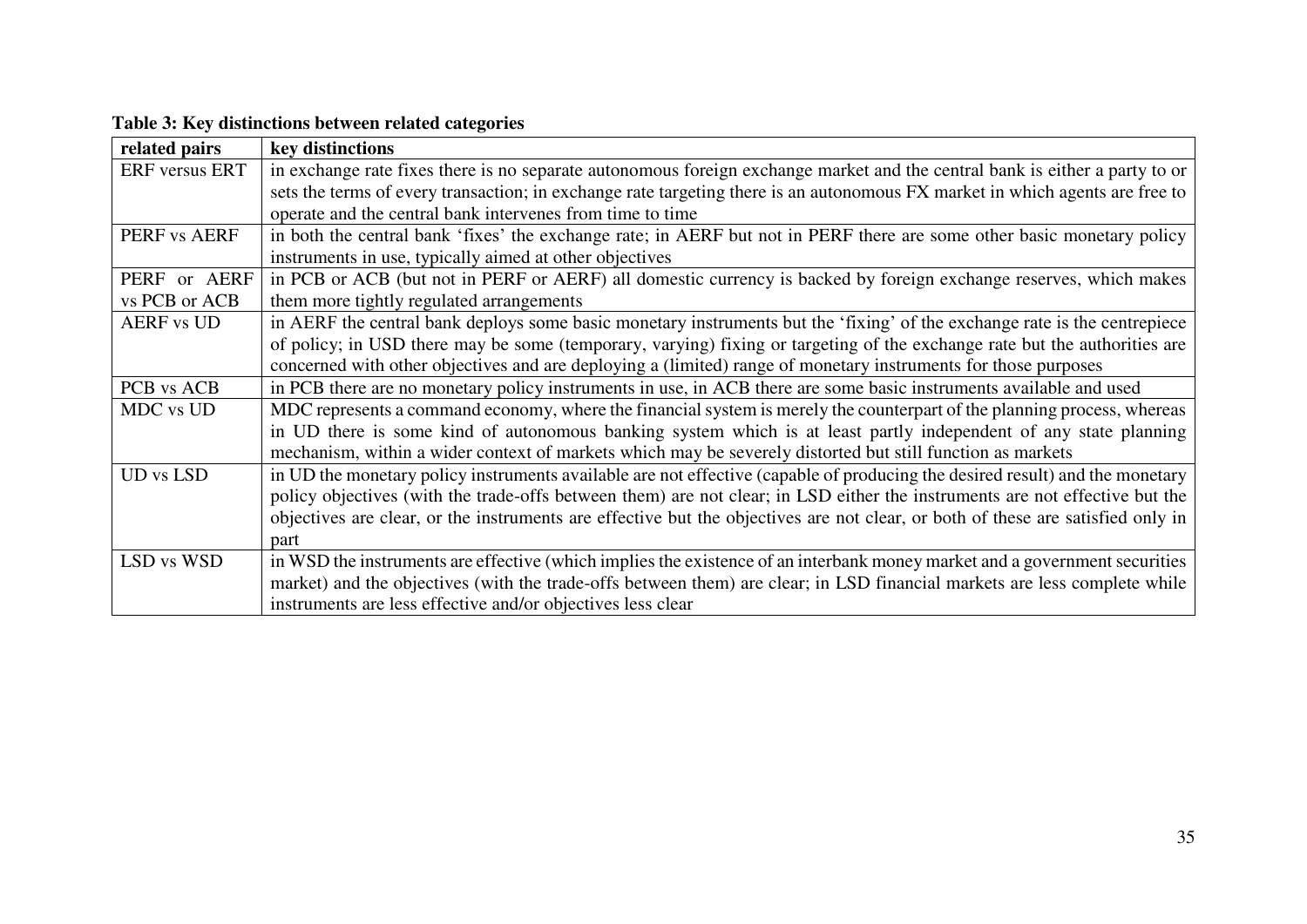| by target variable:           | frameworks                                   | <b>Numbers</b>  |
|-------------------------------|----------------------------------------------|-----------------|
| direct controls               | <b>MDC</b>                                   |                 |
| exchange rate fix             | PERF, AERF, PCB                              | 2,3,4           |
| exchange rate target          | ACB, FERT, FCERT, LERT, LCERT                | 5,7,8,26,27     |
| monetary target               | FMT, FCMT, LMT, LCMT                         | 9,10,28,29      |
| inflation target              | FIT, FCIT, LIT, LCIT                         | 11, 12, 30, 31  |
| mixed targets                 | MWERT, ERWMT, M&ERT, MWIT, IWMT,             | $13 - 22$       |
|                               | M&IT, IWERT, ERWIT, I&ERT, ER&M&IT           |                 |
| unstructured discretion       | <b>UD</b>                                    | 6               |
| loosely structured discretion | <b>LSD</b>                                   | 23              |
| well structured discretion    | <b>WSD</b>                                   | 32              |
| by degree of monetary control |                                              |                 |
| rudimentary control           | MDC, PERF                                    | 1,2             |
| intermediate control          | AERF, PCB, UD                                | 3,4,6           |
| substantial control           | ACB, all LC*T, all FC*T, all L*T, all mixes, | $5,7-12,13-23,$ |
|                               | <b>LSD</b>                                   | 27, 29, 31      |
| intensive control             | FERT, FMT, FIT, WSD                          | 26, 28, 30, 32  |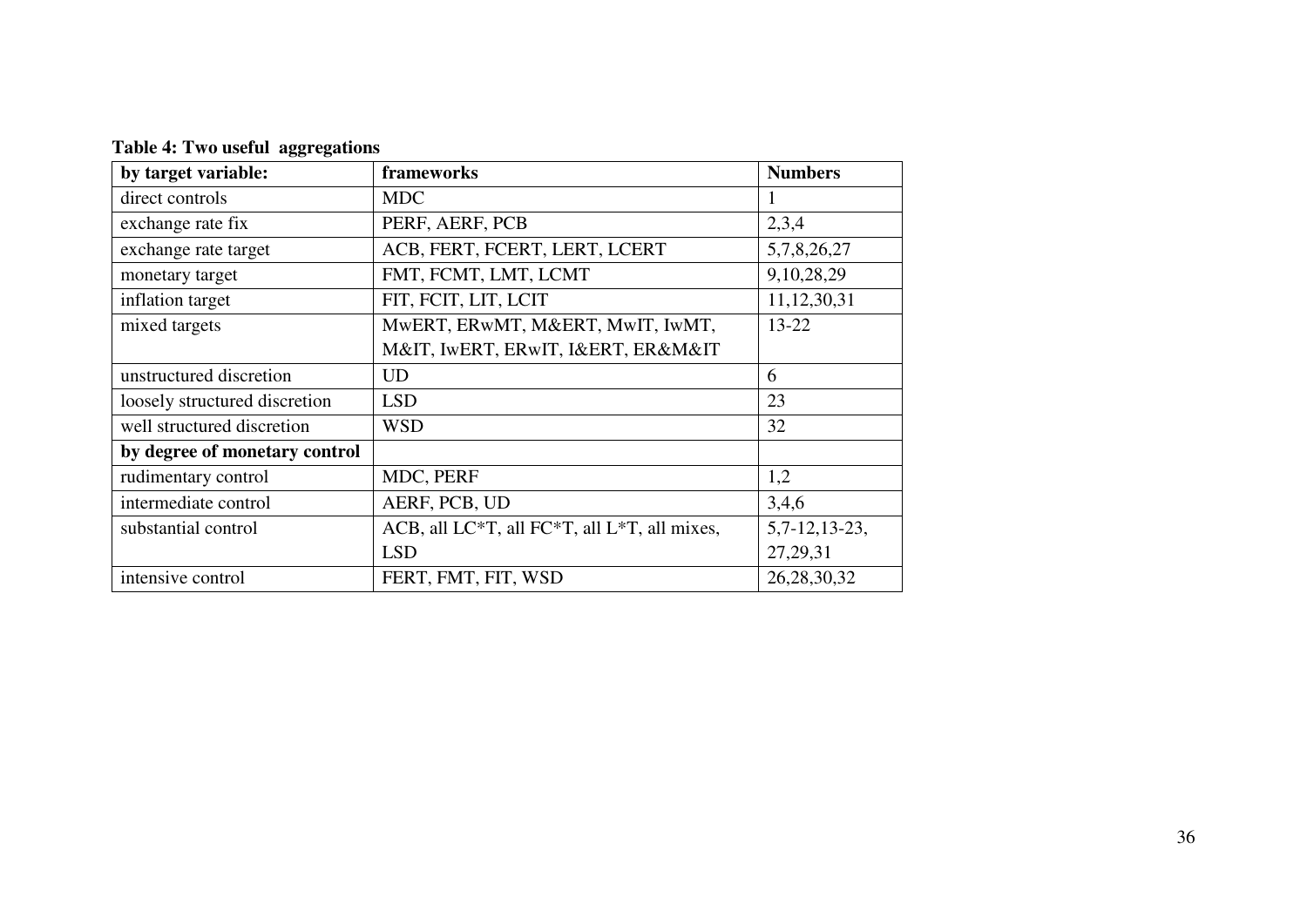|                  |                | 1974-2014 |                  | 1974-84 | 1985-1998        |       | 1999-2007        |       | 2008-2014        |       |  |
|------------------|----------------|-----------|------------------|---------|------------------|-------|------------------|-------|------------------|-------|--|
|                  | no.            | $\%$      | no.              | $\%$    | no.              | $\%$  | no.              | $\%$  | no.              | $\%$  |  |
| X                | 173            |           | 99               |         | 74               |       | $\overline{0}$   |       | $\overline{0}$   |       |  |
| <b>MDC</b>       | 70             | 3.06      | 57               | 10.16   | 13               | 1.70  | $\overline{0}$   | 0.00  | $\overline{0}$   | 0.00  |  |
| <b>PERF</b>      | $\overline{0}$ | 0.00      | $\mathbf{0}$     | 0.00    | $\boldsymbol{0}$ | 0.00  | $\overline{0}$   | 0.00  | $\boldsymbol{0}$ | 0.00  |  |
| <b>AERF</b>      | 104            | 4.55      | 83               | 14.80   | 21               | 2.74  | $\boldsymbol{0}$ | 0.00  | $\overline{0}$   | 0.00  |  |
| <b>PCB</b>       | $\overline{0}$ | 0.00      | $\boldsymbol{0}$ | 0.00    | $\overline{0}$   | 0.00  | $\overline{0}$   | 0.00  | $\overline{0}$   | 0.00  |  |
| ACB              | 104            | 4.55      | 6                | 1.07    | 35               | 4.57  | 39               | 7.22  | 24               | 5.71  |  |
| <b>UD</b>        | 229            | 10.01     | 128              | 22.82   | 90               | 11.75 | 6                | 1.11  | 5                | 1.19  |  |
| <b>LERT</b>      | 145            | 6.34      | 80               | 14.26   | 51               | 6.66  | 14               | 2.59  | $\overline{0}$   | 0.00  |  |
| <b>LCERT</b>     | 13             | 0.57      | $\overline{7}$   | 1.25    | 6                | 0.78  | $\overline{0}$   | 0.00  | $\overline{0}$   | 0.00  |  |
| <b>LMT</b>       | 36             | 1.57      | 21               | 3.74    | 15               | 1.96  | $\overline{0}$   | 0.00  | $\overline{0}$   | 0.00  |  |
| <b>LCMT</b>      | 14             | 0.61      | 11               | 1.96    | 3                | 0.39  | $\boldsymbol{0}$ | 0.00  | $\overline{0}$   | 0.00  |  |
| <b>LIT</b>       | 158            | 6.91      | $\boldsymbol{0}$ | 0.00    | 24               | 3.13  | 73               | 13.52 | 61               | 14.52 |  |
| <b>LCIT</b>      | 58             | 2.54      | $\boldsymbol{0}$ | 0.00    | 12               | 1.57  | 33               | 6.11  | 13               | 3.10  |  |
| <b>MwERT</b>     | 39             | 1.71      | 22               | 3.92    | 14               | 1.83  | 3                | 0.56  | $\overline{0}$   | 0.00  |  |
| <b>ERwMT</b>     | 16             | 0.70      | $\boldsymbol{0}$ | 0.00    | 14               | 1.83  | $\overline{2}$   | 0.37  | $\boldsymbol{0}$ | 0.00  |  |
| M&ERT            | 15             | 0.66      | $\overline{2}$   | 0.36    | 13               | 1.70  | $\overline{0}$   | 0.00  | $\boldsymbol{0}$ | 0.00  |  |
| <b>MwIT</b>      | $\overline{0}$ | 0.00      | $\overline{0}$   | 0.00    | $\boldsymbol{0}$ | 0.00  | $\overline{0}$   | 0.00  | $\boldsymbol{0}$ | 0.00  |  |
| <b>IWMT</b>      | $\overline{0}$ | 0.00      | $\boldsymbol{0}$ | 0.00    | $\overline{0}$   | 0.00  | $\overline{0}$   | 0.00  | $\overline{0}$   | 0.00  |  |
| M&IT             | $\overline{2}$ | 0.09      | $\boldsymbol{0}$ | 0.00    | $\overline{2}$   | 0.26  | $\boldsymbol{0}$ | 0.00  | $\boldsymbol{0}$ | 0.00  |  |
| <b>IWERT</b>     | 10             | 0.44      | $\boldsymbol{0}$ | 0.00    | $\overline{4}$   | 0.52  | $\overline{2}$   | 0.37  | $\overline{4}$   | 0.95  |  |
| ERwIT            | 6              | 0.26      | $\overline{0}$   | 0.00    | 3                | 0.39  | 3                | 0.56  | $\overline{0}$   | 0.00  |  |
| <b>I&amp;ERT</b> | 8              | 0.35      | $\boldsymbol{0}$ | 0.00    | $\overline{4}$   | 0.52  | 3                | 0.56  | 1                | 0.24  |  |
| ER&M&IT          | $\overline{2}$ | 0.09      | $\overline{0}$   | 0.00    | $\overline{2}$   | 0.26  | $\overline{0}$   | 0.00  | $\overline{0}$   | 0.00  |  |
| <b>LSD</b>       | 526            | 23.00     | 94               | 16.76   | 259              | 33.81 | 115              | 21.30 | 58               | 13.81 |  |
| <b>UASC</b>      | 25             | 1.09      | 11               | 1.96    | 14               | 1.83  | $\overline{0}$   | 0.00  | $\overline{0}$   | 0.00  |  |
| CU               | 223            | 9.75      | $\mathbf{0}$     | 0.00    | $\overline{0}$   | 0.00  | 107              | 19.81 | 116              | 27.62 |  |
| <b>FERT</b>      | 224            | 9.79      | 26               | 4.63    | 118              | 15.40 | 53               | 9.81  | 27               | 6.43  |  |
| <b>FCERT</b>     | $\overline{0}$ | 0.00      | $\boldsymbol{0}$ | 0.00    | $\overline{0}$   | 0.00  | $\boldsymbol{0}$ | 0.00  | $\boldsymbol{0}$ | 0.00  |  |
| <b>FMT</b>       | 11             | 0.48      | 3                | 0.53    | 8                | 1.04  | $\boldsymbol{0}$ | 0.00  | $\boldsymbol{0}$ | 0.00  |  |
| <b>FCMT</b>      | 14             | 0.61      | 10               | 1.78    | $\overline{4}$   | 0.52  | $\boldsymbol{0}$ | 0.00  | $\boldsymbol{0}$ | 0.00  |  |
| <b>FIT</b>       | 220            | 9.62      | $\boldsymbol{0}$ | 0.00    | 31               | 4.05  | 85               | 15.74 | 104              | 24.76 |  |
| <b>FCIT</b>      | $\theta$       | 0.00      | $\boldsymbol{0}$ | 0.00    | $\boldsymbol{0}$ | 0.00  | $\boldsymbol{0}$ | 0.00  | $\boldsymbol{0}$ | 0.00  |  |
| <b>WSD</b>       | 15             | 0.66      | $\overline{0}$   | 0.00    | 6                | 0.78  | $\overline{2}$   | 0.37  | $\overline{7}$   | 1.67  |  |

**Table 5.1: Incidence of frameworks by category and period, full sample** 

Note: percentages are of total minus the Xs, which are cases where the country does not (yet) exist as a separate entity.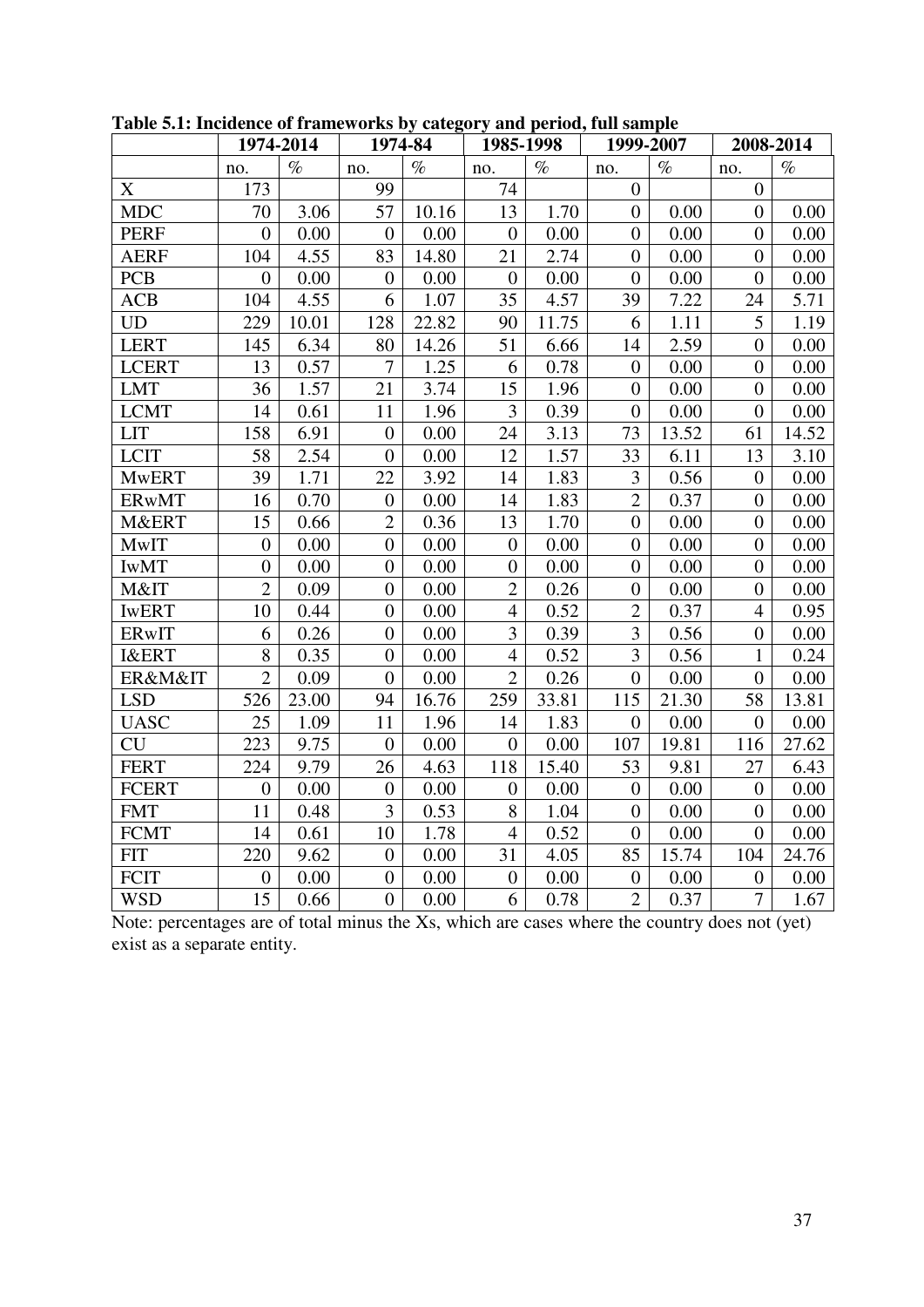|                  |                  | 1974-2014 |                  | 1974-84 |                  | 1985-1998 | 1999-2007        |       |                  | 2008-2014 |
|------------------|------------------|-----------|------------------|---------|------------------|-----------|------------------|-------|------------------|-----------|
|                  | no.              | $\%$      | no.              | $\%$    | no.              | $\%$      | no.              | $\%$  | no.              | $\%$      |
| X                | 25               |           | 11               |         | 14               |           | $\overline{0}$   |       | $\overline{0}$   |           |
| <b>MDC</b>       | $\overline{0}$   | 0.00      | $\boldsymbol{0}$ | 0.00    | $\overline{0}$   | 0.00      | $\boldsymbol{0}$ | 0.00  | $\overline{0}$   | 0.00      |
| <b>PERF</b>      | $\overline{0}$   | 0.00      | $\overline{0}$   | 0.00    | $\overline{0}$   | 0.00      | $\overline{0}$   | 0.00  | $\theta$         | 0.00      |
| <b>AERF</b>      | 8                | 0.74      | $8\,$            | 2.80    | $\boldsymbol{0}$ | 0.00      | $\boldsymbol{0}$ | 0.00  | $\overline{0}$   | 0.00      |
| <b>PCB</b>       | $\overline{0}$   | 0.00      | $\boldsymbol{0}$ | 0.00    | $\boldsymbol{0}$ | 0.00      | $\boldsymbol{0}$ | 0.00  | $\overline{0}$   | 0.00      |
| <b>ACB</b>       | 36               | 3.33      | 6                | 2.10    | 14               | 3.85      | 9                | 3.70  | $\overline{7}$   | 3.70      |
| <b>UD</b>        | 57               | 5.27      | 51               | 17.83   | 6                | 1.65      | $\boldsymbol{0}$ | 0.00  | $\overline{0}$   | 0.00      |
| <b>LERT</b>      | 85               | 7.86      | 66               | 23.08   | 17               | 4.67      | $\overline{2}$   | 0.82  | $\overline{0}$   | 0.00      |
| <b>LCERT</b>     | 13               | 1.20      | $\overline{7}$   | 2.45    | 6                | 1.65      | $\boldsymbol{0}$ | 0.00  | $\overline{0}$   | 0.00      |
| <b>LMT</b>       | 36               | 3.33      | 21               | 7.34    | 15               | 4.12      | $\boldsymbol{0}$ | 0.00  | $\overline{0}$   | 0.00      |
| <b>LCMT</b>      | 14               | 1.29      | 11               | 3.85    | 3                | 0.82      | $\boldsymbol{0}$ | 0.00  | $\Omega$         | 0.00      |
| <b>LIT</b>       | 94               | 8.69      | $\boldsymbol{0}$ | 0.00    | 24               | 6.59      | 42               | 17.28 | 28               | 14.81     |
| <b>LCIT</b>      | $\mathbf{0}$     | 0.00      | $\overline{0}$   | 0.00    | $\overline{0}$   | 0.00      | $\boldsymbol{0}$ | 0.00  | $\overline{0}$   | 0.00      |
| <b>MwERT</b>     | 35               | 3.23      | 22               | 7.69    | 13               | 3.57      | $\boldsymbol{0}$ | 0.00  | $\overline{0}$   | 0.00      |
| <b>ERwMT</b>     | 16               | 1.48      | $\boldsymbol{0}$ | 0.00    | 14               | 3.85      | $\overline{2}$   | 0.82  | $\overline{0}$   | 0.00      |
| M&ERT            | 15               | 1.39      | $\overline{2}$   | 0.70    | 13               | 3.57      | $\boldsymbol{0}$ | 0.00  | $\overline{0}$   | 0.00      |
| <b>MwIT</b>      | $\boldsymbol{0}$ | 0.00      | $\boldsymbol{0}$ | 0.00    | $\boldsymbol{0}$ | 0.00      | $\boldsymbol{0}$ | 0.00  | $\overline{0}$   | 0.00      |
| <b>IWMT</b>      | $\overline{0}$   | 0.00      | $\boldsymbol{0}$ | 0.00    | $\overline{0}$   | 0.00      | $\boldsymbol{0}$ | 0.00  | $\overline{0}$   | 0.00      |
| M&IT             | $\overline{2}$   | 0.18      | $\boldsymbol{0}$ | 0.00    | $\overline{2}$   | 0.55      | $\boldsymbol{0}$ | 0.00  | $\overline{0}$   | 0.00      |
| <b>IWERT</b>     | 6                | 0.55      | $\boldsymbol{0}$ | 0.00    | $\overline{2}$   | 0.55      | $\boldsymbol{0}$ | 0.00  | $\overline{4}$   | 2.12      |
| ERwIT            | $\boldsymbol{0}$ | 0.00      | $\boldsymbol{0}$ | 0.00    | $\boldsymbol{0}$ | 0.00      | $\boldsymbol{0}$ | 0.00  | $\overline{0}$   | 0.00      |
| <b>I&amp;ERT</b> | $\overline{4}$   | 0.37      | $\boldsymbol{0}$ | 0.00    | $\overline{4}$   | 1.10      | $\boldsymbol{0}$ | 0.00  | $\boldsymbol{0}$ | 0.00      |
| ER&M&IT          | $\overline{2}$   | 0.18      | $\boldsymbol{0}$ | 0.00    | $\overline{2}$   | 0.55      | $\boldsymbol{0}$ | 0.00  | $\boldsymbol{0}$ | 0.00      |
| <b>LSD</b>       | 129              | 11.92     | 45               | 15.73   | 67               | 18.41     | 12               | 4.94  | 5                | 2.65      |
| <b>UASC</b>      | 25               | 2.31      | 11               | 3.85    | 14               | 3.85      | $\boldsymbol{0}$ | 0.00  | $\overline{0}$   | 0.00      |
| CU               | 190              | 17.56     | $\overline{0}$   | 0.00    | $\theta$         | 0.00      | 106              | 43.62 | 84               | 44.44     |
| <b>FERT</b>      | 138              | 12.75     | 23               | 8.04    | 99               | 27.20     | 9                | 3.70  | $\overline{7}$   | 3.70      |
| <b>FCERT</b>     | $\overline{0}$   | 0.00      | $\boldsymbol{0}$ | 0.00    | $\overline{0}$   | 0.00      | $\boldsymbol{0}$ | 0.00  | $\overline{0}$   | 0.00      |
| <b>FMT</b>       | 11               | 1.02      | 3                | 1.05    | 8                | 2.20      | $\boldsymbol{0}$ | 0.00  | $\boldsymbol{0}$ | 0.00      |
| <b>FCMT</b>      | 14               | 1.29      | 10               | 3.50    | $\overline{4}$   | 1.10      | $\boldsymbol{0}$ | 0.00  | $\overline{0}$   | 0.00      |
| <b>FIT</b>       | 146              | 13.49     | $\boldsymbol{0}$ | 0.00    | 31               | 8.52      | 61               | 25.10 | 54               | 28.57     |
| <b>FCIT</b>      | $\overline{0}$   | 0.00      | $\boldsymbol{0}$ | 0.00    | $\boldsymbol{0}$ | 0.00      | $\boldsymbol{0}$ | 0.00  | $\boldsymbol{0}$ | 0.00      |
| <b>WSD</b>       | 6                | 0.55      | $\overline{0}$   | 0.00    | 6                | 1.65      | $\overline{0}$   | 0.00  | $\overline{0}$   | 0.00      |

**Table 5.2: Incidence of frameworks by category and period, advanced economies** 

Note: percentages are of total minus the Xs, which are cases where the country does not (yet) exist as a separate entity.

.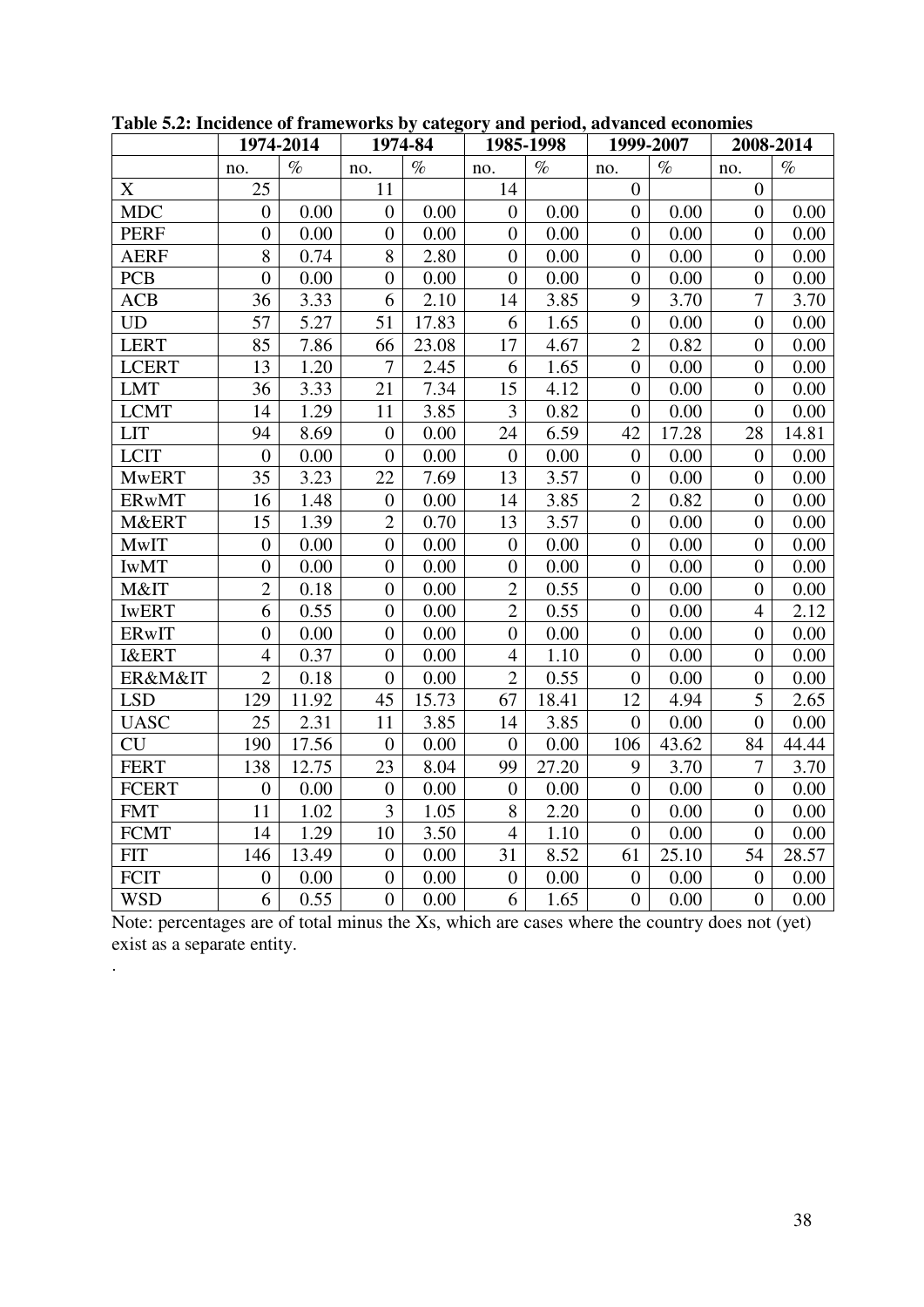|                  |                  | 1974-2014 | 1974-84          |       |                  | 1985-1998 |                  | 1999-2007 |                  | 2008-2014 |
|------------------|------------------|-----------|------------------|-------|------------------|-----------|------------------|-----------|------------------|-----------|
|                  | no.              | $\%$      | no.              | $\%$  | no.              | $\%$      | no.              | $\%$      | no.              | $\%$      |
| X                | 147              |           | 88               |       | 60               |           | $\overline{0}$   |           | $\overline{0}$   |           |
| <b>MDC</b>       | 70               | 5.80      | 57               | 20.73 | 13               | 3.23      | $\boldsymbol{0}$ | 0.00      | $\overline{0}$   | 0.00      |
| <b>PERF</b>      | $\overline{0}$   | 0.00      | $\overline{0}$   | 0.00  | $\overline{0}$   | 0.00      | $\overline{0}$   | 0.00      | $\overline{0}$   | 0.00      |
| <b>AERF</b>      | 91               | 7.55      | 75               | 27.27 | 21               | 5.22      | $\boldsymbol{0}$ | 0.00      | $\overline{0}$   | 0.00      |
| <b>PCB</b>       | $\mathbf{1}$     | 0.08      | $\boldsymbol{0}$ | 0.00  | $\boldsymbol{0}$ | 0.00      | $\boldsymbol{0}$ | 0.00      | $\overline{0}$   | 0.00      |
| <b>ACB</b>       | 67               | 5.56      | $\boldsymbol{0}$ | 0.00  | 21               | 5.22      | 30               | 10.10     | 17               | 7.36      |
| <b>UD</b>        | 170              | 14.10     | 77               | 28.00 | 84               | 20.90     | 6                | 2.02      | 5                | 2.16      |
| <b>LERT</b>      | 60               | 4.98      | 14               | 5.09  | 34               | 8.46      | 12               | 4.04      | $\overline{0}$   | 0.00      |
| <b>LCERT</b>     | $\boldsymbol{0}$ | 0.00      | $\boldsymbol{0}$ | 0.00  | $\boldsymbol{0}$ | 0.00      | $\boldsymbol{0}$ | 0.00      | $\overline{0}$   | 0.00      |
| <b>LMT</b>       | $\boldsymbol{0}$ | 0.00      | $\boldsymbol{0}$ | 0.00  | $\overline{0}$   | 0.00      | $\boldsymbol{0}$ | 0.00      | $\overline{0}$   | 0.00      |
| <b>LCMT</b>      | $\overline{0}$   | 0.00      | $\boldsymbol{0}$ | 0.00  | $\overline{0}$   | 0.00      | $\overline{0}$   | 0.00      | $\Omega$         | 0.00      |
| <b>LIT</b>       | 57               | 4.73      | $\boldsymbol{0}$ | 0.00  | $\boldsymbol{0}$ | 0.00      | 25               | 8.42      | 32               | 13.85     |
| <b>LCIT</b>      | 65               | 5.39      | $\boldsymbol{0}$ | 0.00  | 12               | 2.99      | 39               | 13.13     | 14               | 6.06      |
| <b>MwERT</b>     | $\overline{4}$   | 0.33      | $\boldsymbol{0}$ | 0.00  | $\mathbf{1}$     | 0.25      | 3                | 1.01      | $\overline{0}$   | 0.00      |
| <b>ERwMT</b>     | $\boldsymbol{0}$ | 0.00      | $\boldsymbol{0}$ | 0.00  | $\boldsymbol{0}$ | 0.00      | $\boldsymbol{0}$ | 0.00      | $\boldsymbol{0}$ | 0.00      |
| M&ERT            | $\boldsymbol{0}$ | 0.00      | $\boldsymbol{0}$ | 0.00  | $\boldsymbol{0}$ | 0.00      | $\boldsymbol{0}$ | 0.00      | $\boldsymbol{0}$ | 0.00      |
| MwIT             | $\boldsymbol{0}$ | 0.00      | $\boldsymbol{0}$ | 0.00  | $\overline{0}$   | 0.00      | $\boldsymbol{0}$ | 0.00      | $\boldsymbol{0}$ | 0.00      |
| <b>IWMT</b>      | $\overline{0}$   | 0.00      | $\boldsymbol{0}$ | 0.00  | $\overline{0}$   | 0.00      | $\boldsymbol{0}$ | 0.00      | $\boldsymbol{0}$ | 0.00      |
| M&IT             | $\boldsymbol{0}$ | 0.00      | $\boldsymbol{0}$ | 0.00  | $\boldsymbol{0}$ | 0.00      | $\boldsymbol{0}$ | 0.00      | $\overline{0}$   | 0.00      |
| <b>IWERT</b>     | $\overline{4}$   | 0.33      | $\boldsymbol{0}$ | 0.00  | $\overline{2}$   | 0.50      | $\overline{2}$   | 0.67      | $\boldsymbol{0}$ | 0.00      |
| ERwIT            | 6                | 0.50      | $\boldsymbol{0}$ | 0.00  | $\overline{3}$   | 0.75      | 3                | 1.01      | $\boldsymbol{0}$ | 0.00      |
| <b>I&amp;ERT</b> | $\overline{4}$   | 0.33      | $\overline{0}$   | 0.00  | $\boldsymbol{0}$ | 0.00      | 3                | 1.01      | $\mathbf{1}$     | 0.43      |
| ER&M&IT          | $\boldsymbol{0}$ | 0.00      | $\boldsymbol{0}$ | 0.00  | $\boldsymbol{0}$ | 0.00      | $\boldsymbol{0}$ | 0.00      | $\overline{0}$   | 0.00      |
| <b>LSD</b>       | 400              | 33.17     | 49               | 17.82 | 192              | 47.76     | 99               | 33.33     | 53               | 22.94     |
| <b>UASC</b>      | $\overline{0}$   | 0.00      | $\boldsymbol{0}$ | 0.00  | $\overline{0}$   | 0.00      | $\boldsymbol{0}$ | 0.00      | $\overline{0}$   | 0.00      |
| <b>CU</b>        | 33               | 2.74      | $\boldsymbol{0}$ | 0.00  | $\boldsymbol{0}$ | 0.00      | $\mathbf{1}$     | 0.34      | 32               | 13.85     |
| <b>FERT</b>      | 86               | 7.13      | 3                | 1.09  | 19               | 4.73      | 44               | 14.81     | 20               | 8.66      |
| <b>FCERT</b>     | $\overline{0}$   | 0.00      | $\boldsymbol{0}$ | 0.00  | $\overline{0}$   | 0.00      | $\overline{0}$   | 0.00      | $\overline{0}$   | 0.00      |
| <b>FMT</b>       | $\boldsymbol{0}$ | 0.00      | $\boldsymbol{0}$ | 0.00  | $\overline{0}$   | 0.00      | $\overline{0}$   | 0.00      | $\boldsymbol{0}$ | 0.00      |
| <b>FCMT</b>      | $\overline{0}$   | 0.00      | $\boldsymbol{0}$ | 0.00  | $\boldsymbol{0}$ | 0.00      | $\overline{0}$   | 0.00      | $\mathbf{0}$     | 0.00      |
| <b>FIT</b>       | 74               | 6.14      | $\boldsymbol{0}$ | 0.00  | $\boldsymbol{0}$ | 0.00      | 24               | 8.08      | 50               | 21.65     |
| <b>FCIT</b>      | $\boldsymbol{0}$ | 0.00      | $\boldsymbol{0}$ | 0.00  | $\boldsymbol{0}$ | 0.00      | $\boldsymbol{0}$ | 0.00      | $\boldsymbol{0}$ | 0.00      |
| <b>WSD</b>       | 14               | 1.16      | $\overline{0}$   | 0.00  | $\overline{0}$   | 0.00      | 6                | 2.02      | $\overline{7}$   | 3.03      |

**Table 5.3: Incidence of frameworks by category and period, emerging economies** 

Note: percentages are of total minus the Xs, which are cases where the country does not (yet) exist as a separate entity.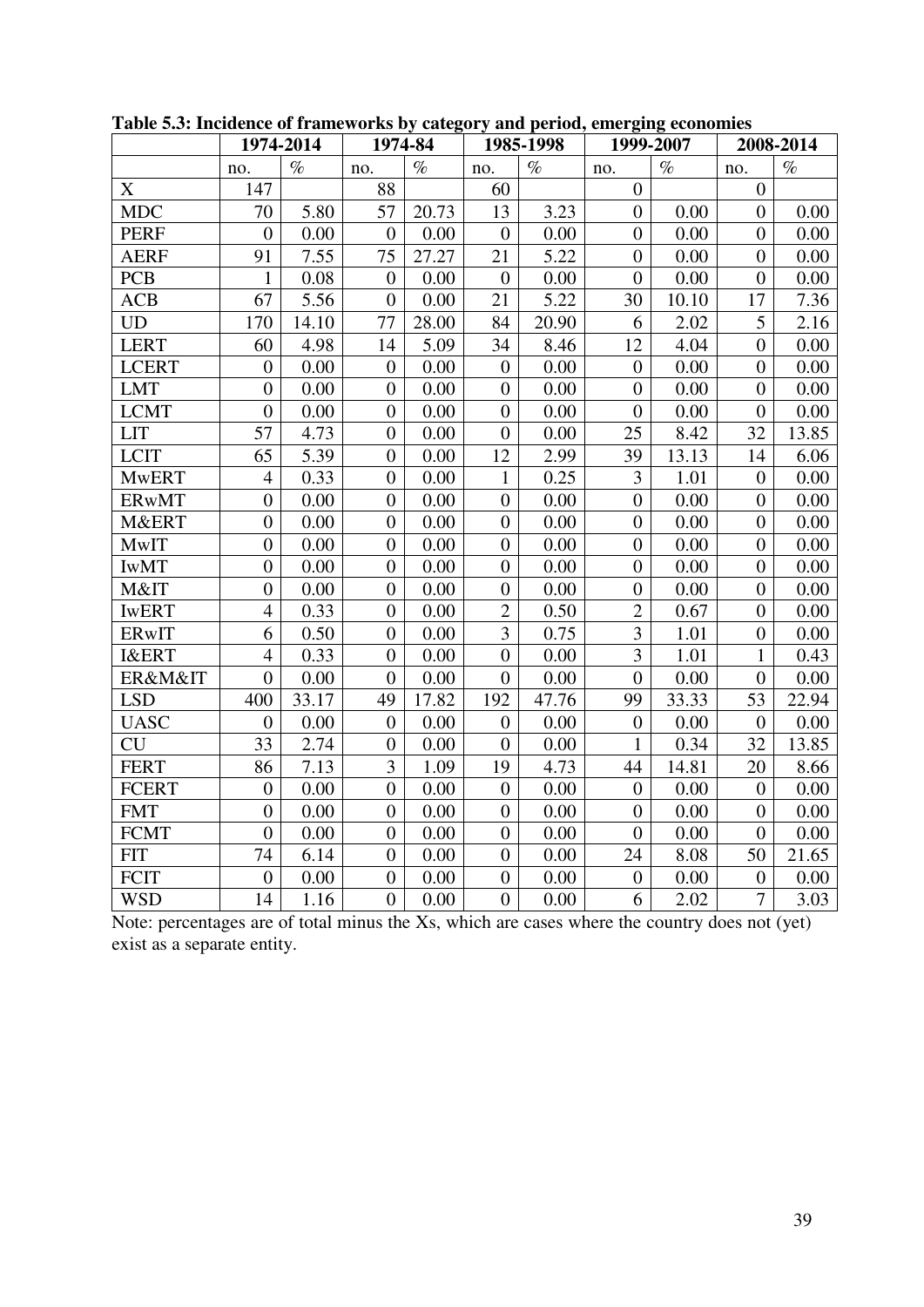|                 |     | 1974-2014 | 1974-84  |       | 1985-1998 |       |     | 1999-2007 | 2008-2014      |          |
|-----------------|-----|-----------|----------|-------|-----------|-------|-----|-----------|----------------|----------|
|                 | no. | $\%$      | no.      | $\%$  | no.       | $\%$  | no. | $\%$      | no.            | $\%$     |
| direct controls | 70  | 3.43      | 57       | 10.36 | 13        | 1.73  | 0   | 0.00      | 0              | $0.00\,$ |
| ER fix          | 104 | 5.10      | 83       | 15.09 | 21        | 2.79  | 0   | 0.00      | $\theta$       | 0.00     |
| ER target       | 486 | 23.84     | 119      | 21.64 | 210       | 27.93 | 106 | 24.48     | 51             | 16.78    |
| <b>MT</b>       | 75  | 3.68      | 45       | 8.18  | 30        | 3.99  | 0   | 0.00      | $\overline{0}$ | $0.00\,$ |
| IT              | 436 | 21.38     | $\Omega$ | 0.00  | 67        | 8.91  | 191 | 44.11     | 178            | 58.55    |
| mixed targets   | 98  | 4.81      | 24       | 4.36  | 56        | 7.45  | 13  | 3.00      |                | 1.64     |
| <b>UD</b>       | 229 | 11.23     | 128      | 23.27 | 90        | 11.97 | 6   | 1.39      |                | 1.64     |
| <b>LSD</b>      | 526 | 25.80     | 94       | 17.09 | 259       | 34.44 | 115 | 26.56     | 58             | 19.08    |
| <b>WSD</b>      | 15  | 0.74      |          | 0.00  | 6         | 0.80  | ↑   | 0.46      | ⇁              | 2.30     |

**Table 6.1: Incidence of frameworks aggregated by target variable and period, full sample** 

Note: percentages are of the total minus the sum of the Xs, which are cases where the country does not (yet) exist as a separate entity, and the UASCs and the CUs, where the country has no specific national monetary policy framework.

|                 |                | 1974-2014 |          | 1974-84 |                | 1985-1998 |                | 1999-2007 |          | 2008-2014 |
|-----------------|----------------|-----------|----------|---------|----------------|-----------|----------------|-----------|----------|-----------|
|                 | no.            | $\%$      | no.      | $\%$    | no.            | $\%$      | no.            | $\%$      | no.      | $\%$      |
| direct controls | $\overline{0}$ | $0.00\,$  | $\theta$ | 0.00    | $\theta$       | 0.00      | $\overline{0}$ | $0.00\,$  | $\theta$ | $0.00\,$  |
| ER fix          | 8              | 0.92      | 8        | 2.91    | $\overline{0}$ | 0.00      | $\theta$       | $0.00\,$  | 0        | 0.00      |
| ER target       | 272            | 31.37     | 102      | 37.09   | 136            | 38.86     | 20             | 14.60     | 14       | 13.33     |
| MT              | 75             | 8.65      | 45       | 16.36   | 30             | 8.57      | $\overline{0}$ | $0.00\,$  | $\theta$ | $0.00\,$  |
| IT              | 240            | 27.68     | 0        | 0.00    | 55             | 15.71     | 103            | 75.18     | 82       | 78.10     |
| mixed targets   | 80             | 9.23      | 24       | 8.73    | 50             | 14.29     | $\overline{2}$ | 1.46      | 4        | 3.81      |
| <b>UD</b>       | 57             | 6.57      | 51       | 18.55   | 6              | 1.71      | $\overline{0}$ | $0.00\,$  | 0        | $0.00\,$  |
| <b>LSD</b>      | 129            | 14.88     | 45       | 16.36   | 67             | 19.14     | 12             | 8.76      |          | 4.76      |
| <b>WSD</b>      | 6              | 0.69      | 0        | 0.00    | 6              | 1.71      | $\theta$       | $0.00\,$  | 0        | 0.00      |

**Table 6.2: Incidence of frameworks aggregated by target variable and period, advanced economies** 

Note: percentages are of the total minus the sum of the Xs, which are cases where the country does not (yet) exist as a separate entity, and the UASCs and the CUs, where the country has no specific national monetary policy framework.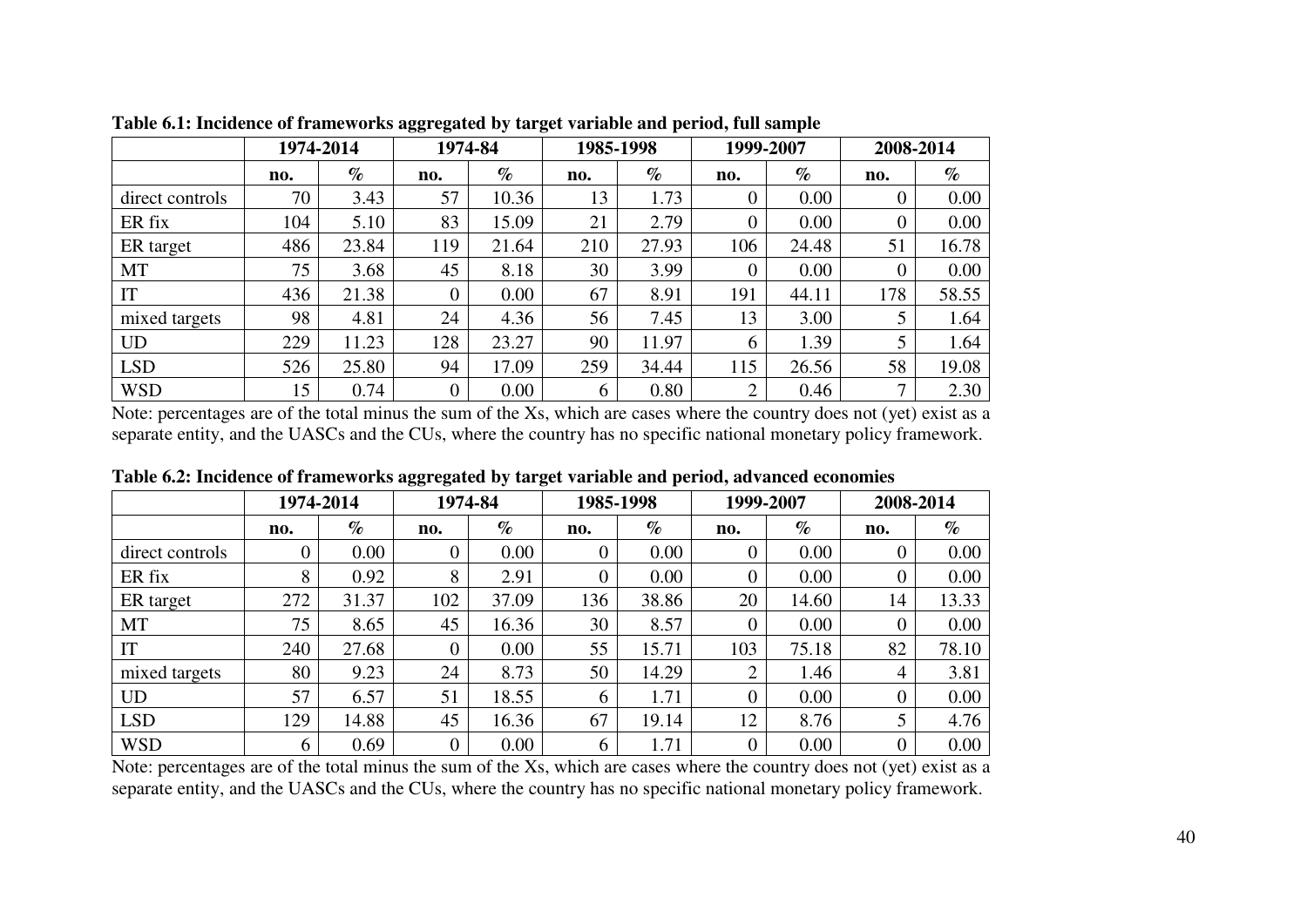|                 | 1974-2014 |       | 1974-84  |       | 1985-1998        |       |     | 1999-2007 | 2008-2014 |       |
|-----------------|-----------|-------|----------|-------|------------------|-------|-----|-----------|-----------|-------|
|                 | no.       | $\%$  | no.      | $\%$  | no.              | $\%$  | no. | $\%$      | no.       | $\%$  |
| direct controls | 70        | 5.97  | 57       | 20.73 | 13               | 3.23  |     | 0.00      | O         | 0.00  |
| ER fix          | 96        | 8.19  | 75       | 27.27 | 21               | 5.22  |     | 0.00      | $\theta$  | 0.00  |
| ER target       | 214       | 18.26 | 17       | 6.18  | 74               | 18.41 | 86  | 29.05     | 37        | 18.59 |
| <b>MT</b>       | 0         | 0.00  | 0        | 0.00  | $\boldsymbol{0}$ | 0.00  |     | 0.00      | 0         | 0.00  |
| IT              | 196       | 16.72 | $\Omega$ | 0.00  | 12               | 2.99  | 88  | 29.73     | 96        | 48.24 |
| mixed targets   | 18        | 1.54  | 0        | 0.00  | 6                | 1.49  | 11  | 3.72      |           | 0.50  |
| <b>UD</b>       | 172       | 14.68 | 77       | 28.00 | 84               | 20.90 | b   | 2.03      |           | 2.51  |
| <b>LSD</b>      | 397       | 33.87 | 49       | 17.82 | 192              | 47.76 | 103 | 34.80     | 53        | 26.63 |
| <b>WSD</b>      | 9         | 0.77  | 0        | 0.00  | $\boldsymbol{0}$ | 0.00  | ◠   | 0.68      | ⇁         | 3.52  |

**Table 6.3: Incidence of frameworks aggregated by target variable and period, emerging economies** 

Note: percentages are of the total minus the sum of the Xs, which are cases where the country does not (yet) exist as a separate entity, and the UASCs and the CUs, where the country has no specific national monetary policy framework.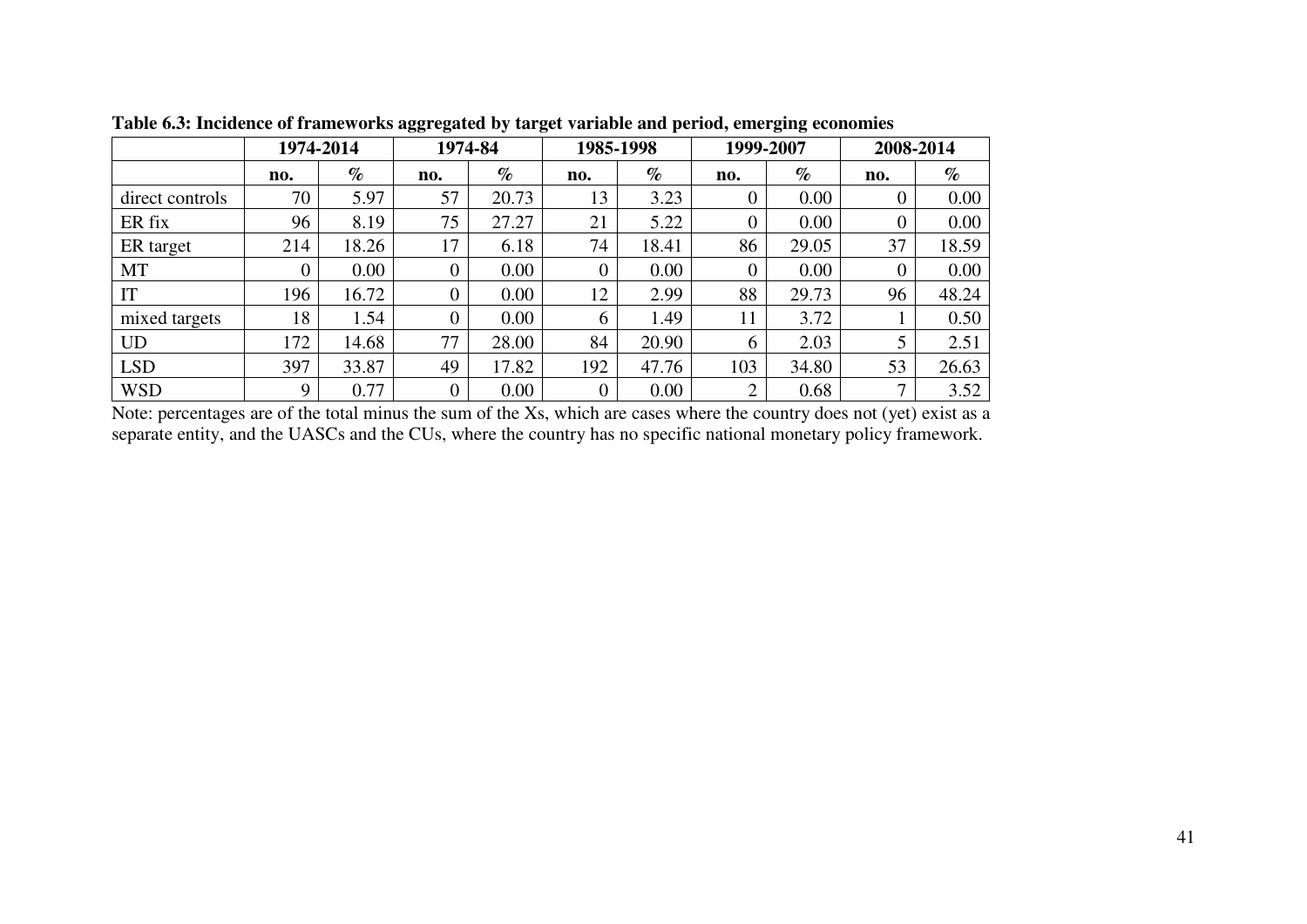|              | 1974-2014 |       | 1974-84 |       | 1985-1998 |           | 1999-2007 |       | 2008-2014      |       |
|--------------|-----------|-------|---------|-------|-----------|-----------|-----------|-------|----------------|-------|
|              | no.       | $\%$  | no.     | $\%$  | no.       | $\%$      | no.       | $\%$  | no.            | $\%$  |
| rudimentary  | 70        | 3.43  | 57      | 10.36 | 13        | 1.73      | υ         | 0.00  | $\overline{0}$ | 0.00  |
| intermediate | 333       | 16.33 | 211     | 38.36 | 111       | 14.76     |           | 1.39  |                | 1.64  |
| substantial  | 166       | 57.18 | 253     | 46.00 | 465       | 61.84     | 287       | 66.28 | 161            | 52.96 |
| intensive    | 470       | 23.05 | 29      | 5.27  | 163       | .68<br>21 | 140       | 32.33 | 138            | 45.39 |

**Table 7.1: Incidence of frameworks aggregated by degree of monetary control and period, full sample** 

Note: percentages are of the total minus the sum of the Xs, which are cases where the country does not (yet) exist as a separate entity, and the UASCs and the CUs, where the country has no specific national monetary policy framework.

**Table 7.2: Incidence of frameworks aggregated by degree of monetary control and period, advanced economies** 

|              | 1974-2014 |          | 1974-84 |       | 1985-1998 |       | 1999-2007 |       | 2008-2014 |       |
|--------------|-----------|----------|---------|-------|-----------|-------|-----------|-------|-----------|-------|
|              | no.       | %        | no.     | $\%$  | no.       | $\%$  | no.       | $\%$  | no.       | $\%$  |
| rudimentary  |           | $0.00\,$ |         | 0.00  |           | 0.00  |           | 0.00  |           | 0.00  |
| intermediate | 65        | .50<br>– | 59      | 21.45 |           | 1.71  |           | 0.00  |           | 0.00  |
| substantial  | 501       | 57.79    | 190     | 69.09 | 200       | 57.14 | 67        | 48.91 | 44        | 41.90 |
| intensive    | 301       | 34.72    | 26      | 9.45  | 144       | 41.14 | 70        | 51.09 | 61        | 58.10 |

Note: percentages are of the total minus the sum of the Xs, which are cases where the country does not (yet) exist as a separate entity, and the UASCs and the CUs, where the country has no specific national monetary policy framework.

|  | Table 7.3: Incidence of frameworks aggregated by degree of monetary control and period, emerging economies |  |  |  |
|--|------------------------------------------------------------------------------------------------------------|--|--|--|
|  |                                                                                                            |  |  |  |
|  |                                                                                                            |  |  |  |
|  |                                                                                                            |  |  |  |

|              |           |       | oo<br>$\overline{\phantom{a}}$ | $\overline{\phantom{a}}$ |           |       |           | $\sigma$ $\sigma$ |           |       |  |
|--------------|-----------|-------|--------------------------------|--------------------------|-----------|-------|-----------|-------------------|-----------|-------|--|
|              | 1974-2014 |       | 1974-84                        |                          | 1985-1998 |       | 1999-2007 |                   | 2008-2014 |       |  |
|              | no.       | $\%$  | no.                            | $\%$                     | no.       | $\%$  | no.       | $\%$              | no.       | $\%$  |  |
| rudimentary  | 70        | 5.97  | 57                             | 20.73                    | 13        | 3.23  |           | 0.00              |           | 0.00  |  |
| intermediate | 268       | 22.87 | 152                            | 55.27                    | 105       | 26.12 |           | 2.03              |           | 2.51  |  |
| substantial  | 665       | 56.74 | 63                             | 22.91                    | 265       | 65.92 | 220       | 74.32             | 17        | 58.79 |  |
| intensive    | 169       | 14.42 |                                | .09                      | 19        | 4.73  | 70        | 23.65             | 77        | 38.69 |  |

Note: percentages are of the total minus the sum of the Xs, which are cases where the country does not (yet) exist as a separate entity, and the UASCs and the CUs, where the country has no specific national monetary policy framework.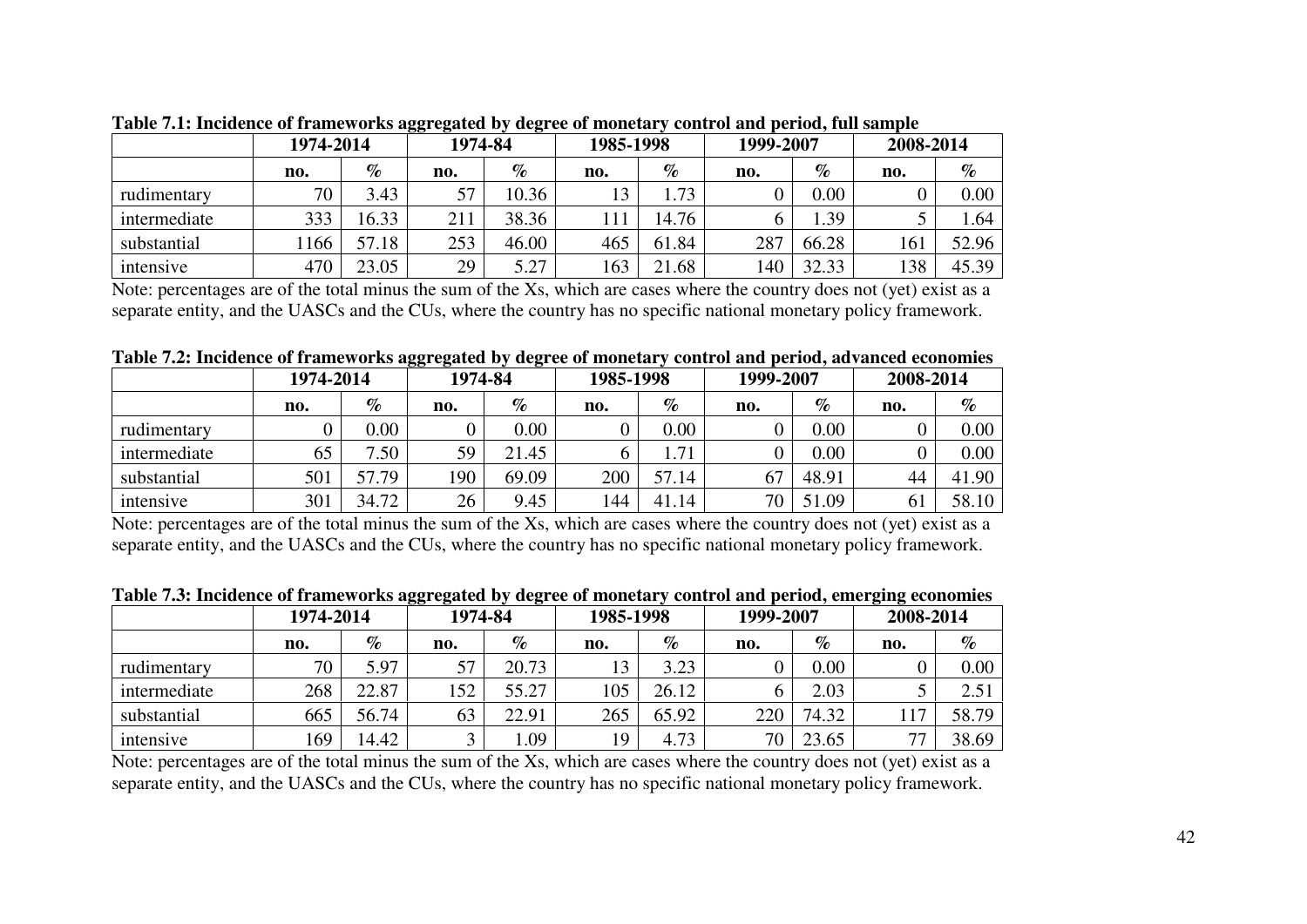| Table 8.1: Duration of frameworks by country type |
|---------------------------------------------------|
|---------------------------------------------------|

|                  | Advanced         |                          |                | Emerging         | All countries            |                |                |                  |                  |
|------------------|------------------|--------------------------|----------------|------------------|--------------------------|----------------|----------------|------------------|------------------|
|                  | Episodes         | Duration                 | Episodes       | Duration         | Episodes                 | Duration       | Incidence 1974 | Incidence 1998   | Incidence 2014   |
| <b>MDC</b>       | $\overline{0}$   | $\boldsymbol{0}$         | 7              | 10               | $\overline{7}$           | 10             | 7              | $\overline{0}$   | $\Omega$         |
| <b>PERF</b>      | $\overline{0}$   | $\boldsymbol{0}$         | $\overline{0}$ | $\overline{0}$   | $\overline{0}$           | $\overline{0}$ | $\overline{0}$ | $\overline{0}$   | $\boldsymbol{0}$ |
| <b>AERF</b>      | $\overline{2}$   | $\overline{4}$           | 11             | 8.7              | 13                       | 8              | 11             | $\theta$         | $\overline{0}$   |
| <b>PCB</b>       | $\overline{0}$   | $\overline{0}$           | $\overline{0}$ | $\overline{0}$   | $\overline{0}$           | $\overline{0}$ | $\overline{0}$ | $\boldsymbol{0}$ | $\boldsymbol{0}$ |
| ACB              | $\overline{2}$   | 18                       | $\overline{4}$ | 17               | 6                        | 17.3           | $\mathbf{1}$   | 5                | 3                |
| <b>UD</b>        | 6                | 9.5                      | 20             | 8.6              | 26                       | 8.8            | 10             | $\overline{2}$   |                  |
| <b>LERT</b>      | 10               | 8.3                      | 6              | 10               | 16                       | 8.9            | $\overline{7}$ | 3                | $\boldsymbol{0}$ |
| <b>LCERT</b>     | $\overline{2}$   | 7.5                      | $\overline{0}$ | $\overline{0}$   | $\overline{2}$           | 7.5            | $\overline{0}$ | $\overline{0}$   | $\boldsymbol{0}$ |
| <b>LMT</b>       | $\overline{7}$   | 5.1                      | $\overline{0}$ | $\overline{0}$   | $\overline{7}$           | 5.1            |                | $\overline{0}$   | $\overline{0}$   |
| <b>LCMT</b>      | $\overline{2}$   | $\overline{7}$           | $\overline{0}$ | $\overline{0}$   | $\overline{2}$           | $\overline{7}$ | $\overline{0}$ | $\overline{0}$   | $\overline{0}$   |
| <b>LIT</b>       | 9                | 10.4                     | 9              | 7.1              | 18                       | 8.8            | $\overline{0}$ | $\overline{2}$   | $\overline{7}$   |
| <b>LCIT</b>      | $\boldsymbol{0}$ | $\mathbf{0}$             | 9              | 6.4              | 9                        | 6.4            | $\overline{0}$ | $\overline{4}$   |                  |
| <b>MwERT</b>     | 5                | $\overline{7}$           |                | $\overline{4}$   | 6                        | 6.5            | $\overline{0}$ | $\overline{2}$   | $\overline{0}$   |
| <b>ERwMT</b>     | $\overline{4}$   | $\overline{\mathcal{A}}$ | $\overline{0}$ | $\overline{0}$   | $\overline{\mathcal{A}}$ | $\overline{4}$ | $\overline{0}$ | $\mathbf{1}$     | $\overline{0}$   |
| M&ERT            | $\overline{3}$   | 5                        | $\overline{0}$ | $\overline{0}$   | 3                        | 5              | $\overline{0}$ | $\overline{0}$   | $\overline{0}$   |
| <b>MwIT</b>      | $\overline{0}$   | $\boldsymbol{0}$         | $\overline{0}$ | $\boldsymbol{0}$ | $\overline{0}$           | $\overline{0}$ | $\overline{0}$ | $\overline{0}$   | $\overline{0}$   |
| <b>IWMT</b>      | $\overline{0}$   | $\overline{0}$           | $\overline{0}$ | $\overline{0}$   | $\overline{0}$           | $\overline{0}$ | $\overline{0}$ | $\overline{0}$   | $\overline{0}$   |
| M&IT             |                  | $\overline{2}$           | $\overline{0}$ | $\overline{0}$   |                          | $\overline{2}$ | $\overline{0}$ | $\boldsymbol{0}$ | $\boldsymbol{0}$ |
| <b>IWERT</b>     | $\overline{2}$   | 3                        |                | 4                | 3                        | 3.3            | $\overline{0}$ | $\mathbf{1}$     |                  |
| ERwIT            | $\boldsymbol{0}$ | $\boldsymbol{0}$         | $\overline{2}$ | 3                | $\overline{2}$           | 3              | $\mathbf{0}$   | $\boldsymbol{0}$ | $\boldsymbol{0}$ |
| <b>I&amp;ERT</b> |                  | $\overline{4}$           |                | $\overline{4}$   | $\overline{2}$           | $\overline{4}$ | $\mathbf{0}$   | 1                | $\overline{0}$   |
| ER&M&IT          |                  | $\overline{2}$           | $\overline{0}$ | $\overline{0}$   | $\mathbf{1}$             | $\overline{2}$ | $\overline{0}$ | $\mathbf{1}$     | $\overline{0}$   |
| <b>LSD</b>       | 20               | 6.5                      | 30             | 13.2             | 50                       | 10.5           | 10             | 19               | 8                |
| <b>UASC</b>      | 1                | 25                       | $\overline{0}$ | $\overline{0}$   | $\mathbf{1}$             | 25             |                | $\mathbf{1}$     | $\overline{0}$   |
| CU               | 12               | 15.8                     | 5              | 6.6              | 17                       | 13.1           | $\overline{0}$ | $\overline{0}$   | 18               |
| <b>FERT</b>      | 11               | 12.5                     | $\overline{7}$ | 12.3             | 18                       | 12.4           | $\overline{3}$ | 11               | $\overline{3}$   |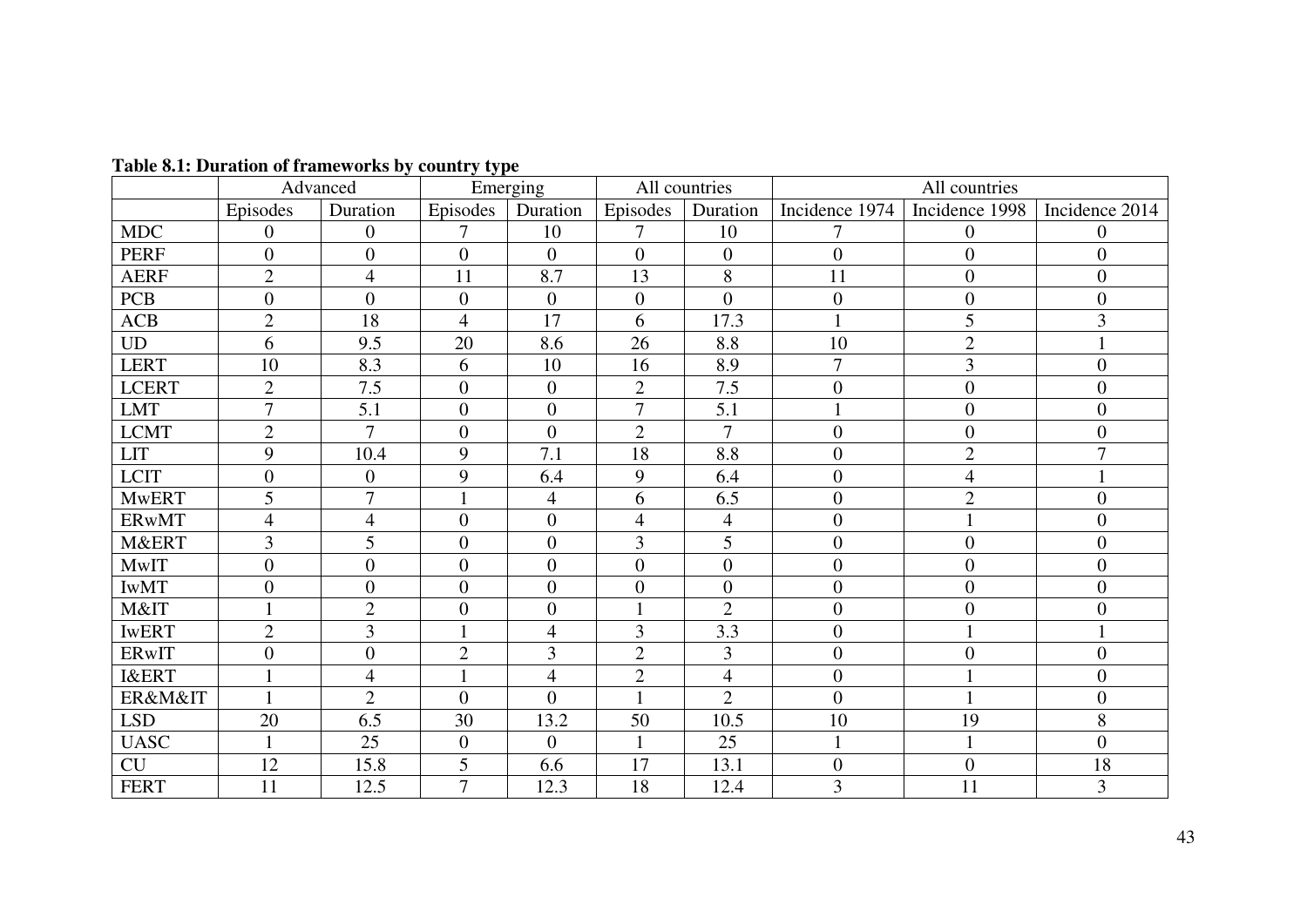| <b>FCERT</b>    |      |                |           |                                         |  |  |
|-----------------|------|----------------|-----------|-----------------------------------------|--|--|
| <b>FMT</b>      | JJ   |                |           | $\ddotsc$                               |  |  |
| ${\mbox{FCMT}}$ |      |                |           |                                         |  |  |
| <b>EIT</b>      | l4.0 | ሰ ሳሩ<br>ר – ∠ר | 1 O<br>10 | $1^{\wedge}$<br>$\perp$ $\perp$ $\perp$ |  |  |
| <b>FCIT</b>     |      |                |           |                                         |  |  |
| <b>WSD</b>      |      |                |           | $\cdot\cdot\cdot$                       |  |  |

Note: duration is the average duration of each framework across all episodes.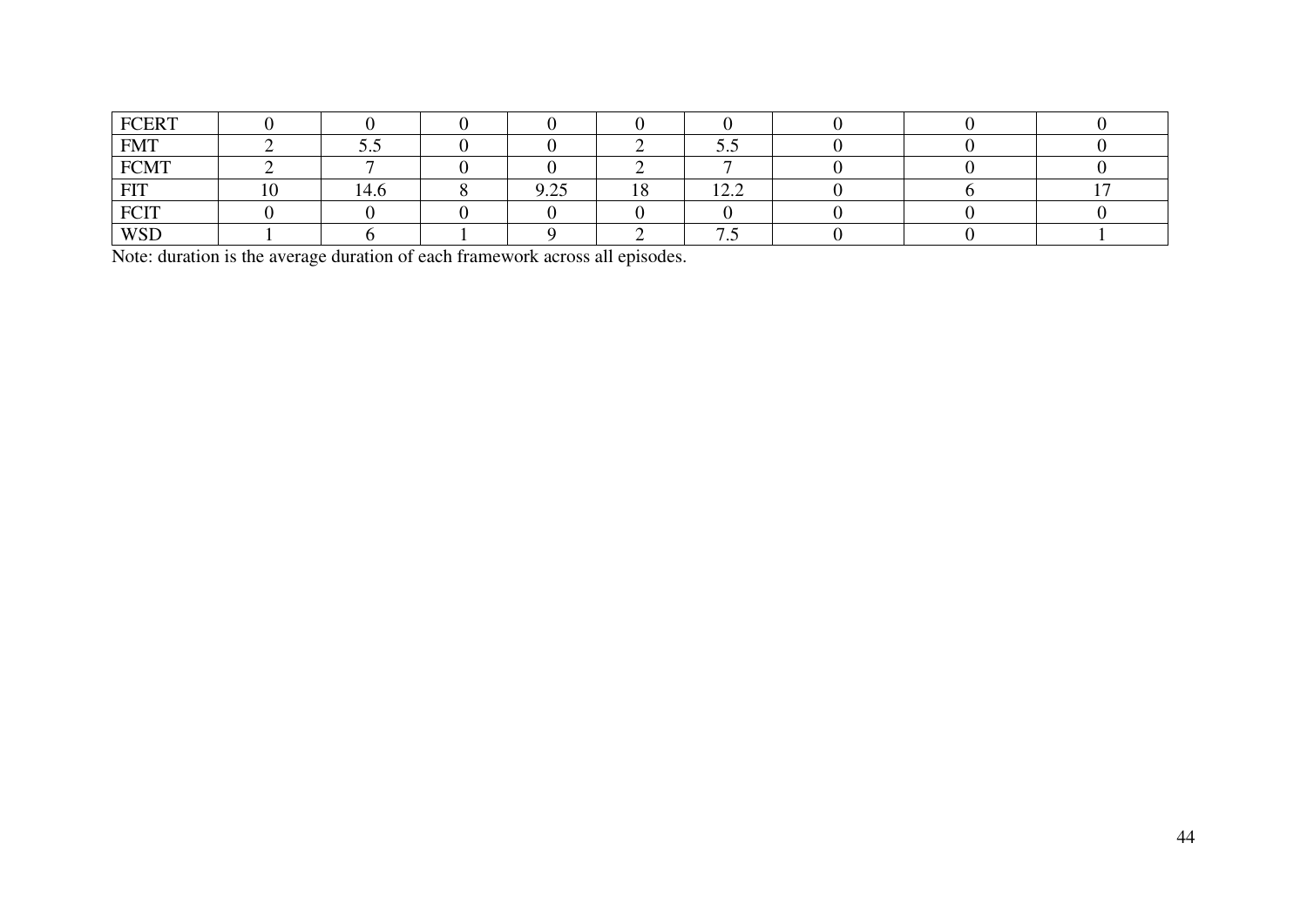|                 | 1974-84     |                    | ഄഄ                   | 1985-98      | 1999-2007   |               |                      | 2008-2014    |
|-----------------|-------------|--------------------|----------------------|--------------|-------------|---------------|----------------------|--------------|
|                 | inflation   | growth             | inflation            | growth       | inflation   | growth        | inflation            | growth       |
| Direct controls | $\cdot$ .   | $\bullet$ .        | $\cdot$ .            | $\bullet$ .  | $\bullet$ . | $\bullet$ .   | $\ddot{\phantom{0}}$ | $\ddotsc$    |
| ER fix          | 16.66       | 4.55               | $\ddot{\phantom{0}}$ | $\bullet$ .  | $\bullet$ . | $\bullet$ .   | $\ddot{\phantom{0}}$ | $\ddotsc$    |
| ER target       | 10.14       | 2.19               | 4.12                 | 2.60         | 0.84        | 3.02          | 2.78                 | 0.82         |
| <b>MT</b>       | 10.50       | 4.47               | 4.55                 | 4.08         |             |               | $\ddot{\phantom{0}}$ | $\ddotsc$    |
| IT              | $\ddotsc$   | $\bullet\,\bullet$ | 1.96                 | 2.58         | 2.07        | 2.72          | 2.06                 | 0.63         |
| mixed targets   | 9.35        | 2.15               | 3.93                 | 2.38         | 2.90        | 3.09          | $-0.17$              | 0.51         |
| <b>UD</b>       | 24.25       | 0.51               | $\ddot{\phantom{a}}$ | $\cdot\cdot$ | $\cdot$ .   | $\cdot\cdot$  | $\cdot$ .            | $\cdot\cdot$ |
| <b>LSD</b>      | 8.89        | 0.54               | 6.37                 | 1.99         | 1.23        | 1.80          | $\ddotsc$            | $\cdot\cdot$ |
| <b>WSD</b>      | $\ddotsc$   | $\ddotsc$          | 3.50                 | 1.20         | $\ddotsc$   | $\cdot \cdot$ | $\bullet$ .          | $\cdot\cdot$ |
|                 |             |                    |                      |              |             |               |                      |              |
| rudimentary     | $\bullet$ . | $\bullet\,\bullet$ | $\bullet$ .          | $\bullet$ .  | $\bullet$ . | $\bullet$ .   | $\ddot{\phantom{0}}$ | $\ddotsc$    |
| intermediate    | 23.09       | 1.86               | 17.72                | 0.97         | $\cdot$ .   | $\cdot$ .     | $\cdot$ .            | $\ldots$     |
| substantial     | 10.16       | 1.74               | 5.12                 | 2.59         | 1.51        | 2.70          | 2.64                 | 0.53         |
| intensive       | 7.61        | 0.93               | 2.95                 | 2.49         | 2.14        | 2.69          | 2.13                 | 0.54         |
|                 |             |                    |                      |              |             |               |                      |              |
| total           | 12.25       | 2.40               | 4.36                 | 2.58         | 2.06        | 2.58          | 2.06                 | $-0.05$      |

**Table 9.1: Economic performance by aggregated framework and period, advanced economies** 

Note: the total row shows the average inflation and growth under all frameworks, including UASC and CU.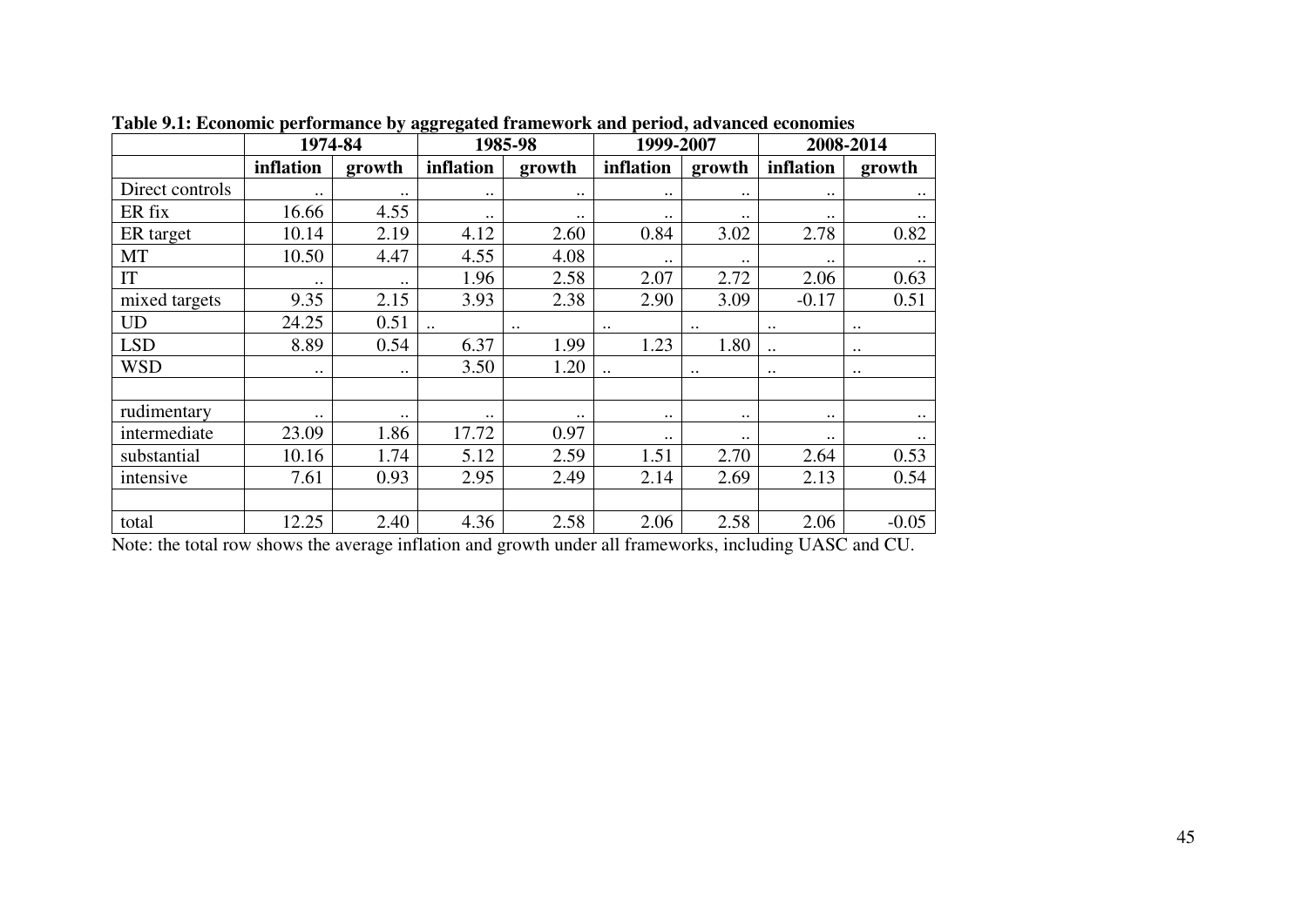|                 | 1974-84     |               |             | 1985-98   | 1999-2007          |              | 2008-2014   |             |
|-----------------|-------------|---------------|-------------|-----------|--------------------|--------------|-------------|-------------|
|                 | inflation   | growth        | inflation   | growth    | inflation          | growth       | inflation   | growth      |
| Direct controls | 32.29       | 4.18          | 4.41        | 4.30      | $\ddotsc$          | $\cdot$ .    | $\bullet$ . | $\cdot$ .   |
| ER fix          | 10.67       | 4.55          | 4.11        | 4.25      | $\bullet\,\bullet$ | $\ddotsc$    |             | $\ddotsc$   |
| ER target       | 7.77        | 3.98          | 12.63       | 4.27      | 2.96               | 4.62         | 3.59        | 0.52        |
| MT              | $\bullet$ . | $\cdot$ .     | $\bullet$ . | $\cdot$ . | $\bullet$ .        | $\ddotsc$    |             | $\ddotsc$   |
| IT              | $\cdot$ .   | $\cdot$ .     | 10.42       | 4.45      | 4.15               | 3.64         | 4.22        | 2.23        |
| mixed targets   | $\cdot$ .   | $\cdot \cdot$ | 10.74       | 3.29      | 5.00               | 5.25         | 4.60        | 5.54        |
| <b>UD</b>       | 91.07       | 1.35          | 342.66      | 0.15      | 40.89              | 2.19         | 35.63       | 0.92        |
| <b>LSD</b>      | 17.29       | 1.84          | 78.73       | 2.01      | 10.09              | 4.09         | 8.88        | 2.37        |
| <b>WSD</b>      | $\bullet$ . |               | $\bullet$ . |           | 2.82               | 5.54         | 2.55        | 2.31        |
|                 |             |               |             |           |                    |              |             |             |
| rudimentary     | 32.29       | 4.18          | 4.41        | 4.30      | $\cdot$ .          | $\cdot\cdot$ | $\cdot$ .   | $\bullet$ . |
| intermediate    | 49.20       | 2.92          | 277.03      | 1.12      | 40.89              | 2.19         | 35.63       | 0.92        |
| substantial     | 14.68       | 2.40          | 60.92       | 2.64      | 6.97               | 4.11         | 6.74        | 1.94        |
| intensive       | 18.23       | 2.23          | 7.56        | 3.49      | 2.67               | 4.34         | 3.12        | 2.00        |
|                 |             |               |             |           |                    |              |             |             |
| total           | 37.75       | 2.88          | 112.15      | 2.25      | 6.63               | 4.13         | 5.50        | 1.76        |

**Table 9.2: Economic performance by aggregated framework and period, emerging economies** 

Note: the total row shows the average inflation and growth under all frameworks, including UASC and CU.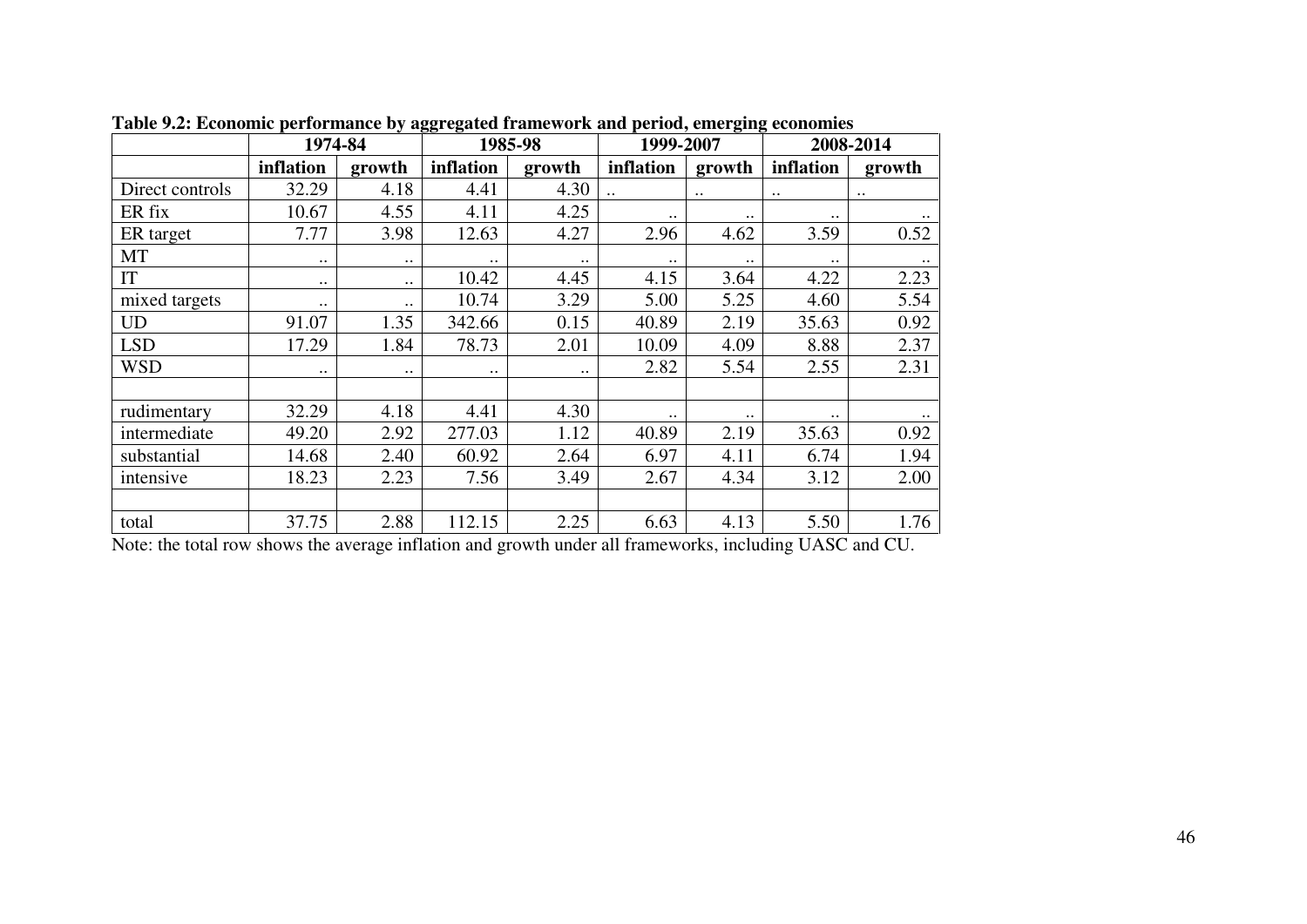

**Figure 1: Incidence of monetary policy frameworks over time, full sample of countries, full menu of frameworks**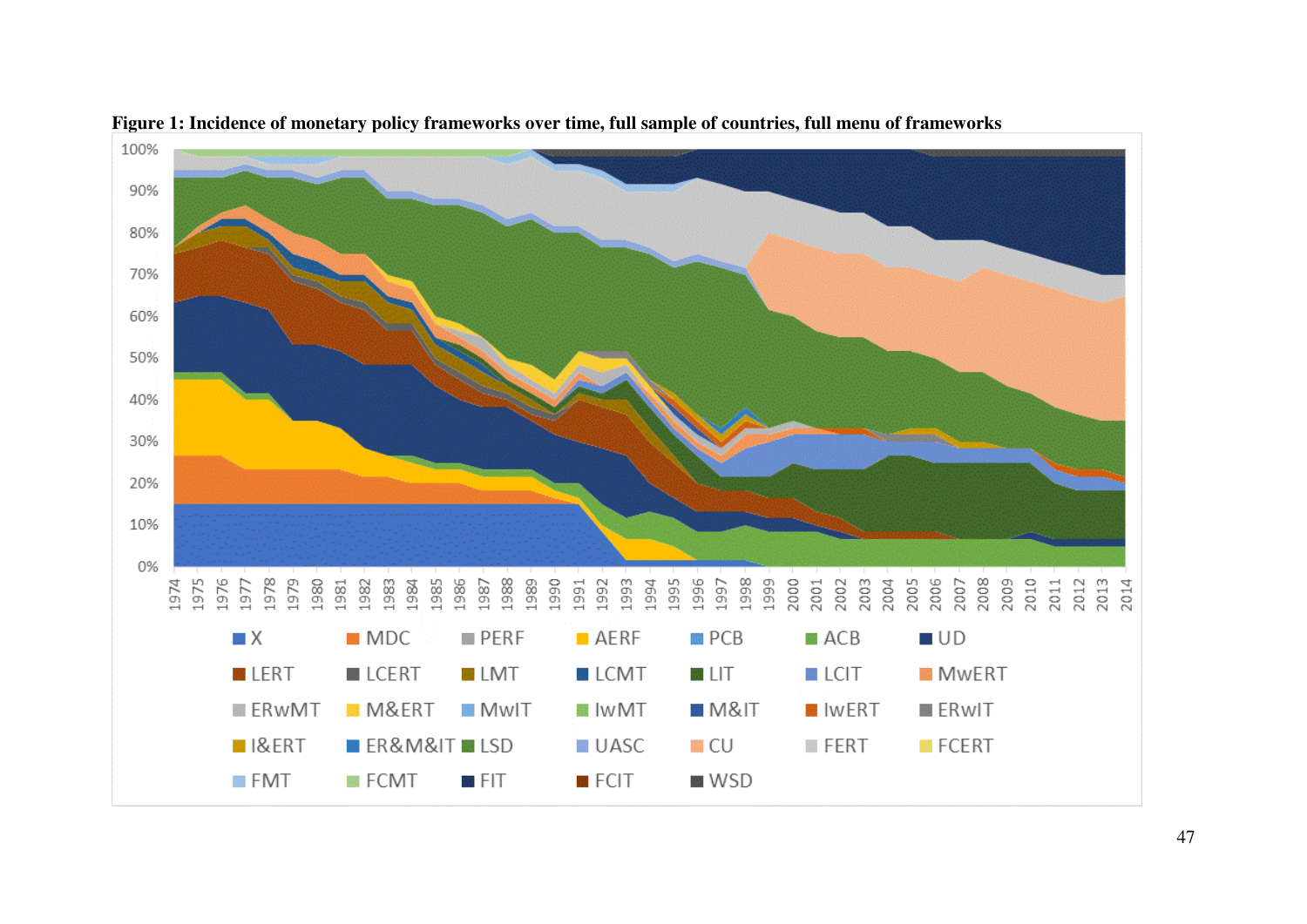

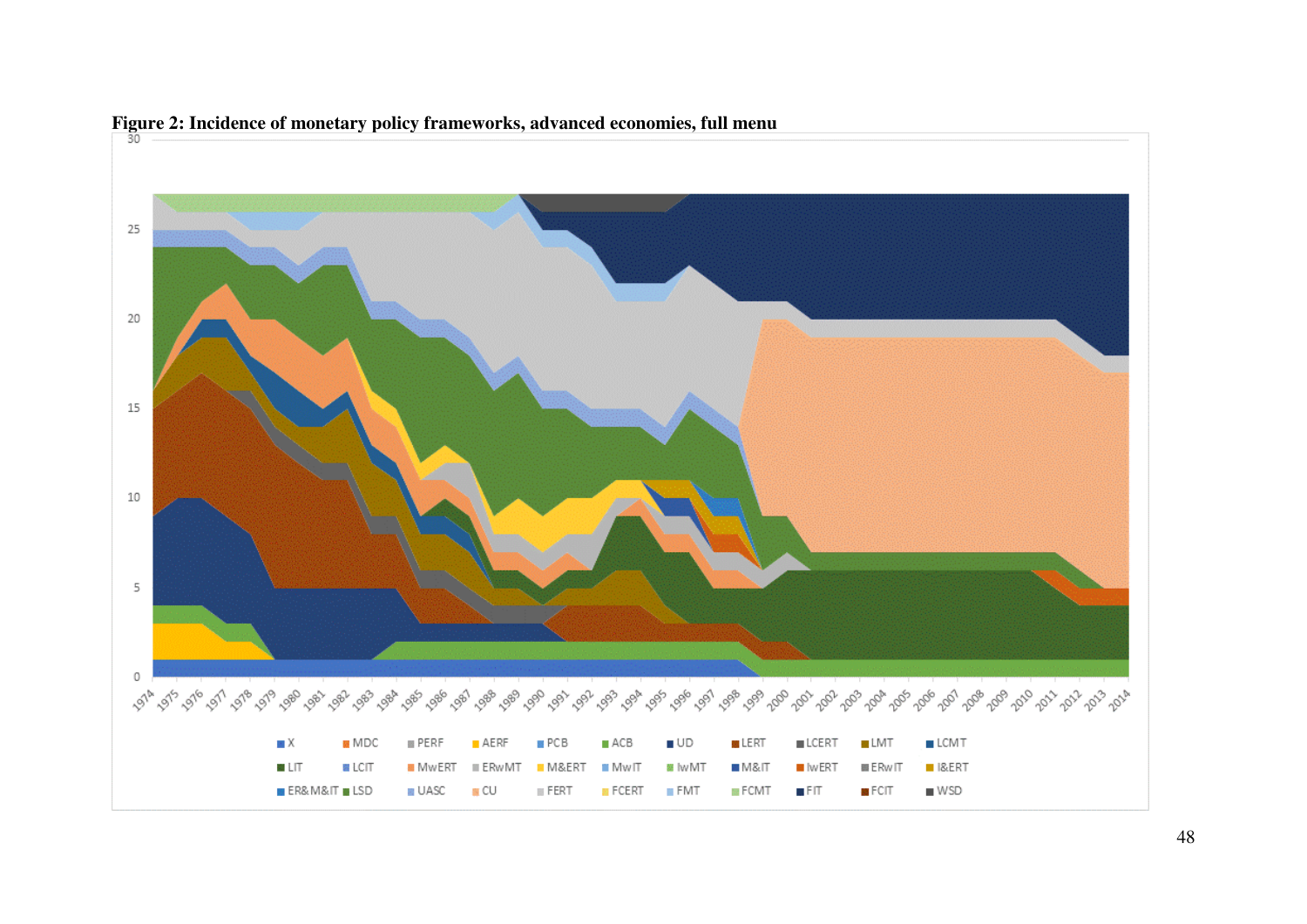

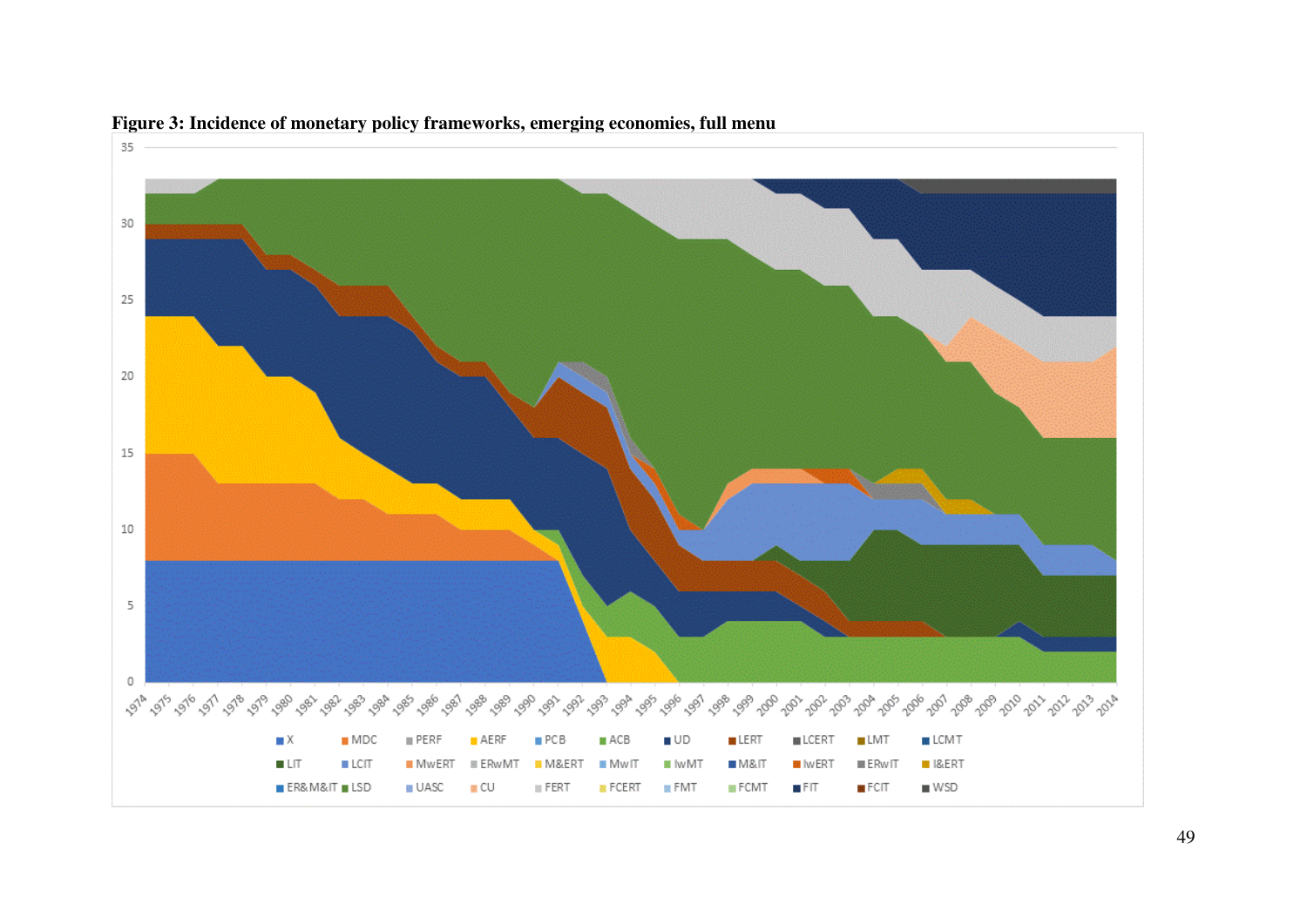

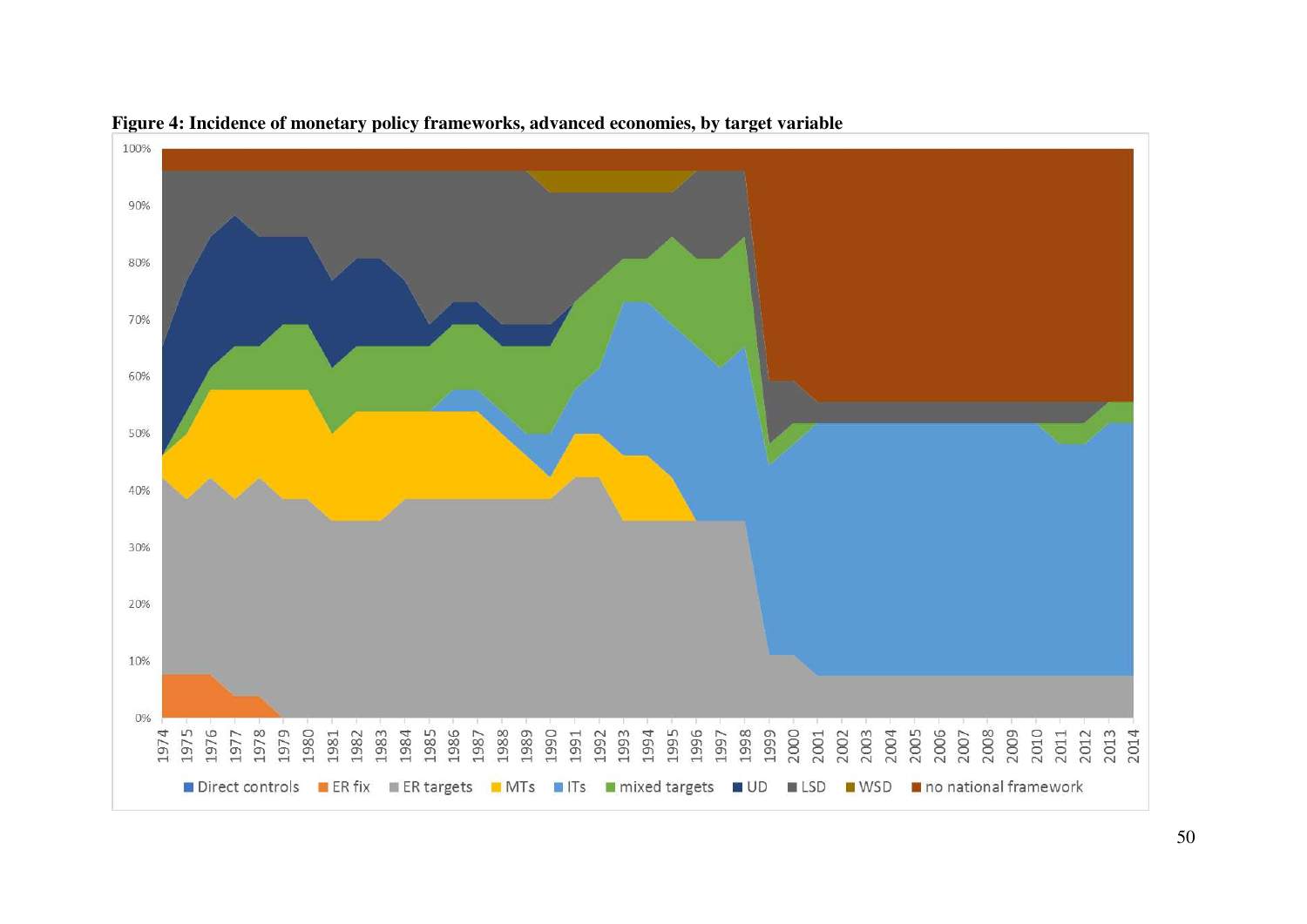

**Figure 5: Incidence of monetary policy frameworks, advanced economies, by target variable, excluding CUs**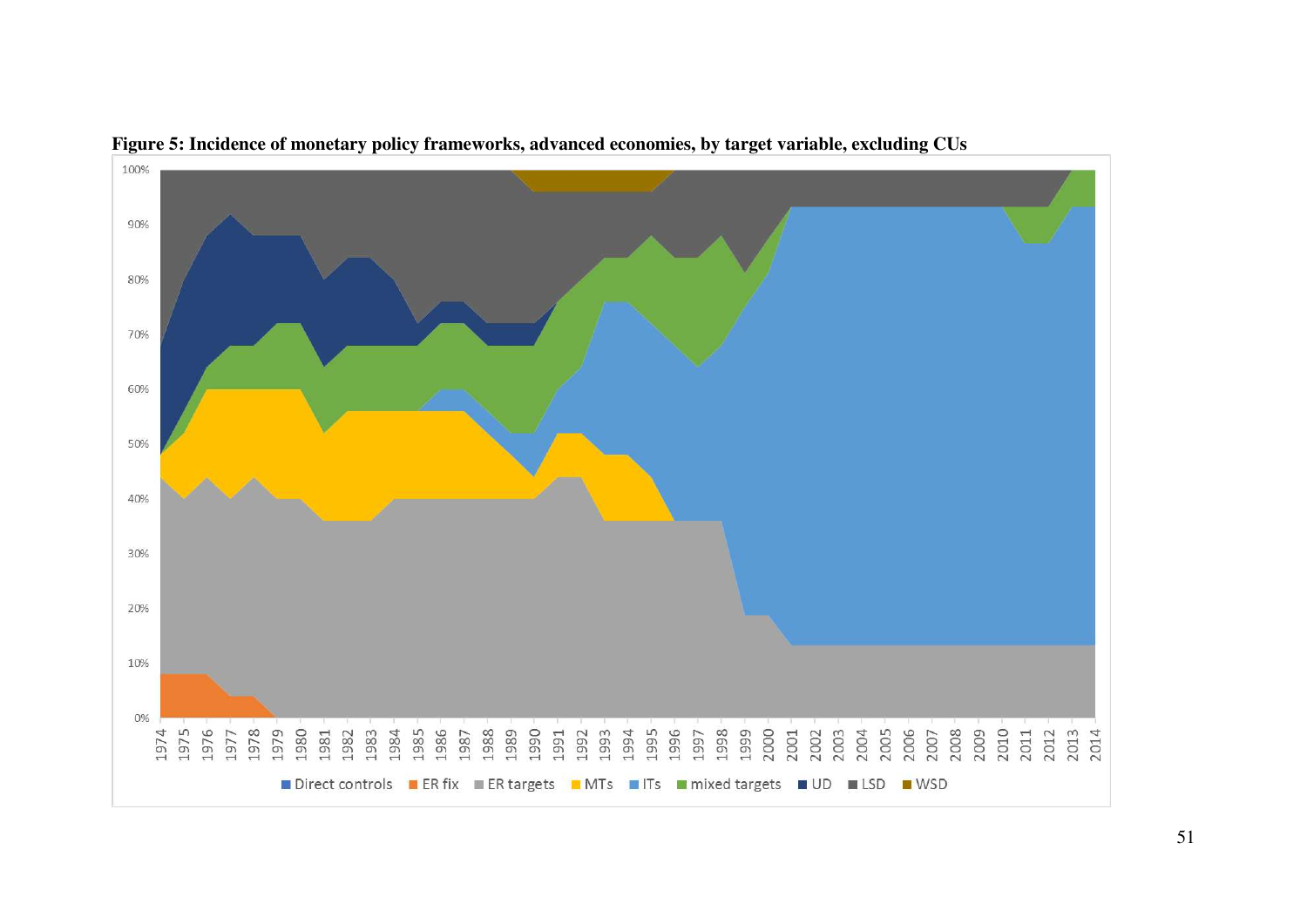

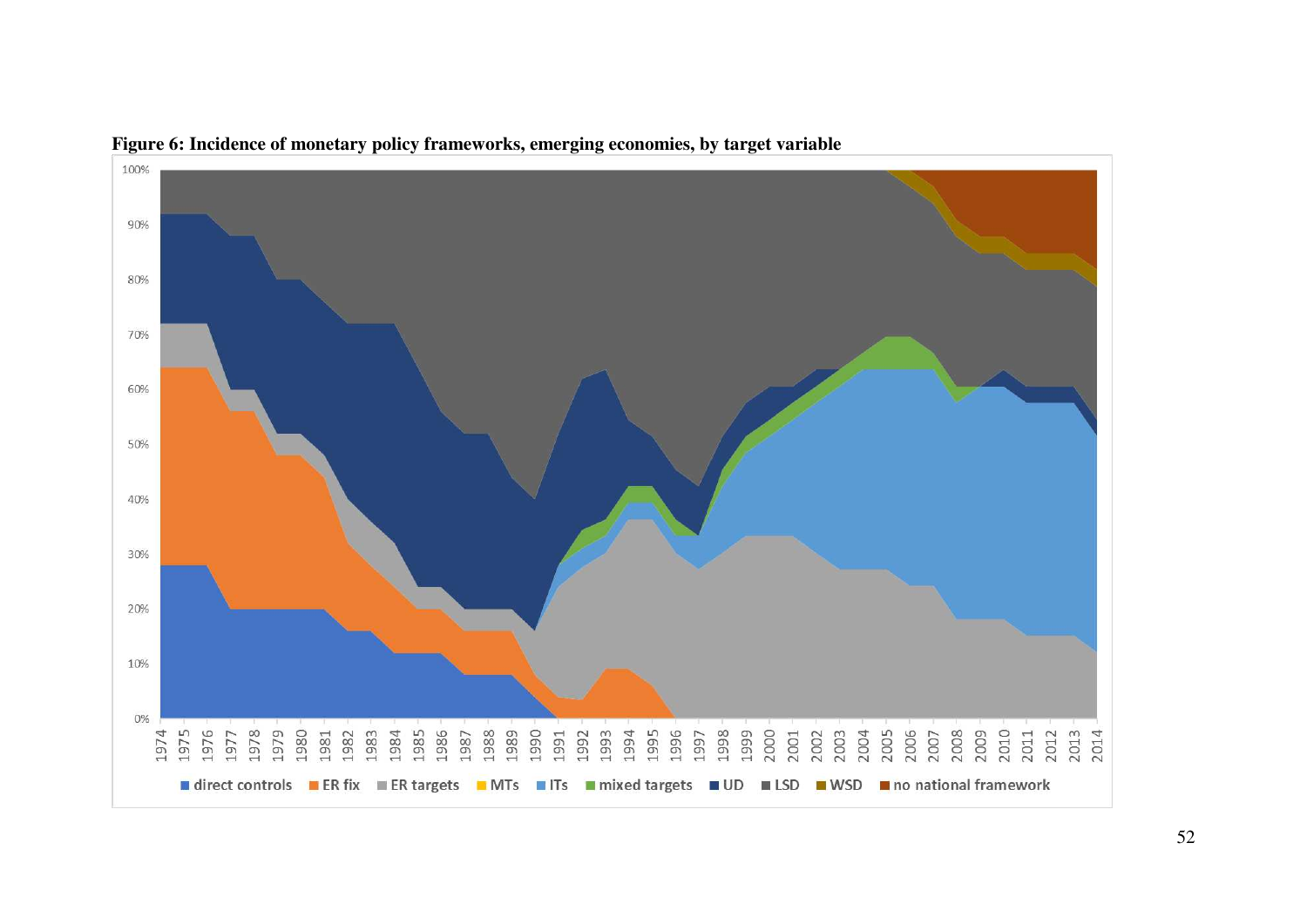